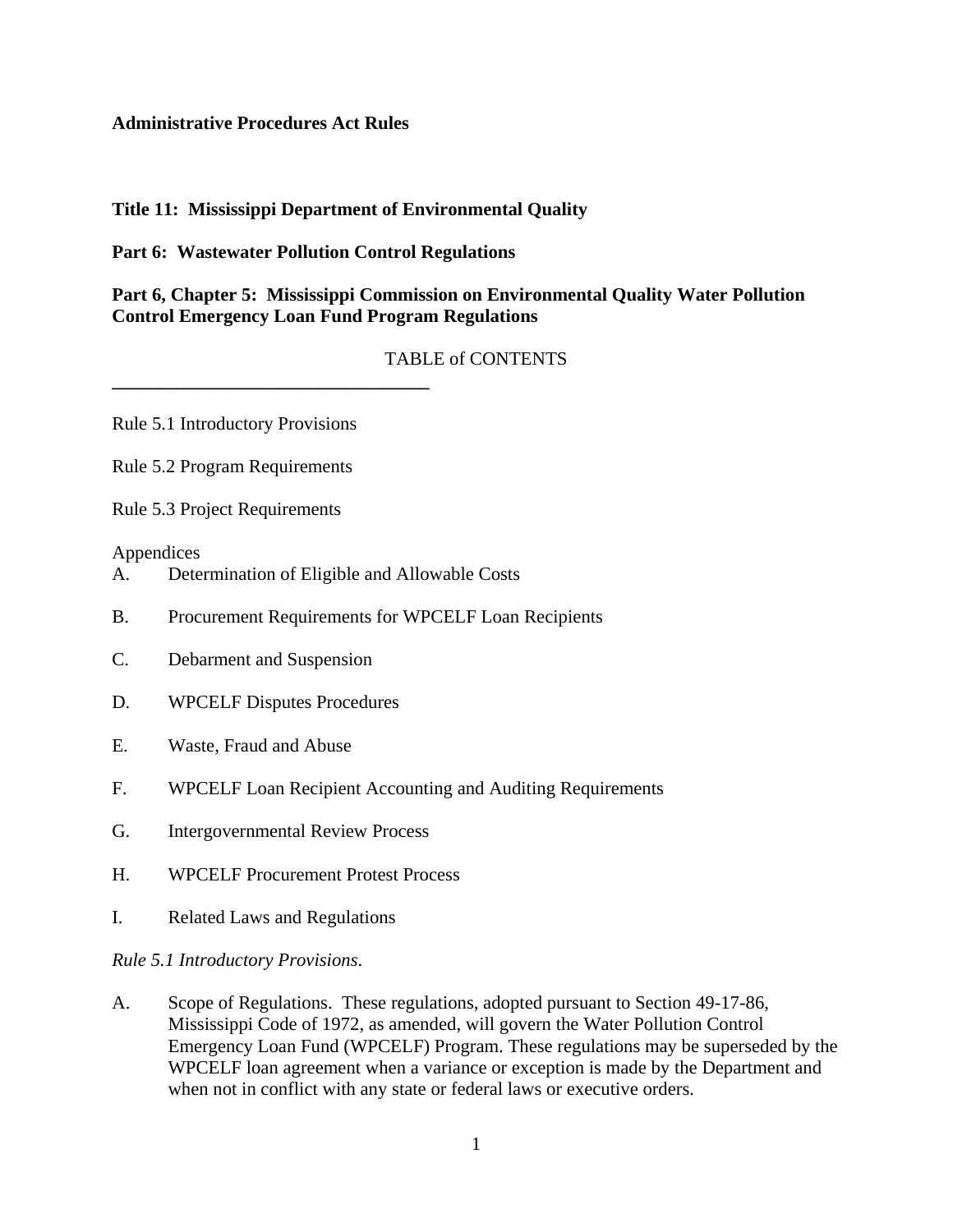- B. Definitions. The following words and terms, when used in these regulations, will have the following meanings, unless the context clearly indicates otherwise:
	- (1) Act The Mississippi Water Pollution Control Revolving Fund and Emergency Loan Fund Act, Sections 49-17-81 through 49-17-89, Mississippi Code of 1972, as amended.
	- (2) Administration Fee Those fees collected from the loan recipient to defray the reasonable costs of administering the emergency fund.
	- (3) Allowable Costs Those project costs that are eligible, reasonable, necessary, allocable to the project, within the established project scope and budget period, in conformance with the WPCELF Regulations, and determined allowable by the Department.
	- (4) Authorized Representative The signatory agent or office of the applicant, authorized and directed by the applicant's governing body to make application for assistance and to sign documents required to undertake and complete the project on behalf of the applicant. The signatory agent or office must be a member of, or an employee of, the applicant's governing body and may not be under a separate contract with the applicant at any time during the execution of the project.
	- (5) Budget Period The time frame identified in the loan agreement as such, during which allowable costs may be incurred.
	- (6) Change Order The documents, including supporting documentation, executed by the loan recipient and the construction contractor, upon recommendation of the engineer if required by the contract documents, authorizing a change, alteration, or variance in the plans, specifications, and contract documents, including but not limited to, additions or deletions of work to be performed pursuant to the contract or a change in costs or time for work performed after the execution of the contract.(7)
	- (7) Collector Sewer The common lateral sewers, within a publicly owned treatment system, which are primarily installed to receive wastewaters directly from facilities which convey wastewater from individual systems, or from private property.
	- (8) Commission The Commission on Environmental Quality or its successors.
	- (9) Consolidation project The acquisition of an existing entity or its treatment works by another or the merger of two entities.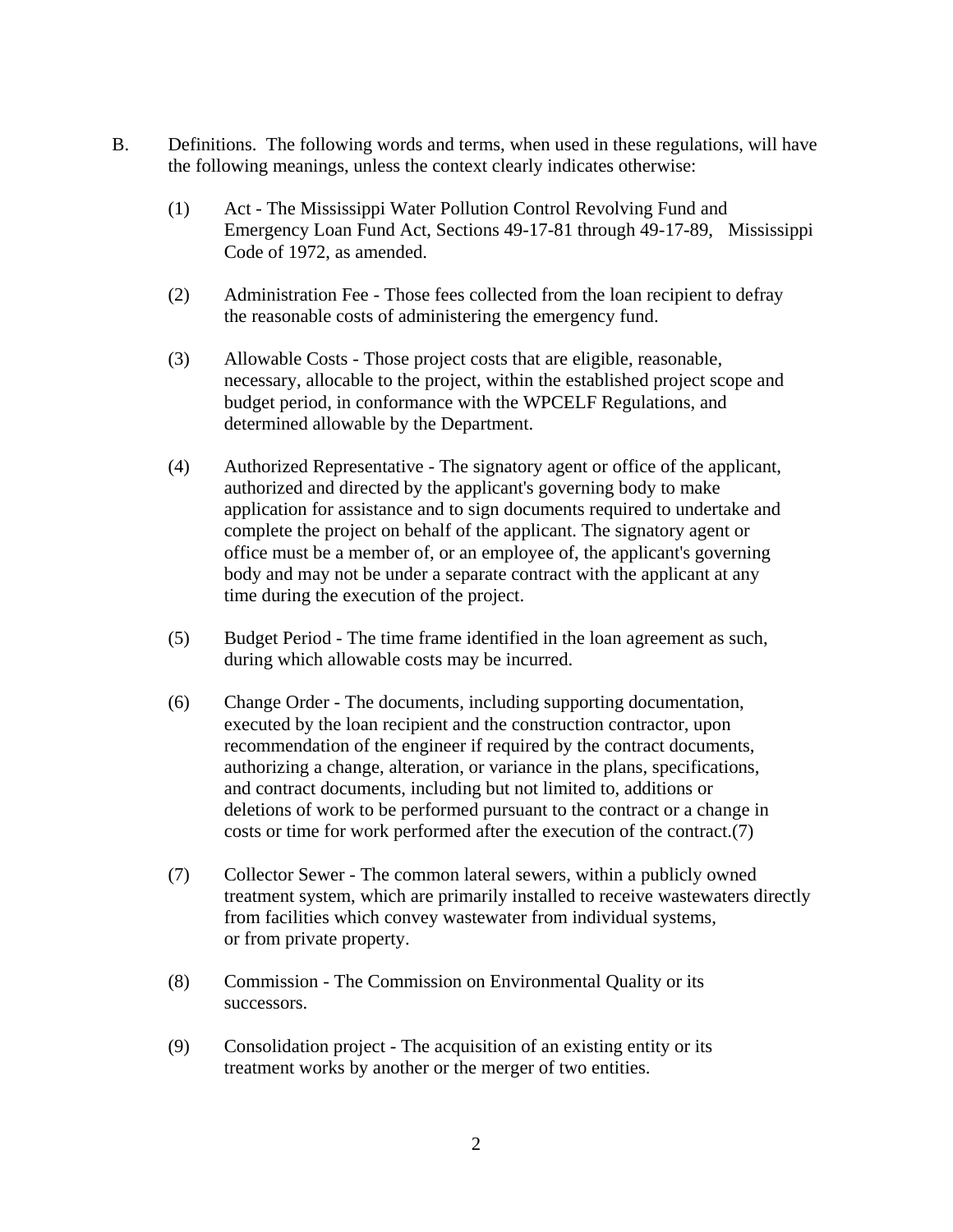- (10) Construction Any one or more of the following: repair, erection, building, acquisition, alteration, improvement or extension of water pollution control systems.
- (11) Contract The contracting agreement made between the loan recipient and any other party, whether by written contract, quote, invoice, work order, or other legal arrangement, which establishes the parties to the agreement, the scope and price of goods or services to be provided, the timeframe for performance, and any other provisions required by these regulations and/or state law.
- (12) Contractor The individual, company, party or other business enterprise awarded a contract by the loan recipient to construct any part of the project, or to supply materials, labor, equipment, or other necessary goods or services for the project. Contractor is not the same as Engineer, consultant, attorney, or other person or company providing professional services in conjunction with the project
- (13) Department Mississippi Department of Environmental Quality and staff, and their designated representatives or successors.
- (14) Eligible Applicant Any county, municipality, municipal public utility, district, authority, political subdivision or other governmental unit created under state law which has authority to dispose of domestic wastewater, industrial wastewater, wastewater sludges resulting from the treatment of such wastewater, stormwater, or nonpoint sources of pollution, has the authority under state law to receive WPCELF loan assistance, has the ability to comply with these regulations and the requirements of the WPCELF loan agreement, and which is not in arrears in repayments to the WPCRLF, the WPCELF or the WPALP.
- (15) Eligible Costs Eligible costs are those costs in which WPCELF loan participation is authorized pursuant to applicable statute.
- (16) Emergency Any circumstance caused by fire, flood, explosion, storm, earthquake, epidemic, riot, insurrection or caused by any inherent defect due to defective construction, or when the immediate preservation of public health or environmental protection is necessary by reason of unforeseen event or condition, or when the immediate restoration of a condition of usefulness or construction of any water pollution control facilities appears advisable, or as required by a pollution control or public health regulatory agency.
- (17) Emergency Fund or Fund The Water Pollution Control Emergency Loan Fund, created pursuant to Section 49-17-86, Mississippi Code of 1972, as amended.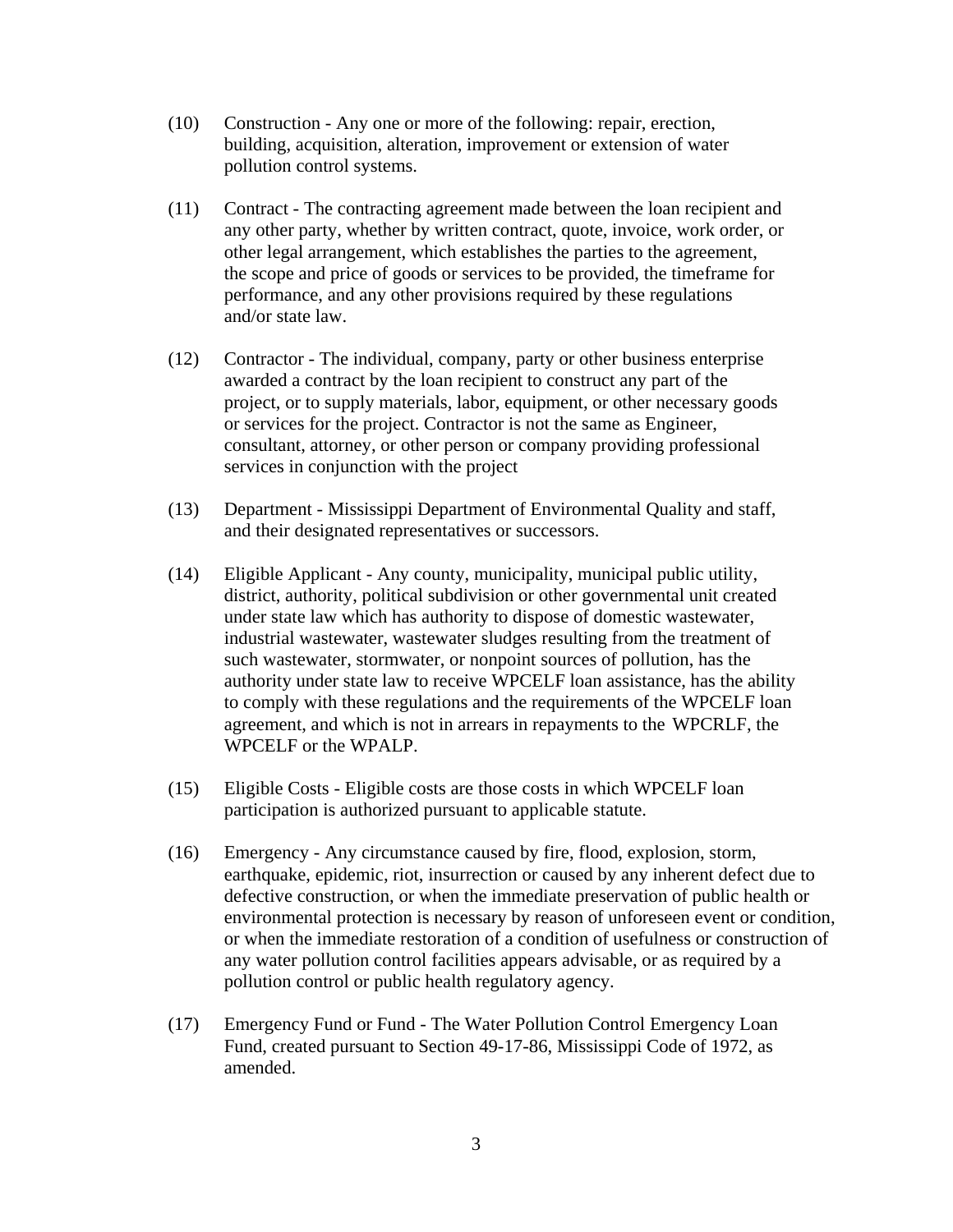- (18) Engineer Unless otherwise indicated, the engineer, or engineering firm, registered by the Mississippi State Board of Registration for Professional Engineers and Land Surveyors, retained or employed by the loan recipient to provide professional engineering services during the planning, design and/or construction of the project.
- (19) Executive Director The executive director of the Department of Environmental Quality, or his designee.
- (20) Financial Assistance Loans by the Commission, acting through the Department, from the Water Pollution Control Emergency Loan Fund.
- (21) Financial Capability Summary A financial analysis of a water pollution control system to determine whether the system has the capability to reliably meet the financial obligations on a long term basis.
- (22) Improvements Includes making necessary repairs to existing water pollution control systems to meet the emergency and may include new construction needed to provide a permanent correction to the problems which caused the emergency.
- (23) Infiltration Water other than wastewater that enters a sewer system (including sewer service connections and foundation drains) from the ground through such means as defective pipes, pipe joints, connections, or manholes. Infiltration does not include, and is distinguished from, inflow.
- (24) Inflow Water other than wastewater that enters a sewer system (including sewer service connections) as a result of rainfall or rainfall induced soil moisture from sources such as, but not limited to, roof leaders, cellar drains, yard drains, area drains, drains from springs and swampy areas, manhole covers, cross connections between storm sewers and sanitary sewers, catch basins, cooling towers, storm waters, surface runoff, street wash waters, or drainage. Inflow does not include, and is distinguished from, infiltration.
- (25) Interceptor Sewer A sewer which is designed for one or more of the following purposes:
	- (1) To intercept wastewater from a final point in an existing or proposed collector sewer and convey such wastes directly to a treatment facility or another interceptor or pump station.
	- (2) To replace an existing wastewater treatment facility and transport the wastes to an adjoining collector sewer or interceptor sewer for conveyance to a treatment plant.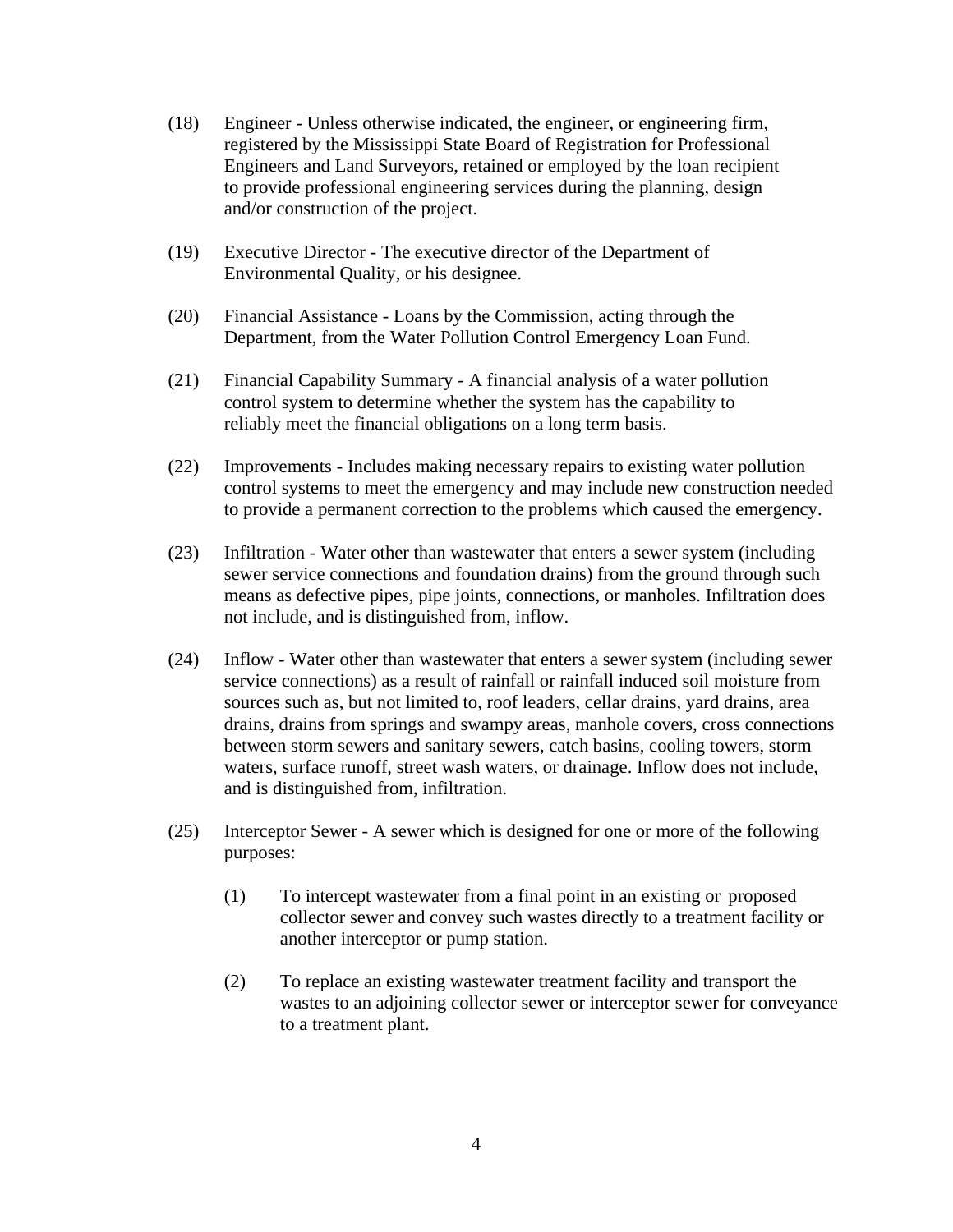- (3) To transport wastewater from one or more municipal collector sewers to another municipality or system or to a regional facility for treatment.
- (4) To intercept an existing discharge of raw or inadequately treated wastewater for transport directly to another interceptor, pump station or to a treatment plant.
- (26) Interlocal Agreement An agreement or contract between the loan applicant/recipient and other entities relating to use, enforcement, or finances of the project or treatment works, which may be necessary to ensure completion of a useful project.
- (27) Loan Agreement A legal and binding agreement between the Department and the loan recipient through which the Department provides WPCELF funds for allowable assistance and the recipient promises to repay the principal sum and interest back to the WPCELF over a period not to exceed 10 years at an interest rate established by the Commission.
- (28) Loan Applicant An eligible applicant, as defined above, that makes a WPCELF loan application for assistance from the Department.
- (29) Loan Recipient An eligible applicant, as defined above, that receives a WPCELF loan from the Department.
- (30) May Whenever used in the context of an action to be taken by the loan recipient, the word "may" will be interpreted as optional but is not mandatory.
- (31) May not Whenever used in the context of an action by the loan recipient, such an action is prohibited by these regulations.
- (32) Must Whenever used in the context of an action to be taken by the loan recipient, the word "must" will be interpreted as mandatory.
- (33) Nonpoint Source Pollution caused by diffuse source(s) that are not regulated as point source(s) and normally is associated with agriculture, silviculture, urban runoff and runoff from construction activities, etc.
- (34) Overflows and Bypasses Polluted water, such as sewage, which overflows or bypasses any portion of the treatment works prior to complete and final treatment and discharge in accordance with the permit.
- (35) Permit Unless otherwise specified, the authority granted by the Mississippi Environmental Quality Permit Board or their designated staff to discharge treated wastewater into or adjacent to waters of the state in accordance with the stipulations of the relevant National Pollutant Discharge Elimination System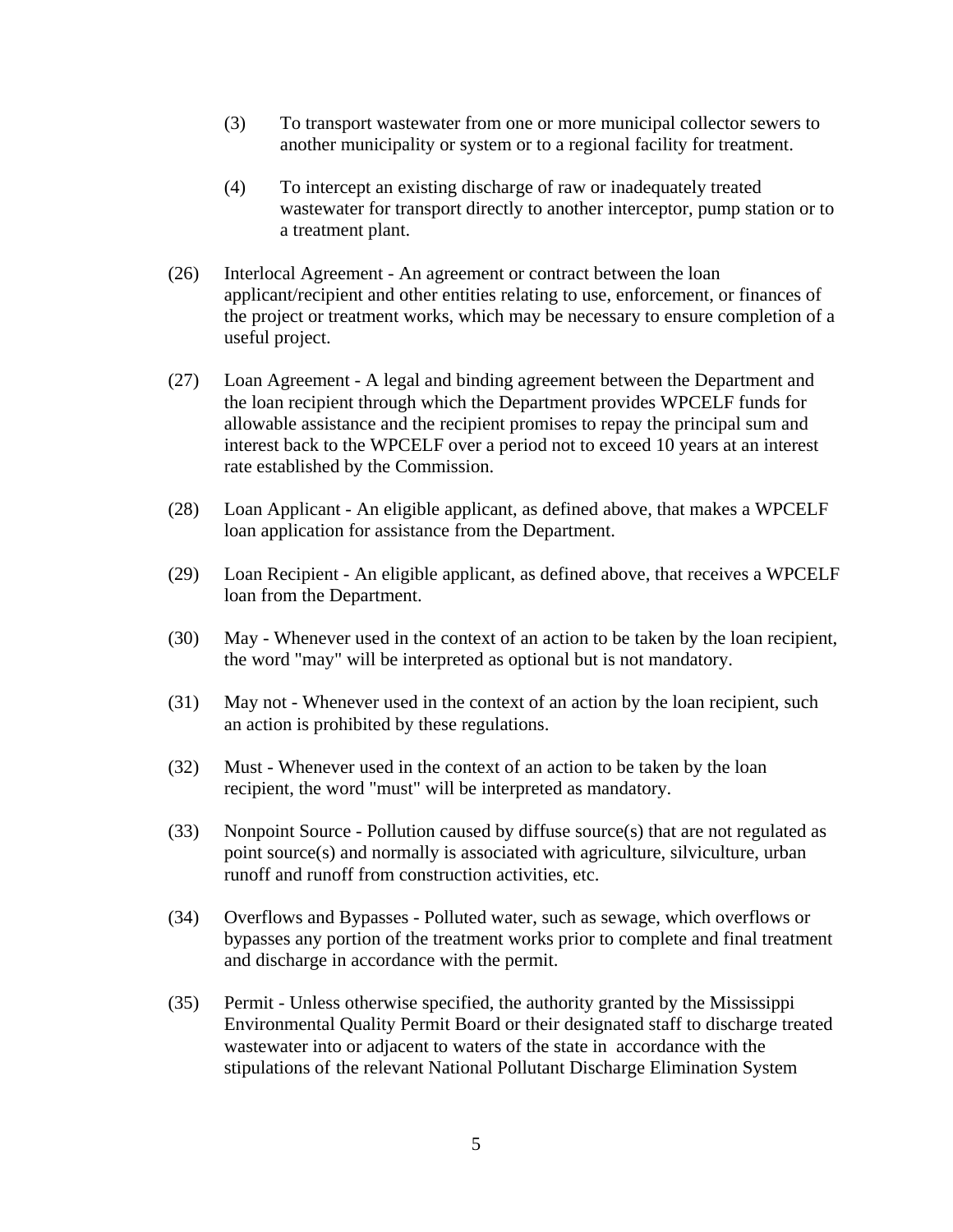(NPDES) or State Operating Permit.

- (36) Plans, Specifications and Contract Documents The engineering description of the project including engineering drawings, maps, technical specifications, design reports and construction contract documents in sufficient detail to allow contractors to adequately construct the work.
- (37) Plans, Specifications and Contract Documents Addendum Any change made to the Plans, Specifications and Contract Documents after advertisement of the documents for bidding, but prior to opening of the bids.
- (38) Plans, Specifications and Contract Documents Revision or Amendment . Any change made to the Plans, Specifications and Contract Documents after completion of the initial documents, but prior to advertisement of the documents for bidding.
- (39) Point Source Any discernible, confined and discrete conveyance, including, but not limited to, any pipe, ditch, channel, tunnel, conduit, well, discrete fissure, container, concentrated animal feeding operation, vehicle, or vessel or other floating craft from which pollutants are or may be discharged. This term does not include agricultural stormwater discharges and return flows from irrigated agriculture.
- (40) Project The scope of work for which assistance is awarded under the WPCELF.
- (41) Project Completion The date of the final construction observation, as performed by the Department, for the purpose of an allowability determination.
- (42) Protest A written complaint to the loan recipient concerning the loan recipient's solicitation or award of a contract. The protest must be filed with the loan recipient by a party with a direct financial interest adversely affected by a loan recipient's procurement action.
- (43) Record Drawings A final, post-construction set of reproducible design plans, revised to describe the project as it was actually constructed, including all revisions, addenda, change orders and field changes that affect items shown on the drawings.
- (44) Repayment Principal and interest repayments on WPCELF loans as established in the loan agreement.
- (45) Service line A conduit intended to carry wastewater, together with minor quantities of infiltration and inflow that are not admitted intentionally, from residences, public buildings and businesses to a collector sewer.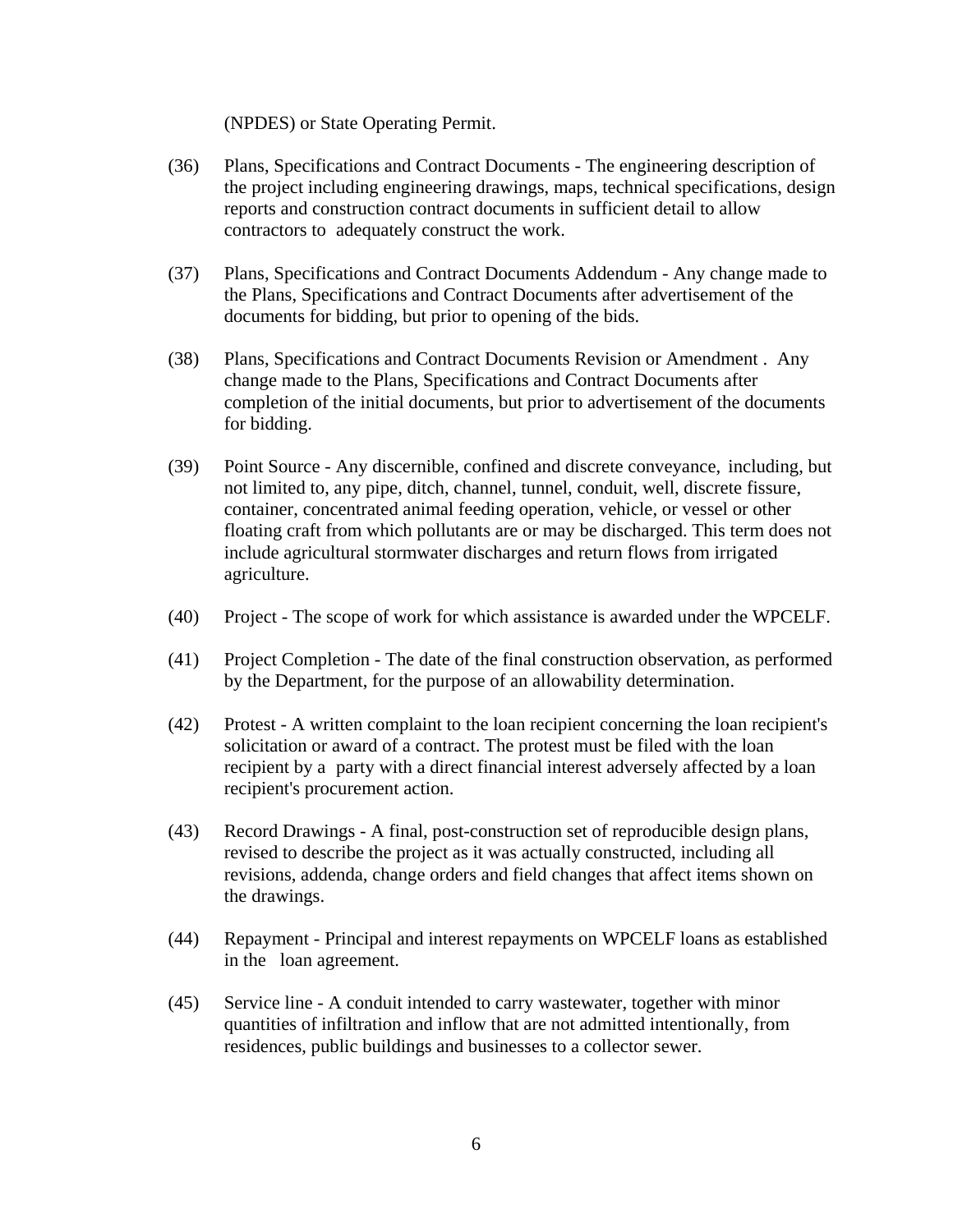- (46) Sewer Any pipe, conduit, or related appurtenance used to convey sewage or wastewater, including collectors, interceptors, force mains and service lines.
- (47) Title Counsel or Legal Counsel The attorney(s) of record, legally practicing, who provide(s) legal advice and certifications relating to the project for the loan applicant/recipient.
- (48) Treatment Works (or Water Pollution Control System) Any devices and systems which are used in the storage, treatment, recycling, and reclamation of waste, including interceptor sewers, outfall sewers, sewage collection systems, pumping, power, and other equipment and their appurtenances; extensions, improvements, remodeling, additions, and alterations thereof; elements essential to provide a reliable recycled supply such as standby treatment units; and any works, including site acquisition of the land used for or in connection with the treatment works; and any plant, disposal field, lagoon, canal, incinerator, or other facilities installed for the purpose of treating, neutralizing or stabilizing wastewater or nonpoint source pollution or facilities to provide for the collection, control and disposal of wastewater or nonpoint source pollution.
- (49) Unilateral Change Order Change order executed only by the loan recipient, and identified as such, in accordance with the contract documents.
- (50) User Charge Ordinance A legally enforceable ordinance, regulation or corporate resolution enacted by the loan recipient which includes, at least by reference, the User Charge System, and establishes user charge rates to generate adequate revenues to cover all costs of the treatment works, as required by the User Charge System.
- (51) User Charge System That system by which the loan recipient charges users of the treatment works, user rates that produce adequate revenues required for operation, maintenance, replacement of equipment, retirement of existing debt, and repayment of the WPCELF loan for the project.
- (52) Water Pollution Control System see "Treatment Works."
- (53) Will Whenever used in the context of an action to be taken by the loan recipient, the word "will" is to be interpreted as mandatory.
- (54) WPALP Water Pollution Abatement Loan Program
- (55) WPCELF Water Pollution Control Emergency Loan Fund.
- (56) WPCRLF Water Pollution Control Revolving Loan Fund.

Source: Miss. Code Ann*. §§ 49-17-81 through 49-17-89, 49-2-1, et seq. and 49-17-1, et seq.*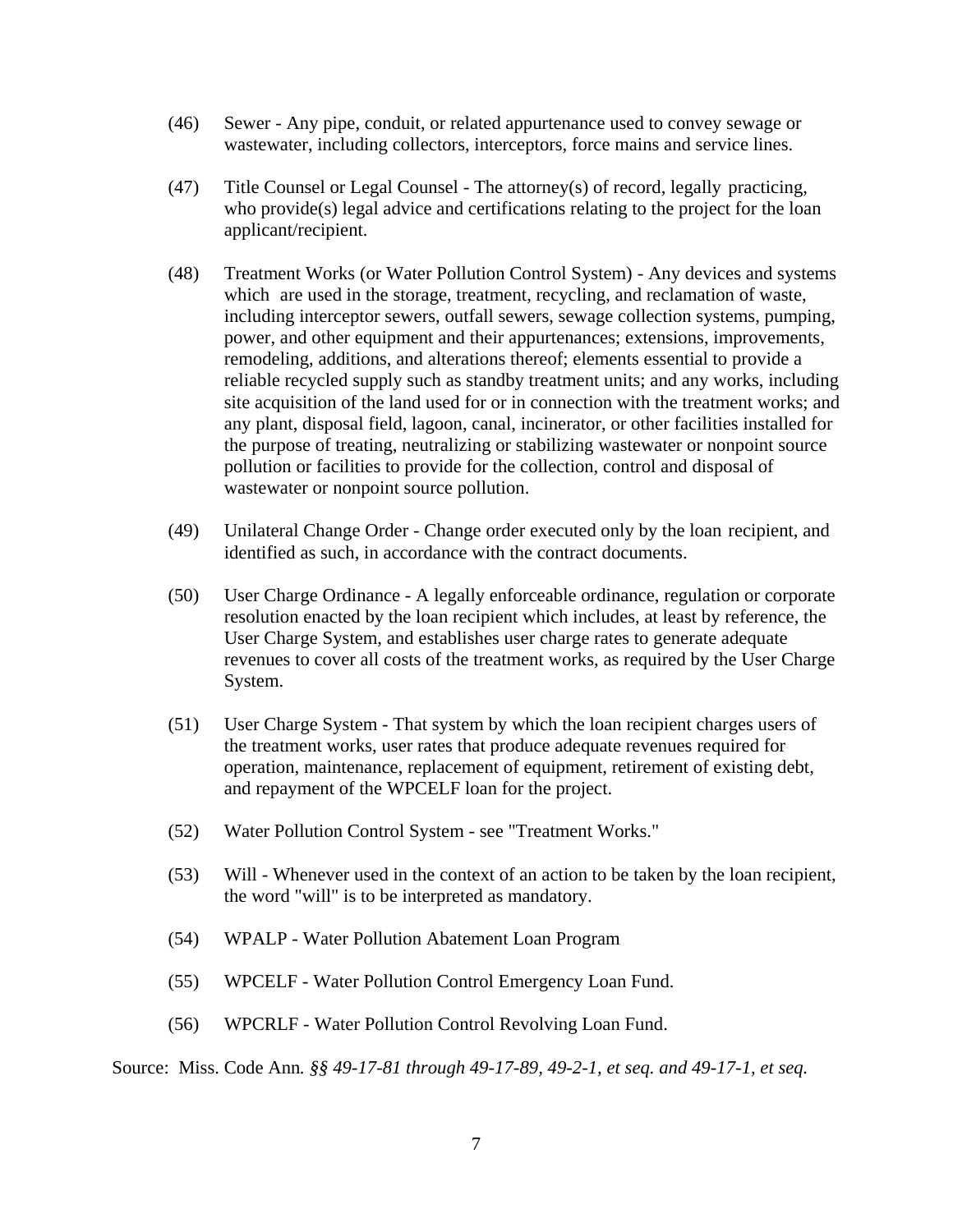### *Rule 5.2 Program Requirements.*

- A. Eligible Applicant Determination. To be eligible for financial assistance, an applicant must meet the definition of an eligible applicant as described in Rule 5.1.B.(14) of these regulations, as determined by the Department.
- B. WPCELF Uses. The Emergency Loan Fund may be used for the following purposes, as determined by the Commission:
	- (1) To make loans to eligible applicants for projects that meet the definition of an emergency, for the purpose of making necessary repairs to existing water pollution control systems to meet the emergency;
	- (2) To make loans to eligible applicants for projects that meet the definition of an emergency, for the purpose of completing construction needed to provide a permanent correction to the problems which caused the emergency;
	- (3) For the reasonable costs of administering the WPCELF program, as allowed by state law; and
	- (4) To earn interest on fund accounts.
- C. Project Priority. These funds will be obligated on a first-come, first-served basis in order of those eligible applicants which complete all actions necessary to receive a loan award for eligible projects meeting the definition of an emergency, as defined in these regulations.

The Executive Director will determine whether a proposed project meets the definition of an emergency project and whether all actions necessary for loan award have been completed.

- D. WPCELF Financing. The WPCELF has been established to provide loans to assist eligible applicants in making emergency repairs to existing water pollution control systems and may, with Department approval, include new construction needed to provide a permanent correction to the problems which caused the emergency. Basic WPCELF financing requirements are as follows:
	- (1) WPCELF loans may not exceed \$350,000, as established by state law
	- (2) Loans will be made at the interest rate(s), terms and amounts determined by the Commission, and as further established in the WPCELF loan agreement and repayment agreement.
	- (3) Periodic principal and interest repayments will commence as further described in Rule 5.3.F of these regulations, and all loans will be fully amortized not later than ten (10) years after project completion.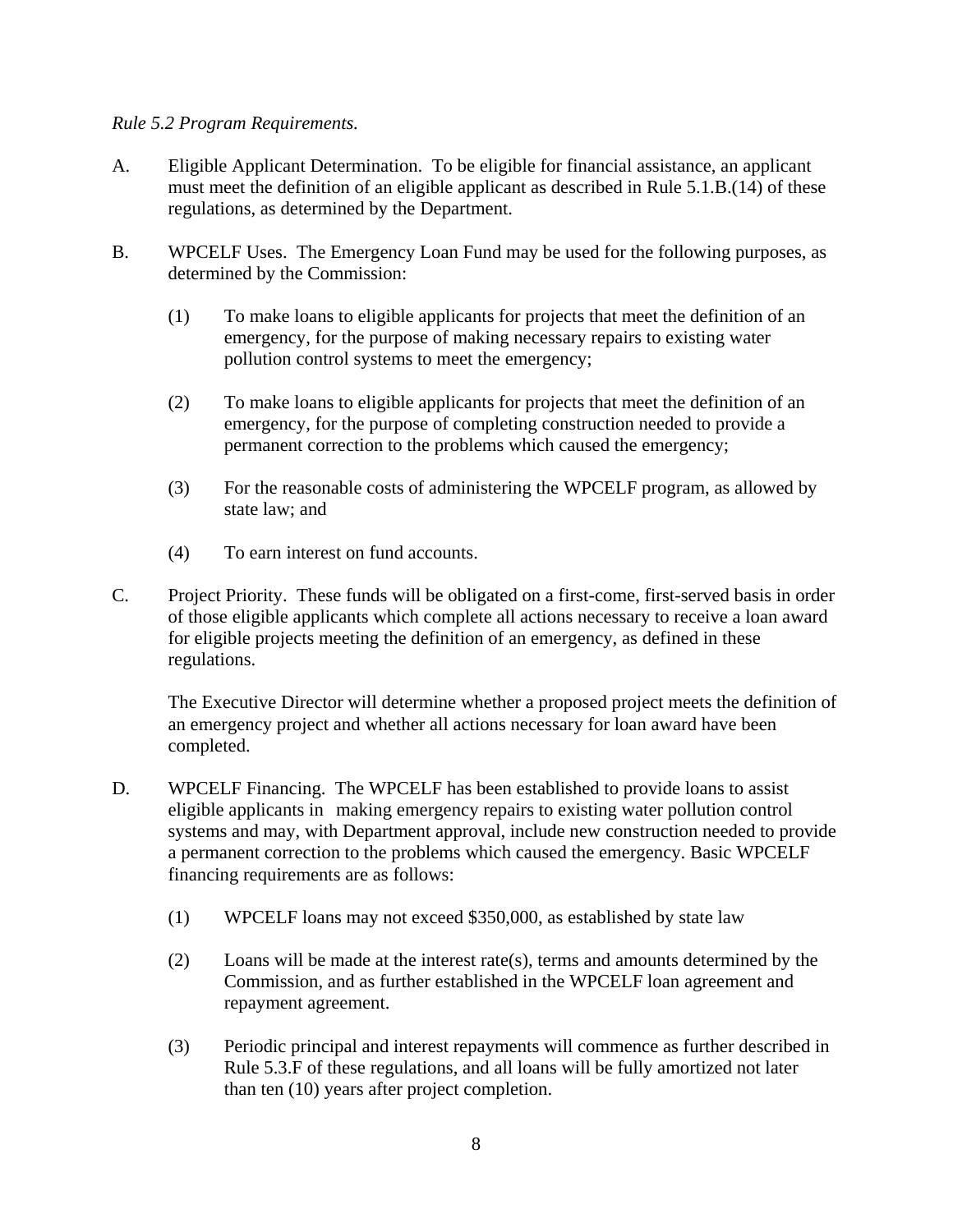- (4) Funds will not be disbursed from the emergency loan fund without first entering into a legal and binding loan agreement with the Commission.
- (5) The fund will be credited with all repayments of principal and interest on all loans.
- (6) The applicant must not be in violation of, or delinquent on, any provisions of a previously awarded WPCELF, WPCRLF, or WPALP loan agreement.
- (7) The applicant must submit a completed application and must, in a timely manner, secure approvals of all documents required by the Department.
- (8) The applicant must establish a dedicated source of funds for repayment of the loan.
- E. Responsibility. The applicant/loan recipient is responsible for the proper planning, design, construction, operation, maintenance, replacement, performance, and fiscal integrity of the project. The Department's review or approval of any document does not relieve the applicant/loan recipient or any others of any liabilities or responsibilities. Department review or approval of any document is for loan eligibility/allowability purposes only and does not establish or transfer any such liability or responsibility.
- F. Other Approvals. The applicant/loan recipient must obtain approval of all necessary documents from each state, local, and federal agency having jurisdiction over or funding in the project, if so required by that agency.

Source: Miss. Code Ann*. §§ 49-17-81 through 49-17-89, 49-2-1, et seq. and 49-17-1, et seq.*

# *Rule 5.3 Project Requirements*

- A. Application for WPCELF Loan
	- (1) Obtaining a Loan Application. Potential applicants may request a WPCELF loan application package by contacting the Department. The Department will transmit the loan application package to the potential applicant.
	- (2) Budget Period. Costs for the project must be incurred within the Budget Period established in the loan agreement. When justified and when approved by the Department, the Budget Period may begin prior to loan award but may not begin more than 90 days prior to the issuance of a funding pre-commitment letter or receipt of the loan application by the Department. If project costs are incurred prior to loan offer, the prospective loan recipient agrees that he is proceeding at his own risk and relieves the Commission, the Department, and the Department staff of all responsibility and liability should such costs later be determined unallowable or should such funding not become available for any reason.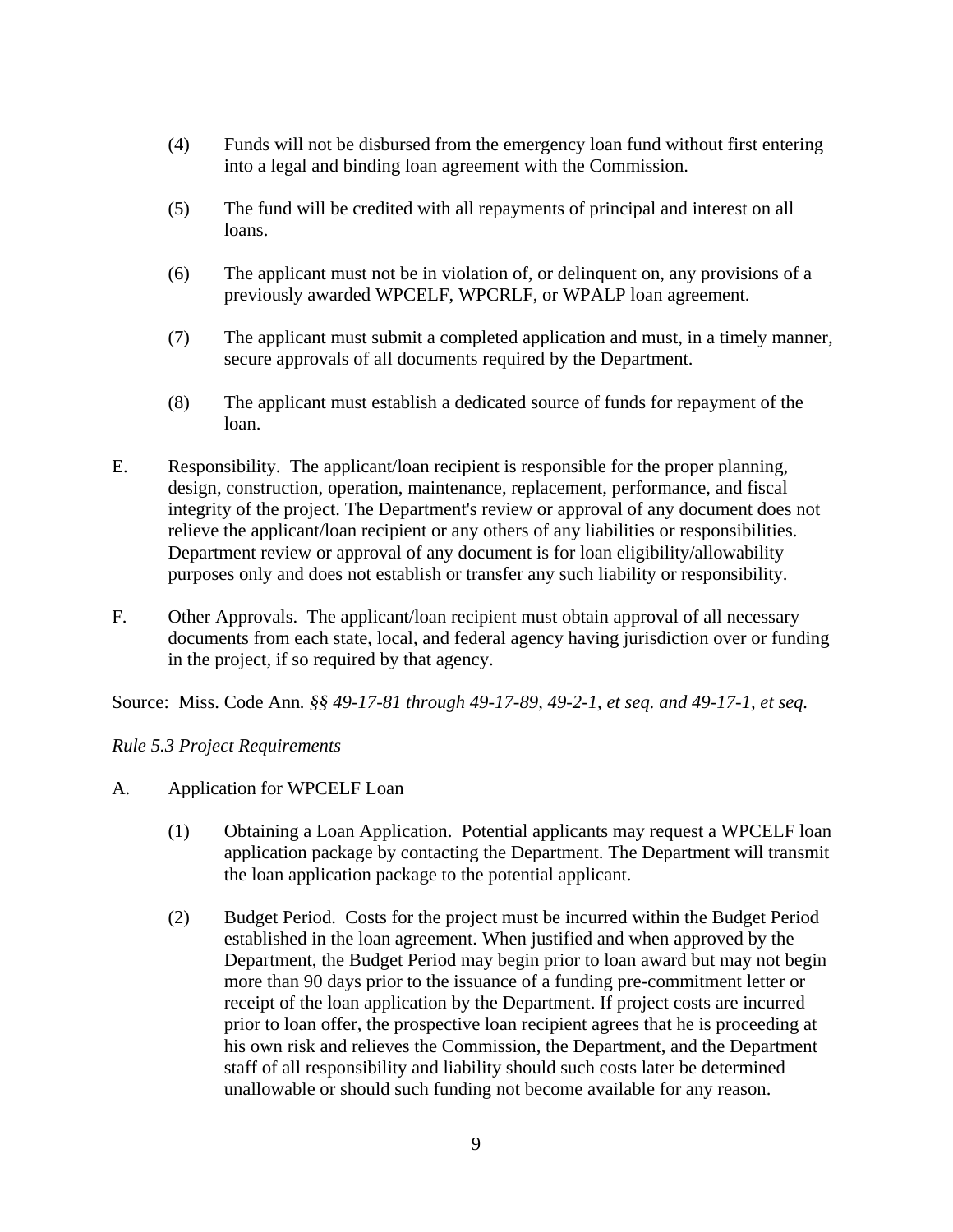The end of the Budget Period will coincide with the 30 day deadline described in Rule 5.3.D.(2) of these regulations.

(3) Contents of Application. All documents listed below must be complete and approvable when submitted to the Department.

An original WPCELF loan application package must be submitted to the Department. When forms are provided by the Department these forms must be used, and these forms may not be altered. The WPCELF loan application may request assistance only for costs that are allowable in accordance with Appendix A of these regulations and may include a construction contingency, as determined by the Department, in the project budget. The application must include in the Project Budget any administration fee charged to the loan recipient by the Department. A complete application must conform to these regulations, including all Appendices, and must include the following:

- (a) A completed WPCELF loan application form, which includes the amounts requested for construction, repairs, equipment, supplies, land/easements, testing contracts, contingency, contracts for planning, design, land acquisition, legal, engineering and other professional services during construction and any required administration fees.
- (b) A certified copy of a resolution by the loan applicant's governing body which:
	- (1) declares the existence of an emergency, which meets the definition of an emergency as defined in Rule 5.1.B.(16) of these regulations;
	- (2) agrees to implement, prior to final disbursement of WPCELF funds, an approved user charge system, as defined in Rule.5.1.B.(51)of these regulations, adequate to completely cover all costs, including repayment of the WPCELF loan;
	- (3) authorizes and designates an individual or office to serve as the authorized representative, to make application for assistance, and to sign documents required to undertake and complete the project on behalf of the applicant.
- (c) A report including a clear description of the emergency, the recommended course of action, and the estimated costs and schedule to remedy the emergency from the certified operator or engineer or other qualified personnel (i.e., contractor, equipment representative, electrician, etc.). If such project must be designed by a registered engineer in accordance with state law and the Rules and Regulations of the Mississippi State Board of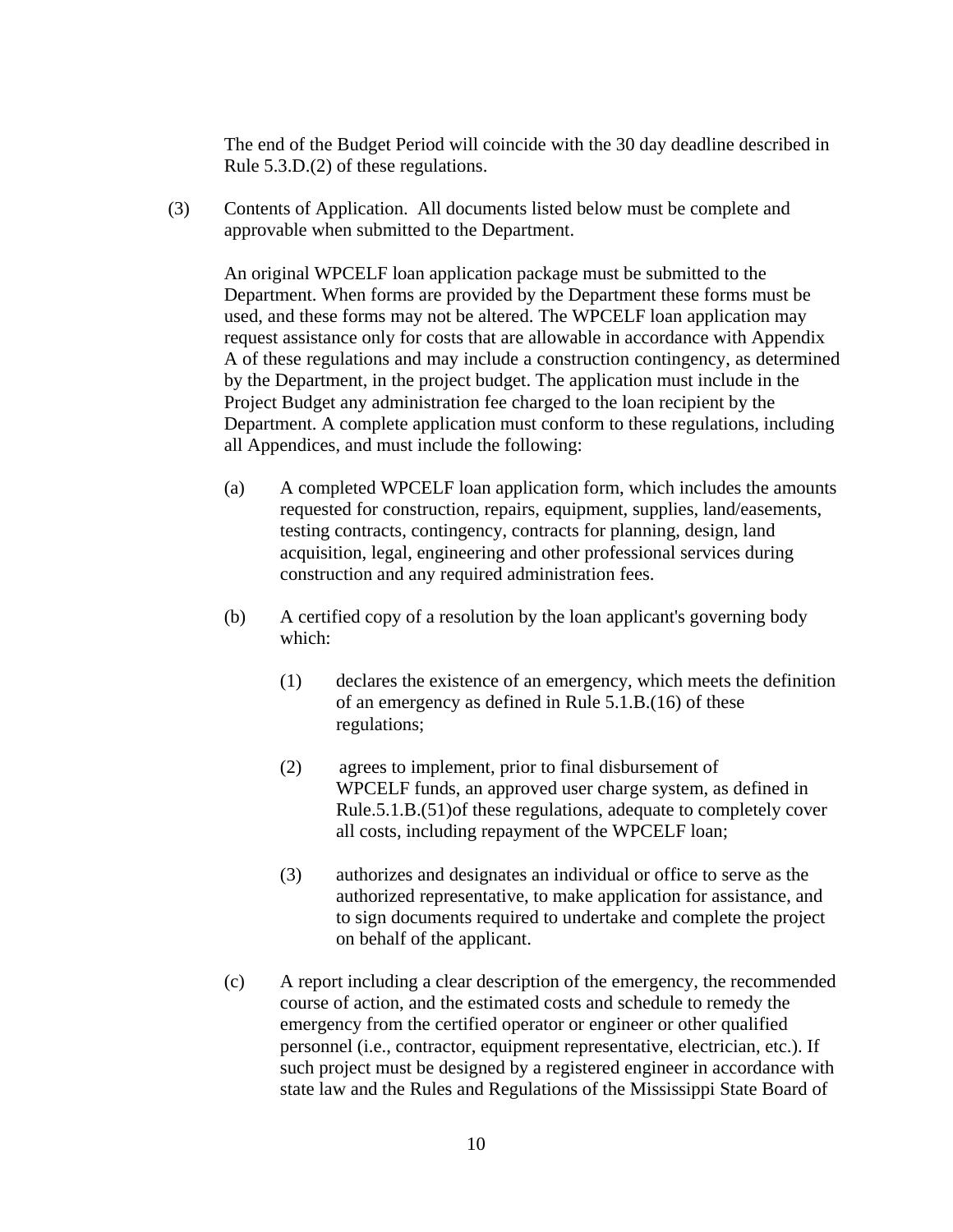Registration for Professional Engineers and Land Surveyors, the report must include the seal of the engineer who prepared the report.

- (d) Engineer's plans and specifications, if applicable.
- (e) A procurement certification from the loan applicant and the loan applicant's legal counsel, stating that all procurement actions related to the WPCELF loan project have been, and will be, in compliance with state law and Appendix B of these regulations.
- (f) A draft user charge system and ordinance. The ordinance implementing this user charge system must be enacted prior to final disbursement of WPCELF loan funds and by the date established in the WPCELF loan agreement.
- (g) A statement of the amount of all local funds necessary for the project and a financial certification from the loan applicant which states that all local funds necessary for the project have been secured, or will be secured within 30 days after loan offer, and a statement to this effect from the funding source(s). If all funds for the project are being requested from the WPCELF program, this certification need not be submitted.
- (h) A completed financial capability summary.
- (i) A legal certification from the loan applicant and the loan applicant's legal counsel, stating that (1) the loan applicant has authority under state laws and regulations to receive WPCELFloan assistance, to collect user charges through an approved user charge ordinance, to enforce the user charge ordinance and sewer use ordinance, to repay the loan under the terms of the loan agreement, to comply with all other terms of the loan agreement, to own, operate, maintain and replace the facilities to be constructed with WPCELF loan funds, and that (2) there are no restrictions under federal or state laws or regulations which may prevent the loan applicant from executing the WPCELF loan agreement and implementing the project.
- (j) If new real property or easements are necessary to construct the project, clear site certificates from the loan applicant and the title counsel indicating that the loan applicant has secured all such real property and easements (including power and other utilities).
- (k) Completion of the intergovernmental review process as described in Appendix G of these regulations, and submittal of a completed intergovernmental review certification, any intergovernmental review agency comments received, and the action required to address all comments prior to awarding contracts for construction.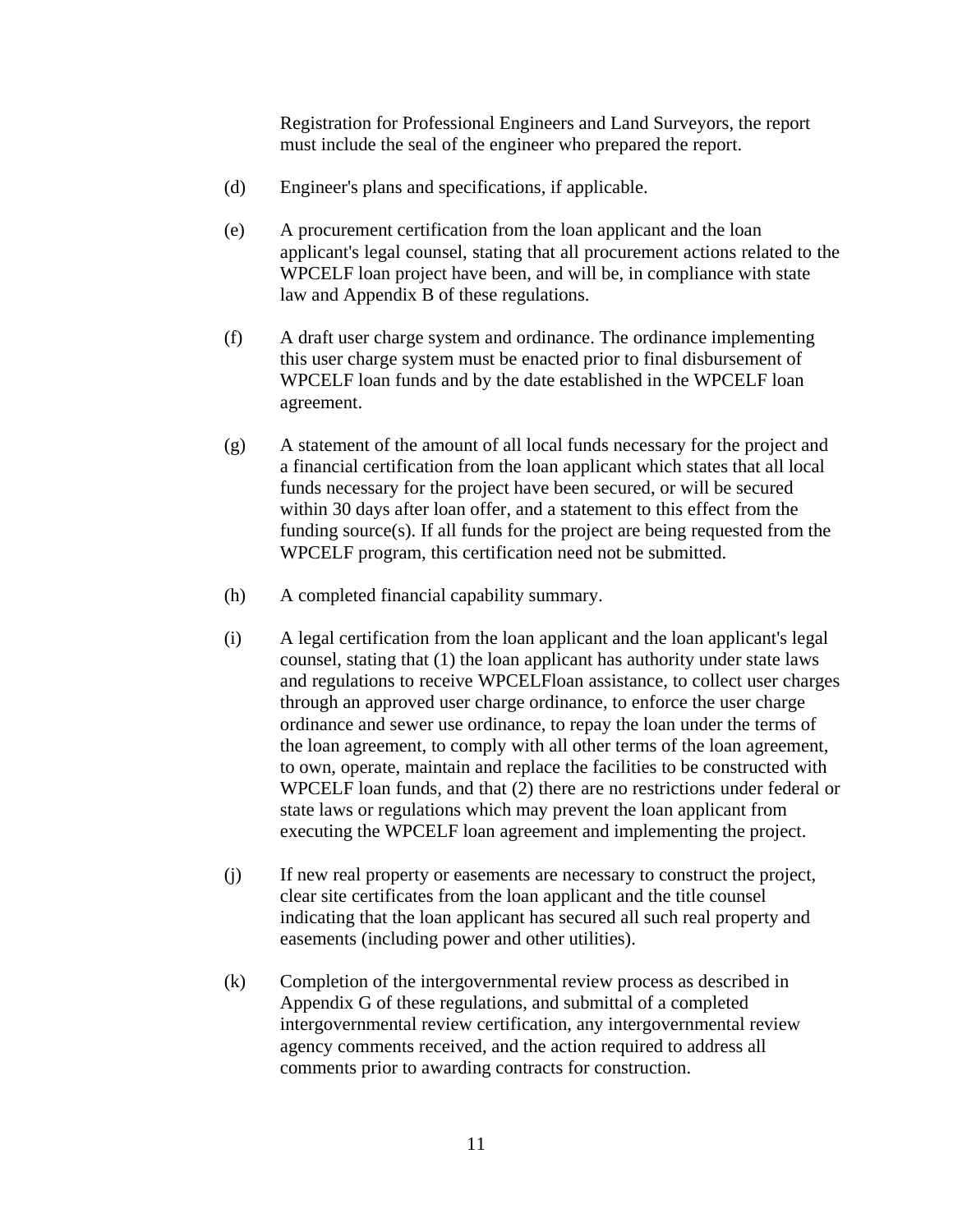- (l) All other permits, forms, documents, and supporting information that may be required by the Department.
- B. Award of WPCELF Loan
	- (1) Upon determination by the Department that (a) all applicable requirements of these regulations have been met, (b) all documents submitted with the application are approvable, (c) all applicable permits have been issued or will be issued, and (d) funds are available for the amount of the WPCELF loan application, the Executive Director will execute and transmit a WPCELF loan offer (includes an offer letter and loan agreement) to the loan recipient. In addition to the estimated allowable project costs as described in Appendix A of these regulations, the loan offer may include a construction contingency, as determined by the Department, in the project budget.
	- (2) Upon receipt of the WPCELF loan offer, the loan recipient must execute and return it to the Department, along with a certified copy of a resolution, if not previously submitted, by the loan recipient's governing body authorizing acceptance of the loan offer within the time frame established in the WPCELF loan offer. The loan offer becomes void if not executed and returned within the time frame specified, unless extended by the Executive Director.
	- (3) Upon return of the executed WPCELF loan agreement to the Department, any administration fee established in the loan agreement will be processed accordingly and such fee will be paid to the appropriate Department administration fund.
- C. Construction Phase
	- (1) Schedule. The following submittals, approvals, and actions will be required during the construction phase of the project. The Department may establish other time frames within the loan agreement when properly justified.
		- (a) Within 30 days after the original loan offer all local funds necessary for the project must be secured and proof of such must be submitted to the Department.
		- (b) Within 90 days after the original loan offer, the loan recipient (1) must execute and submit to the Department a copy of all contracts for construction/ equipment/supplies and engineering planning/design and construction phase services, including contracts for land acquisition, legal, and other professional services, and must issue any remaining notices to proceed, begin remaining construction work, begin purchase of any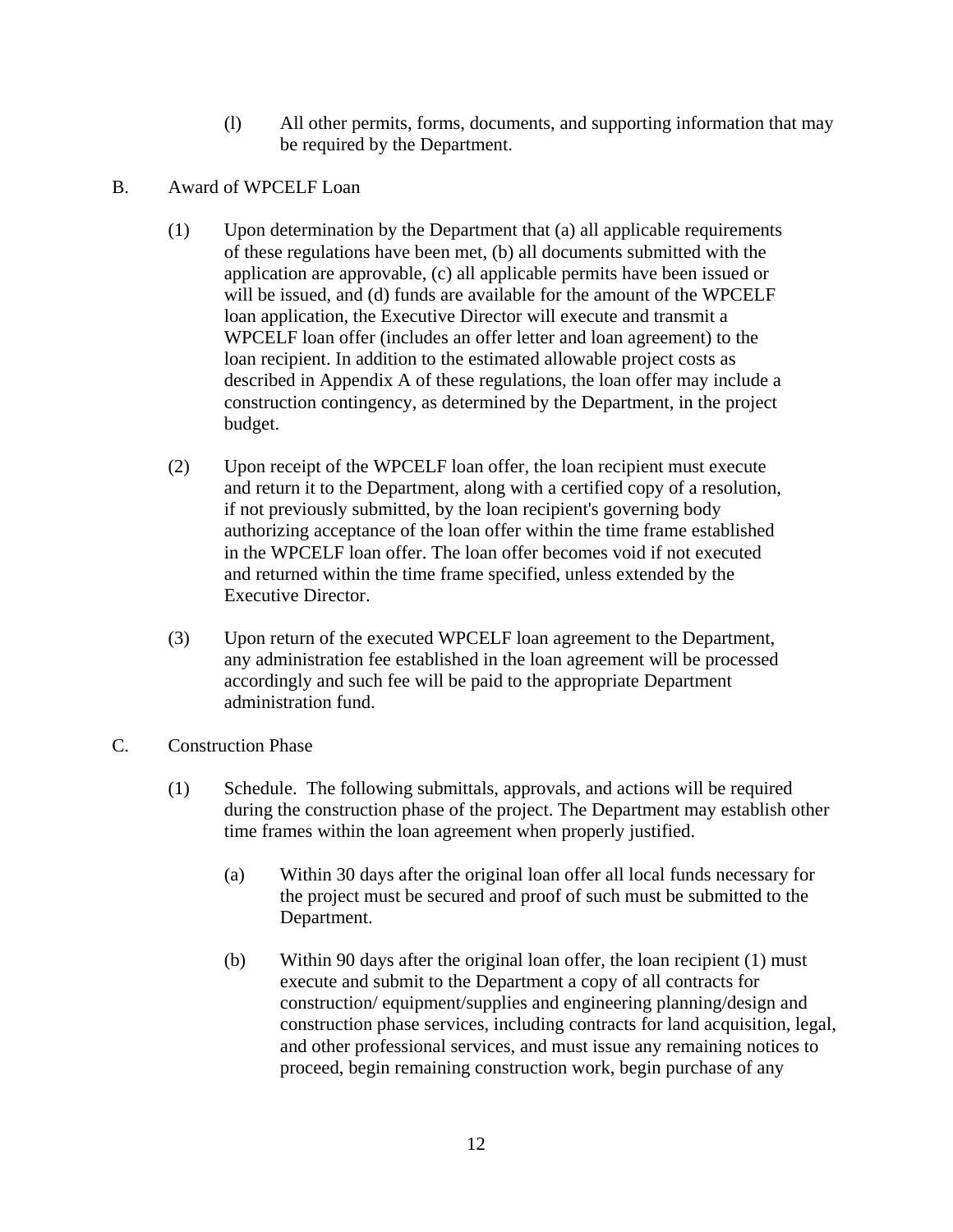remaining equipment/supplies funded under the loan agreement and transmit a copy of all notices to proceed to the Department, and (2) if any contracts must be bid, the loan recipient must also submit a completed loan agreement amendment request (to reflect as-bid and other executed construction contract amounts, all other executed contract amounts, a construction contingency as determined by the Department, and any original administration fee) to the Department.

The loan recipient will be responsible for assuring that every appropriate procedure and incidental legal requirement is observed in awarding these contracts.

After review, the Department will determine whether a request for an increased loan amount is justified and eligible and whether funds are available. The Department may, if determined necessary and appropriate, transmit to the loan recipient an amended WPCELF loan offer, which includes in the project budget (a) as-bid (if applicable) and other executed construction contract amounts, (b) all other contract amounts, (c) a construction contingency as determined by the Department, and (d) any original administration fee. Upon receipt of an amended WPCELF loan offer, the loan recipient must execute and return the agreement to the Department within the timeframe established in the WPCELF loan offer letter. **After execution of the original loan agreement, or if applicable the amended WPCELF loan agreement, the WPCELF loan amount will not amount must be paid by the loan recipient from sources other than WPCELF funds.**

- (2) Preconstruction Conferences. If determined necessary by the loan recipient, the loan recipient may arrange and hold a preconstruction conference and, if held, must notify and allow attendance and participation by the Department.
- (3) Observation During Construction. During all times that construction work is being performed which requires the services of a registered engineer, the loan recipient must provide for full-time observation of the project by the engineer or his staff and must require the engineer's assurance that the work is being performed in a satisfactory manner in accordance with the WPCELF loan agreement and the approved plans, specifications, and contract documents, approved change orders, and in accordance with sound engineering principles and construction practices. Less than full-time observation may be allowed when properly justified and approved by the Department.

The Department is authorized to observe the construction of any project at any time for compliance with the terms of the loan agreement and to determine if the loan recipient is assuring that plans, specifications and contract documents are being followed. A representative may be stationed at the construction site by the Department. Such observation will not subject the Department to any action for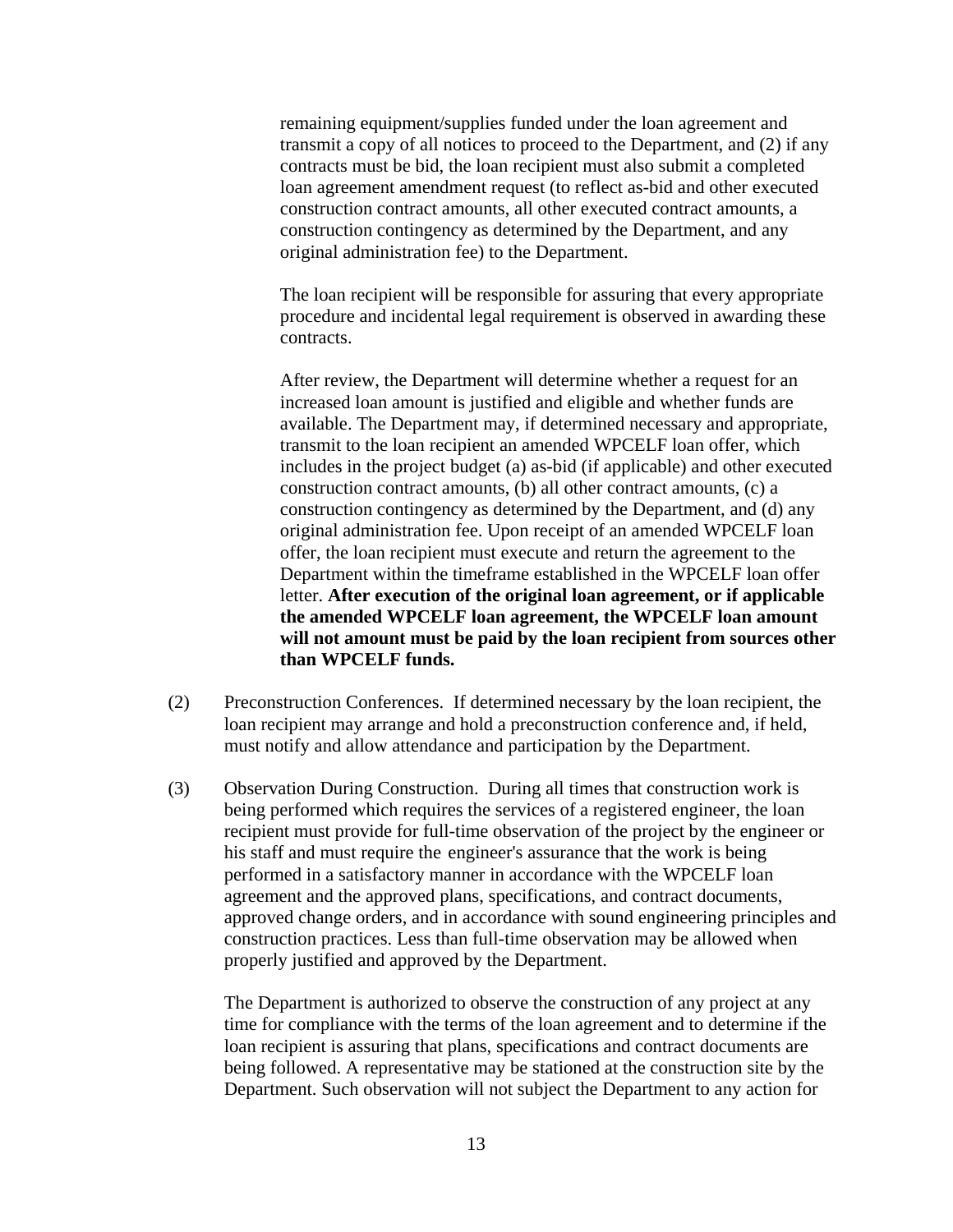damages or other liability. Such observation will not release the contractor from any obligation to perform the work in accordance with the requirements of the contract documents, nor the engineer from determining compliance with the requirements of the contract documents, nor the loan recipient from insuring compliance with the terms of the loan agreement.

The contractor, engineer, and the loan recipient must furnish the Department with every reasonable opportunity and means for observing whether the work as performed appears to be in accordance with the requirements of the loan agreement. The Department is authorized to observe and require submission of daily logs, record drawings, file notes, and any other documents prepared by any party in relation to the WPCELF funded project.

- (4) Observation of Materials and Equipment. The Department is also authorized to observe all equipment and materials furnished, including observation of the preparation or manufacture of the equipment and materials to be used.
- (5) Construction Deficiencies
	- (a) In the event construction procedures, materials or equipment appear to the Department to be substandard, otherwise unsatisfactory, and/or not in conformity with these regulations or the loan agreement, the Department may determine such work unallowable for WPCELF loan participation, unless the loan recipient takes such action, through the engineer if applicable, in the manner provided for in the construction contract to correct any such deficiencies.
	- (b) The Department may immediately begin withholding WPCELF loan payments should such substandard or unsatisfactory construction work, materials, or equipment become apparent and may require the loan recipient to repay any previously paid amounts related to such work, within 30 days of such notification. Interest may be charged on such delinquent repayments after expiration of the 30-day period at the rate established in Rule 5.3.E.(6) of these regulations. Alternatively, the Department may withhold such amounts from subsequent payment requests.
	- (c) In addition to normal testing procedures required of the loan recipient, should questions arise concerning the construction work, materials, or equipment, for WPCELF loan allowability purposes the Department may request the loan recipient to perform reasonable additional tests of construction materials, equipment, or processes which the Department determines to be necessary to answer such questions during or after the construction of the project. All tests, whether for the Department or the engineer, must conform to current American Water Works Association, American Association of State Highway and Transportation Officials, or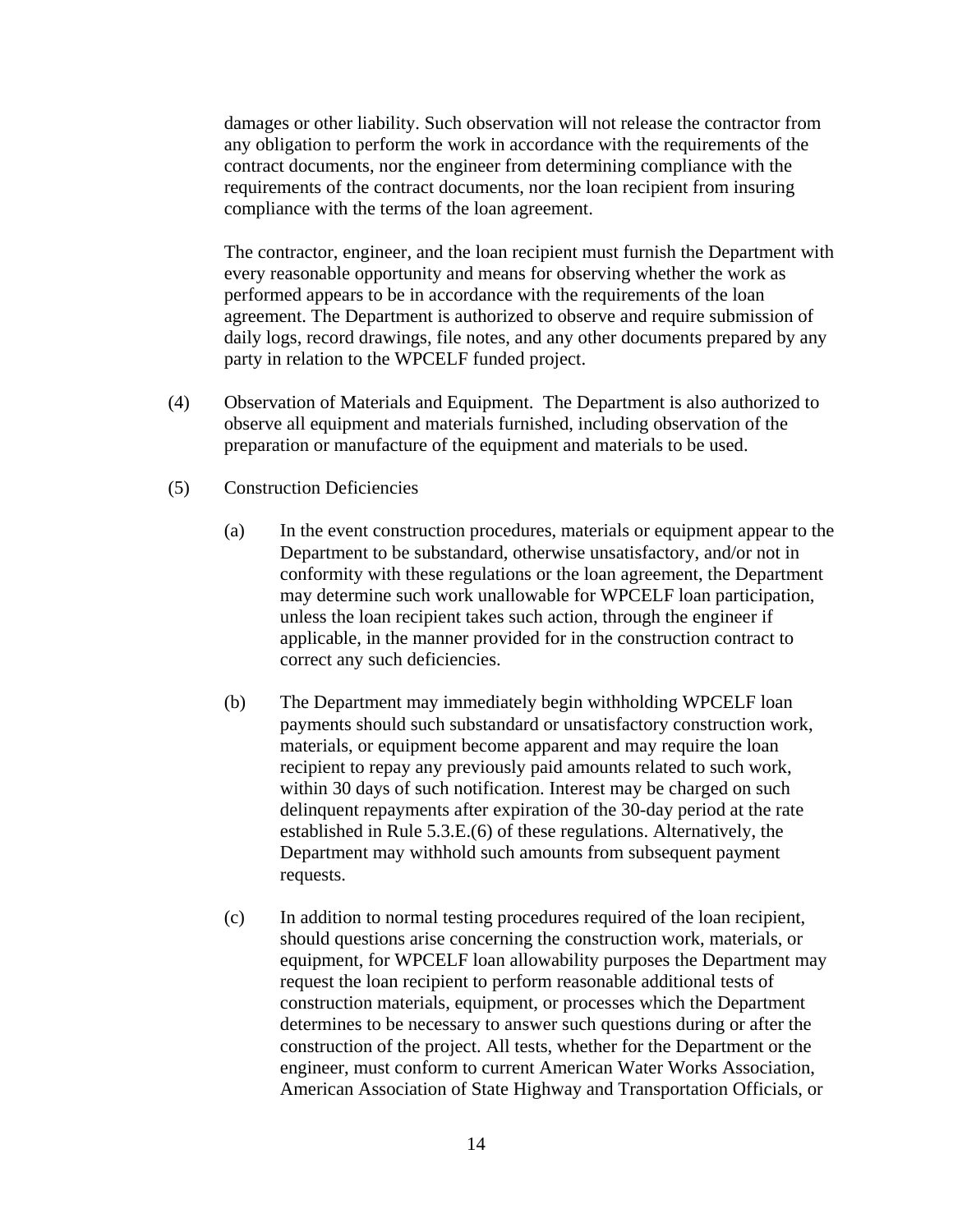American Society of Testing and Materials published procedures, or similar acceptable criteria. The Department will specify which tests are applicable, if not described in the plans, specifications, and contract documents for WPCELF loan allowability purposes. Samples for such testing must be furnished free of cost to the Department upon request.

#### (6) Change Orders

- (a) General. In the event a determination is made by a loan recipient after a construction contract is let that changes or modifications to the original contract are necessary or would better serve the purpose of the loan recipient, the loan recipient may, at its discretion, execute such change orders pertaining to the construction that are necessary under the circumstances, as provided in the contract documents and when in accordance with state purchasing law. Change orders must not change, vary, or alter the basic purpose or effect of the project unless allowed by the Department. Changes must be technically adequate, the costs and time extensions must be necessary and reasonable, and allowable/unallowable costs must be appropriately separated.
- (b) Change Order Submittals. After completion of the claims resolution and/or change order negotiation process between the loan recipient and the contractor, such changes on appropriate fully executed documents must be submitted to the Department in order to obtain a WPCELF loan eligibility/allowability determination.

All change order submittals shall include sufficient documentation for the Department's eligibility/allowability and technical review, as determined by the Department.

If any change order is submitted to the Department that is not complete and fully executed by the loan recipient, and the contractor and the engineer when appropriate, the Department may return such change order without review. However, unilateral change orders executed by the loan recipient and the engineer when appropriate, and identified as such, that are issued in accordance with the contract documents may be submitted to the Department in order to obtain a WPCELF loan eligibility/allowability determination.

The loan recipient may submit a complete and fully executed change order which has been executed conditional upon a positive WPCELF loan eligibility/allowability determination by the Department.

If possible, the allowability determination of a change order should be secured from the Department before the work is started, particularly for change orders requesting time extensions as per Rule 5.3.C.(6)(c) below.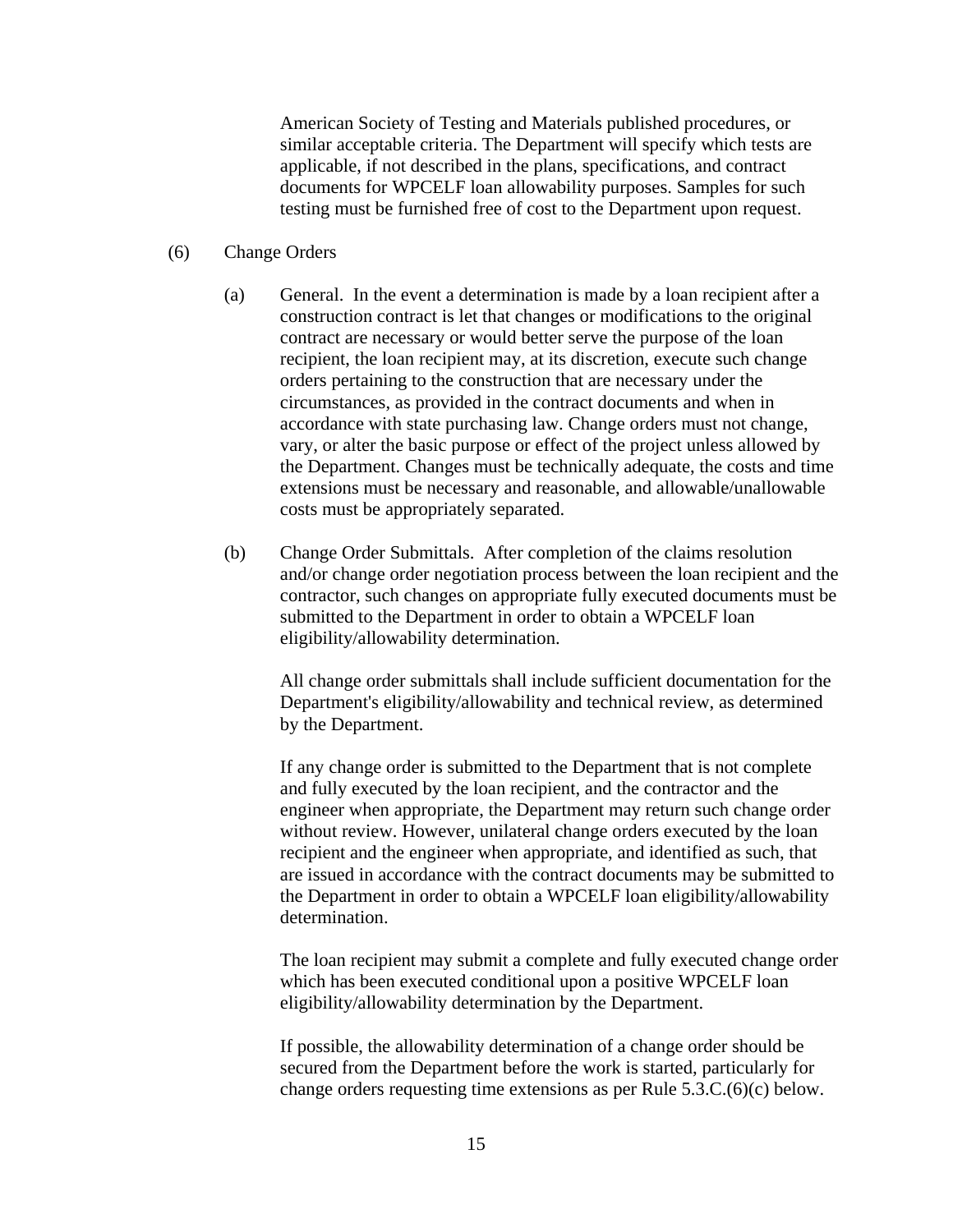This determination may also be secured after the work is started; however, the loan recipient must bear the cost if the work is determined to be ineligible or unallowable.

When the eligible cost of a project will be significantly reduced by a change order or change orders, the Department may issue an amendment to the loan agreement decreasing the loan amount, and the loan recipient must execute such amendment within the time frame established by the Department.

(c) Time Extensions. Change orders which include time extensions and/or documentation that the loan recipient is implementing all legal remedies provided in the contract documents for failure to complete construction when required, must be submitted to the Department prior to the date of the Department's final construction observation, as specified in Rule 5.3.D.(1) of these regulations. Otherwise, construction and constructionrelated work which occurs after the current allowable contract completion date will be unallowable. Justification for contract time extensions included in a change order must be prepared, but need not be submitted to the Department unless the total time extensions for the contract exceed 25% of the original contract time, in which case justification for **all** time extensions must be submitted to the Department for an allowability determination.

Construction and construction-related work which occurs after the date representing a 25% time extension to the original contract time are allowable only to the extent determined as such by the Department, pursuant to review of the justification for all time extension change orders.

Construction and construction-related work which occurs after the date representing a 25% time extension to the original contract time, and for which a time extension change order cannot be adequately justified by the loan recipient and determined allowable by the Department, is not allowable unless the Department determines that the loan recipient is implementing all legal remedies provided in the contract documents for failure to complete construction when required.

(7) Contract Claims. The Department is not a party to any contract between the WPCELF loan recipient and the construction contractor(s), the consulting engineer(s), the attorney(s), the equipment supplier(s), the subcontractor(s) or any other parties.

Upon execution of any contract between the loan recipient and any other party in regard to a WPCELF funded project, the Department does not assume any authorities, duties, responsibilities, or liabilities under such a contract.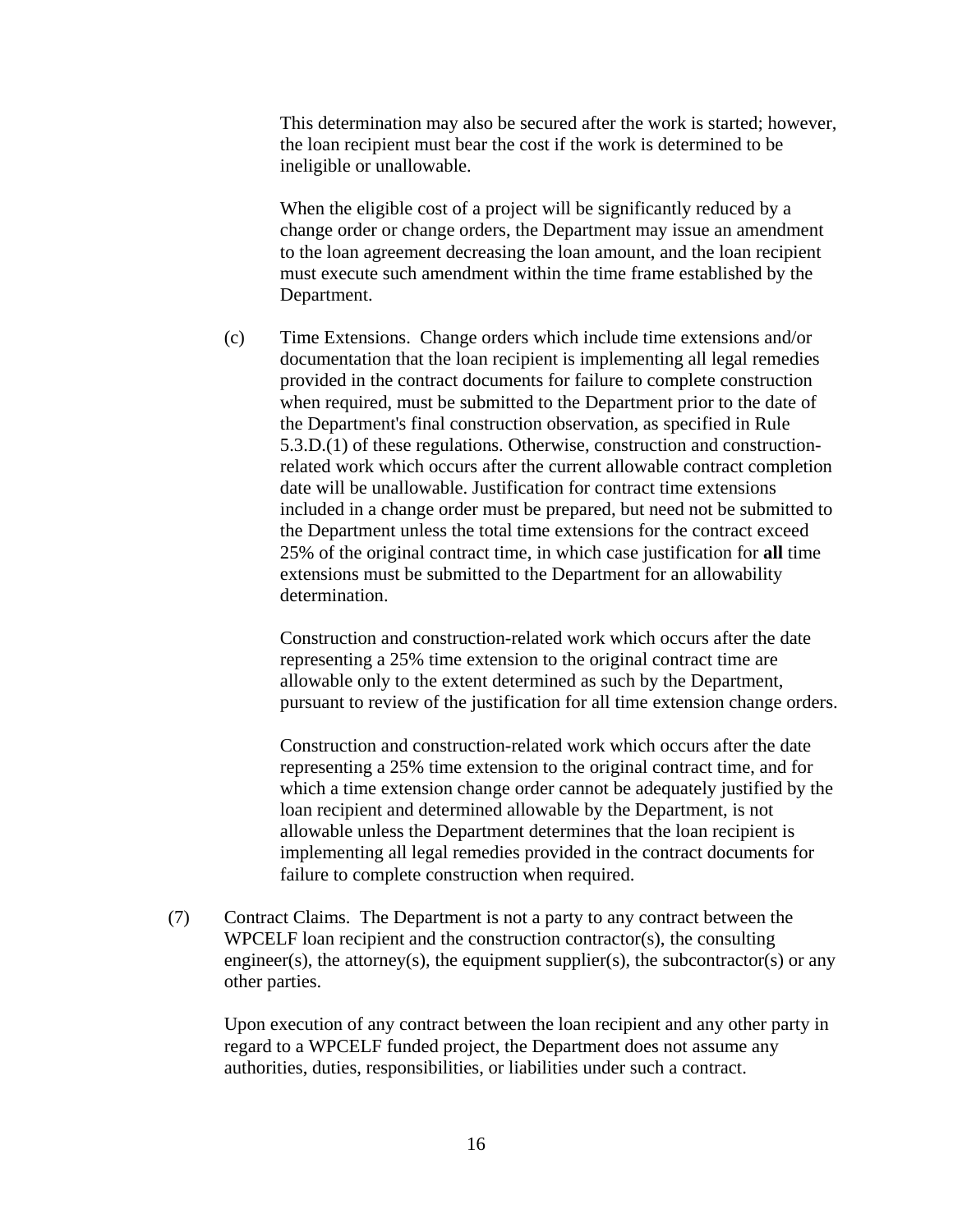The Department does not have any authority, duty, responsibility, or liability in contract claims identification, negotiation, resolution, or any other actions regarding contract claims under the contract(s) between the loan recipient and any other party.

No actions taken by the Department, either directly or indirectly, in regard to the WPCELF loan funded project constitute or establish any determinations, authority, duty, responsibility, or liability under the contract(s) between the loan recipient and any other party.

The loan recipient and the contracting party must resolve all claims and contract disputes by negotiation, arbitration, litigation, or other means as provided in the contract documents and state law, prior to submission of any change order or other documents to the Department, in order to obtain a WPCELF loan eligibility/allowability determination.

- (8) Contractor's Bankruptcy or Default. In the event of a contractor's bankruptcy or default, any proposed agreements with the bonding company (other than the bonding company serving as general contractor or fully bonding another contractor acting as their agent) must be submitted for WPCELF loan allowability determination by the Department prior to execution. If the loan recipient determines that re-award of the construction contract, or a portion thereof, is necessary due to contractor bankruptcy or default, such proposed re-award contracts must be submitted for WPCELF loan allowability determination by the Department prior to execution. The loan recipient will be responsible for assuring that every appropriate procedure and incidental legal requirement is observed in advertising for bids or otherwise re-awarding a construction contract if this course of action is taken.
- D. Post Construction Phase
	- (1) Within 10 days after construction completion of each construction contract, the loan recipient must submit a determination of construction completion and must request a final construction observation by the Department.

All change orders which include time extensions and/or documentation that the loan recipient is implementing all legal remedies provided in the contract documents for failure to complete construction when required must be submitted to the Department prior to the date of the Department's final construction observation; otherwise, construction and construction-related work which occurs after the current allowable contract completion date will be unallowable.

The final construction observation may be delayed by no more than 30 days after the current construction completion date, unless further delayed by the Department pursuant to review of the loan recipient's request and justification for such delay. Should the Department staff decide that the determination of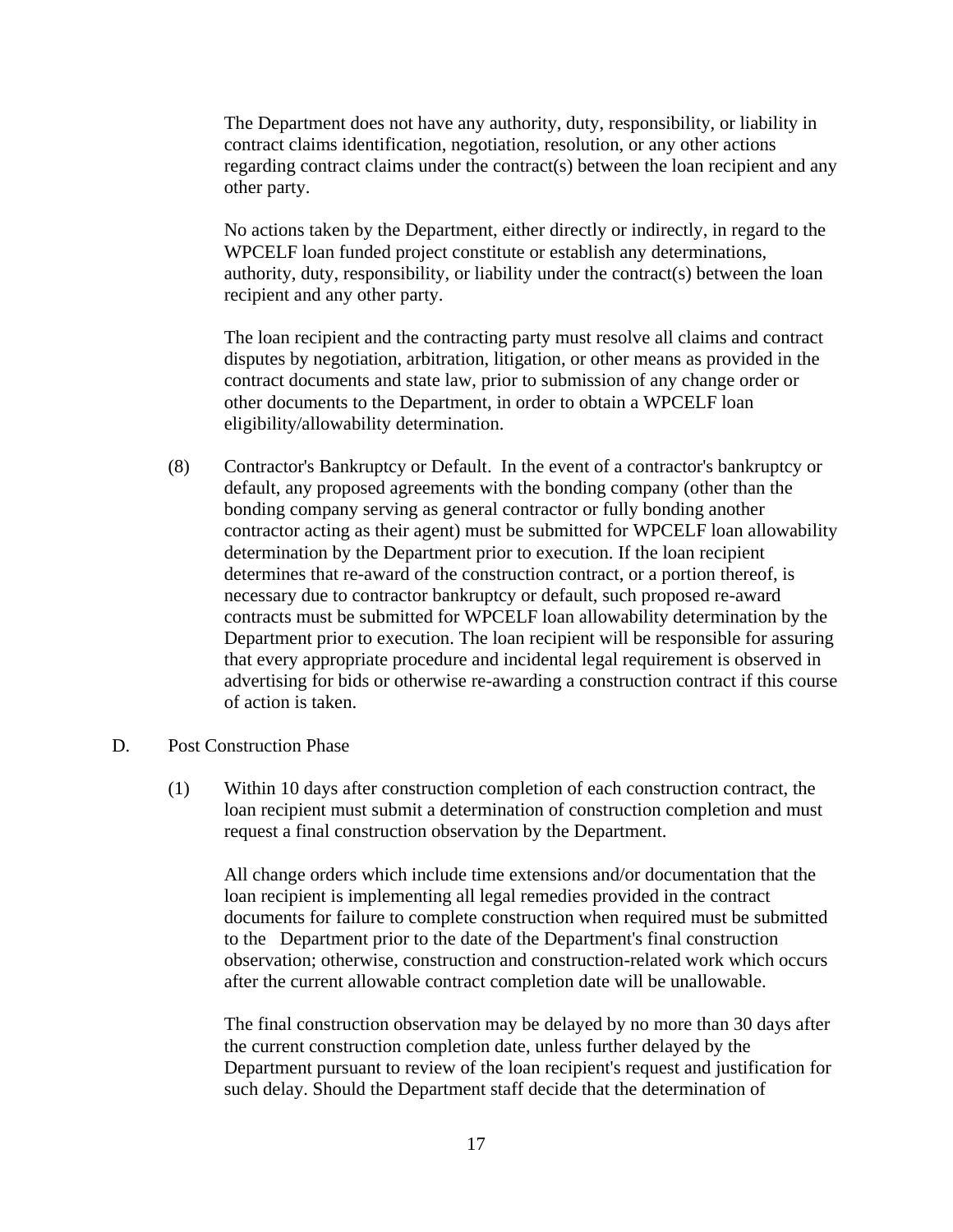construction completion and request for final construction observation are being unreasonably delayed, a final construction observation may be immediately performed by the Department.

- (2) Within 30 days after the final construction observation performed by the Department, the loan recipient must submit: the final payment request; summary change order(s), if applicable, for all construction contracts; a complete set of record drawings for any and all other new construction work requiring design by a registered engineer and, if applicable, a certification from the engineer, or other qualified personnel when applicable, that the project has been constructed substantially in accordance with the design; final construction phase services contract amendments, if any; and all other administrative forms and documents required by the loan agreement and the Department. **Payment requests submitted after this date are not allowable, regardless of when the costs were incurred.**
- (3) Any other submittals or actions required by the loan agreement must be performed when so required and are subject to review and approval by the Department.
- (4) Following receipt of the final payment request from the loan recipient, or upon expiration of the deadline established in Rule 5.3.D.(2) above, the Department or other designated parties may perform an audit of the WPCELF loan project for the purpose of determining compliance with the WPCELF loan agreement and to determine final allowable costs, payments made to date, and any additional payments due the loan recipient or repayment due the Department.
- (5) Upon completion of the WPCELF audit, or if an audit is not performed, following expiration of the deadline established in Rule 5.3.D.(2) above, the Department will transmit to the loan recipient a copy of the audit, if performed, a final determination of allowable costs and payments due the loan recipient or repayments due the state, and a final loan agreement. The final determination will establish a 30-day appeal deadline, as required by Rule 5.3.D.(6) below, and will require repayment of any overpayment with an interest penalty to begin accruing on the appeal deadline. The interest penalty will be as established in Rule 5.3.E.(6) of these regulations.
- (6) Within 30 days after the date of the above final determination of allowable costs, the loan recipient may submit a written appeal of the final determination including a written justification of the reason for the appeal, and supporting documentation for any disputed costs of the final determination; otherwise, the final determination of allowable costs will become the final allowable costs for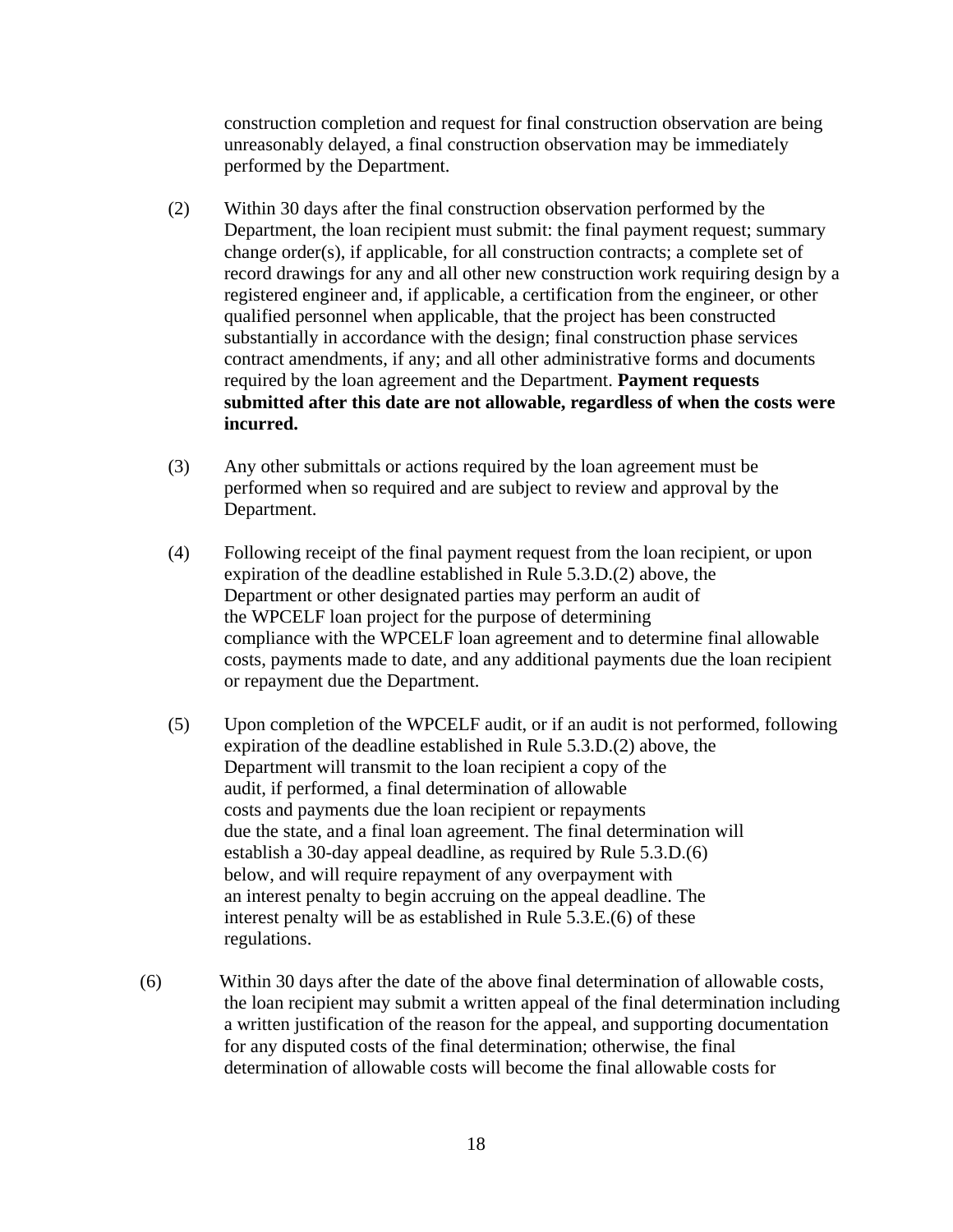purposes of WPCELF loan payments and the WPCELF loan repayment agreement.

- (7) Should an appeal be submitted in accordance with Rule 5.3.D.(6) above, the disputes procedures established in Appendix D of these regulations will be followed in order to resolve the dispute and establish the final allowable costs.
- (8) If an appeal is not submitted prior to expiration of the final determination appeal period, the loan recipient must execute and submit the final loan agreement to the Department within the deadline established by the Department.
- (9) Upon receipt of the executed final loan agreement from the loan recipient, the Department will transmit it to the State Tax Commission for execution and return to the Department.
- (10) Upon receipt of the executed final loan agreement from the State Tax Commission, the Department will transmit a copy to the loan recipient, and repayment of the WPCELF loan will commence under the terms of the loan agreement.
- E. Payments to WPCELF Loan Recipients. Payments from the WPCELF may be made to WPCELF loan recipients under the following conditions:
	- (1) Payments may be requested by and may be made only to loan recipients, in accordance with the WPCELF loan agreement and the loan recipient's contracts for eligible and allowable services and construction for work performed within the project scope and budget period.
	- (2) Excluding the payment request for the administration fee, payments may be requested no more often than on a monthly basis, except as required by state law. Payment requests cannot include costs incurred during two different state fiscal years; therefore, two payment requests may be submitted in July: one for costs incurred through June 30th and a second for costs incurred after June 30th.
	- (3) The loan recipient must deduct from all WPCELF payment requests the amount of funds provided or to be provided from all other state and federal agency funding sources for allowable WPCELF project costs.
	- (4) Payment requests must be submitted by the loan recipient to the Department and must include the following:
		- (a) Completed WPCELF payment request form;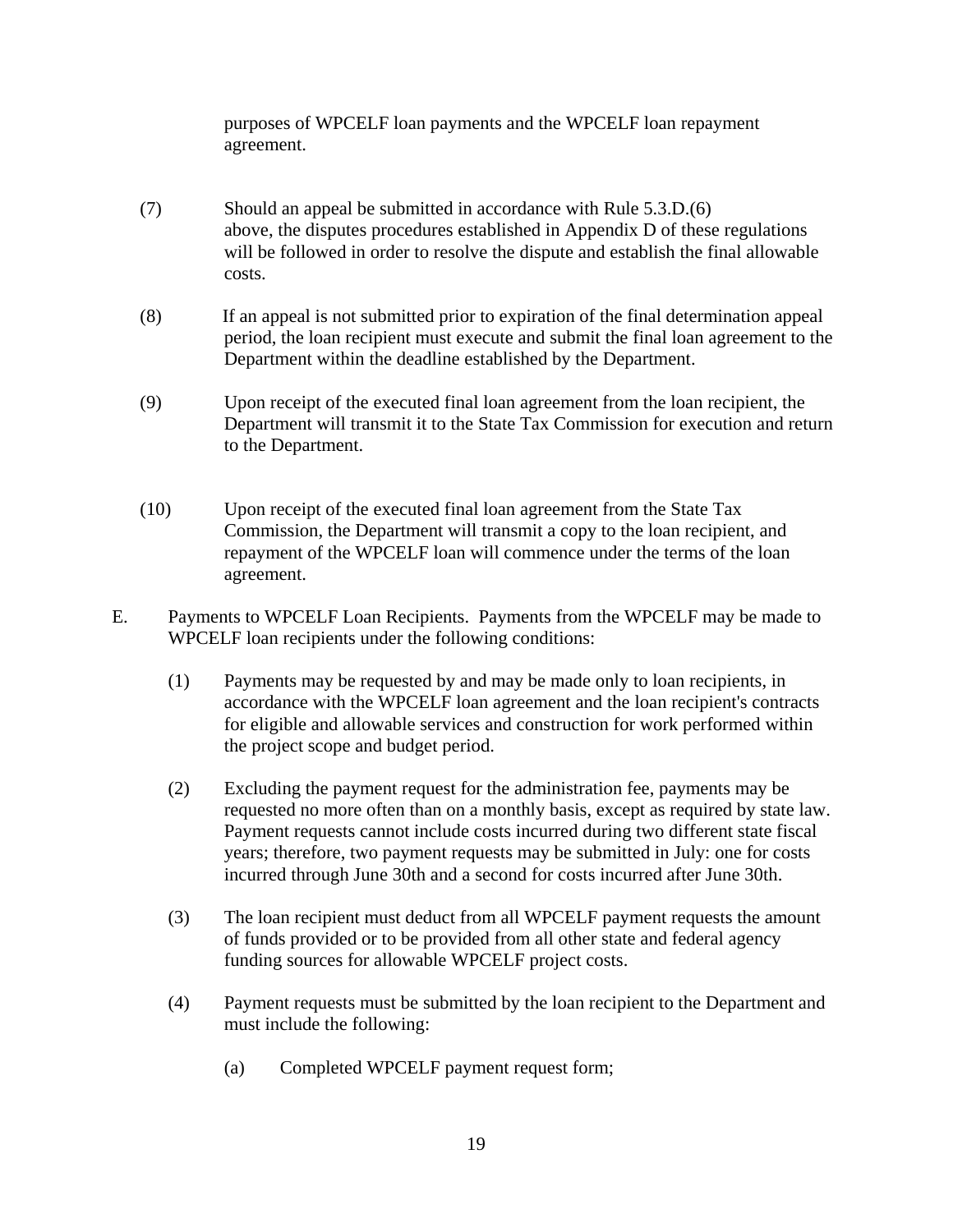- (b) Cumulative invoices, which clearly identify scope, time period and the particular project or contract, for all allowable costs for which payment is requested, except that invoices need not be submitted for any administration fee included in the loan agreement; and
- (c) Any other documents required by the loan agreement;
- (5) The timing of WPCELF payments will be as follows, provided the loan recipient is in compliance with the requirements of these regulations and all provisions of the WPCELF loan agreement.
	- (a) Payment for the administration fee must be the first payment request submitted and will be paid to the appropriate Department administration fund.
	- (b) Payments for design and construction phase services may be requested and paid based upon incurred allowable costs. Such requested payment amounts are subject to verification by the Department.
	- (c) Payments for allowable construction work may be requested and paid based upon in-place work or delivered materials and equipment as specified in the construction contract(s), and as supported by invoices and verified as accurate by the consulting engineer, if applicable, and the loan recipient, less the retainage withheld by the loan recipient. Such requested payment amounts are subject to verification by the Department.
	- (d) Payments for allowable land may be requested and paid immediately after loan agreement execution, provided the Department has approved the purchase price and proof of the purchase price has been submitted with the payment request.
	- (e) The final loan payment will not be made until submission of all documents required by Rule 5.3.D.(2), enactment of the user charge ordinance as required by Rule 5.3.A.(3)(f), and determination that the loan recipient is in compliance with all other applicable provisions of the WPCELF loan agreement.
- (6) Any payments made to the loan recipient, which are at any time determined by Department to be for costs not in accordance with the WPCELF loan agreement, for ineligible or unallowable costs, or for costs related to waste, fraud, abuse or illegal acts under state or federal law, must be repaid to the WPCELF fund within 30 days of such notification by the Department. Interest may be charged on such delinquent repayments after expiration of the 30-day period at a rate of ten (10) percent per annum, compounded monthly. Alternatively, the Department may withhold such amounts from subsequent payment requests.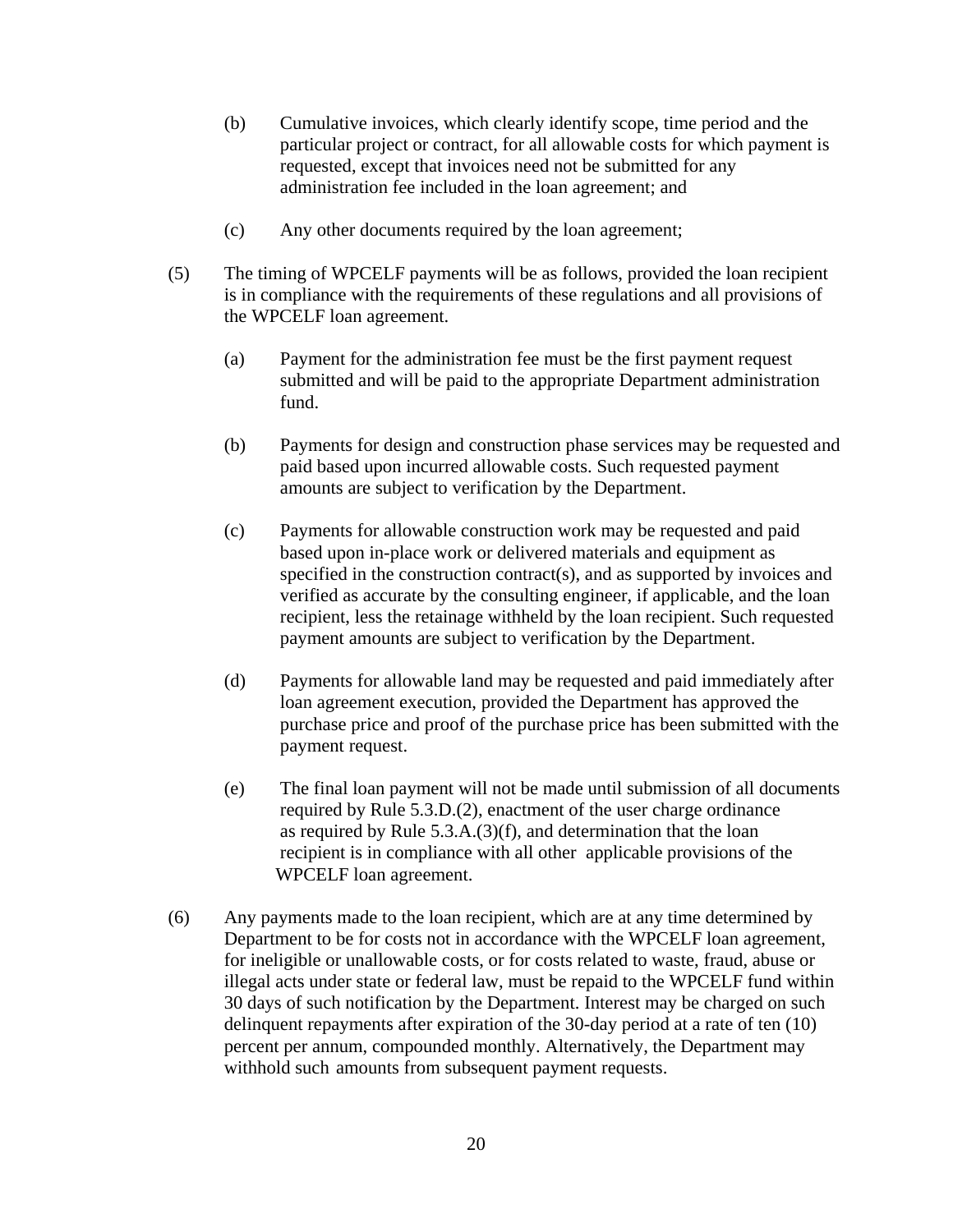- F. WPCELF Loan Repayment Requirements. All WPCELF loan repayments are subject to the following requirements:
	- (1) Interest on amounts paid to the loan recipient will commence on the original construction contract completion date.
	- (2) The amount of interest accrued between the original construction contract completion date and the initiation of the repayment process will be added to the final allowable project costs to determine the principal amount to be repaid by the loan recipient.
	- (3) The repayment period will be from the time of transmittal of the final loan repayment agreement to the loan recipient to the date not later than ten (10) years after project completion, or sooner, if so requested by the loan recipient.
	- (4) Repayments are to be made by counties on a semi-annual basis through homestead exemption annual tax loss reimbursement withholdings, by municipalities on a monthly basis through state sales tax withholdings if adequate to provide such repayments, and by all other loan recipients through submission of monthly payments in accordance with state law, and must commence no sooner than 90 days after and no later than one year after project completion.
	- (5) The repayment interest rate will be established in the WPCELF loan agreement and repayment agreement, in accordance with the appropriate Notice of Funds availability.
	- (6) Interest will be compounded monthly.

Source: *Miss. Code Ann. §§ 49-17-81 through 49-17-89, 49-2-1, et seq. and 49-17-1, et seq.*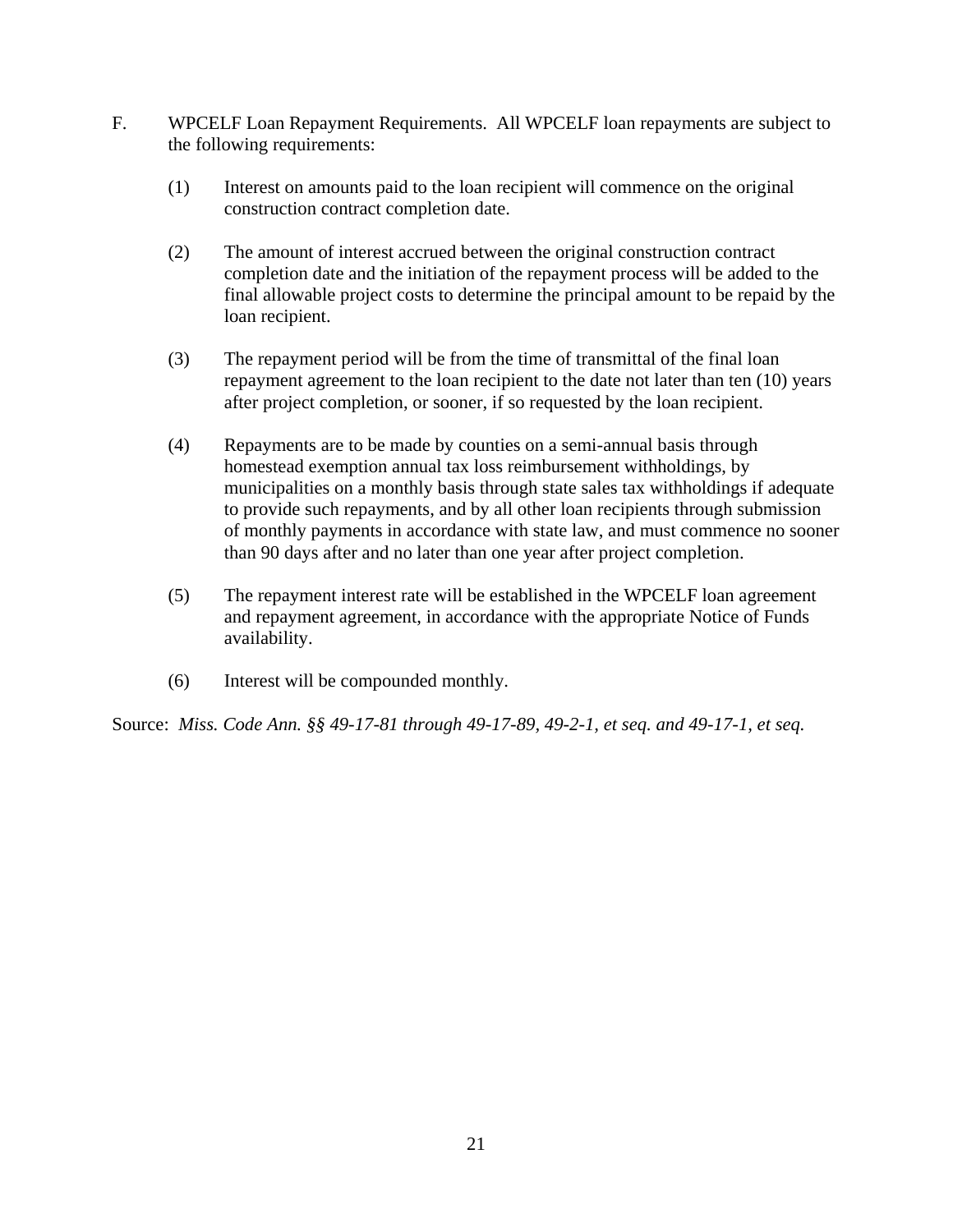# **APPENDIX A**

Determination of Eligible and Allowable Costs

# **CONTENTS**

- A General
- B. Construction
	- 1. Allowable
	- 2. Unallowable
- C Equipment, Materials and Supplies
	- 1. Allowable
	- 2. Unallowable
- D. Change Orders
- E. Professional Services
	- 1. Allowable
	- 2. Unallowable

## F. Claims

- 1. Allowable
- 2. Unallowable

# G. Mitigation

- 1. Allowable
- 2. Unallowable
- H. Publicly Owned Small and Onsite Systems
	- 1. Allowable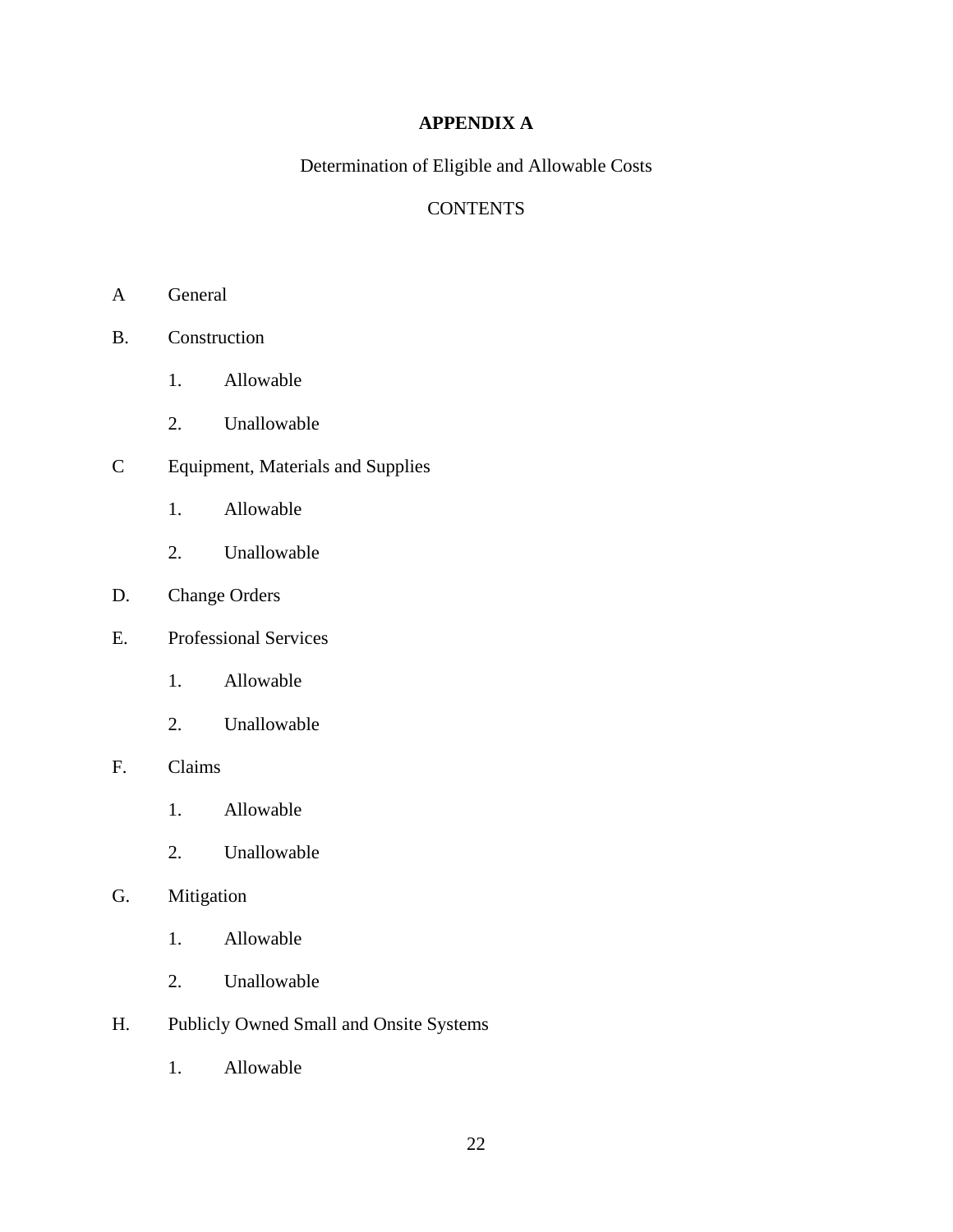- 2. Unallowable
- I. Real Property
	- 1. Allowable
	- 2. Unallowable
- J. Miscellaneous Costs
	- 1. Allowable
	- 2. Unallowable
- K. Project Income from Bid Bond Forfeitures, Liquidated Damages, and Interest on SRF Loan Payments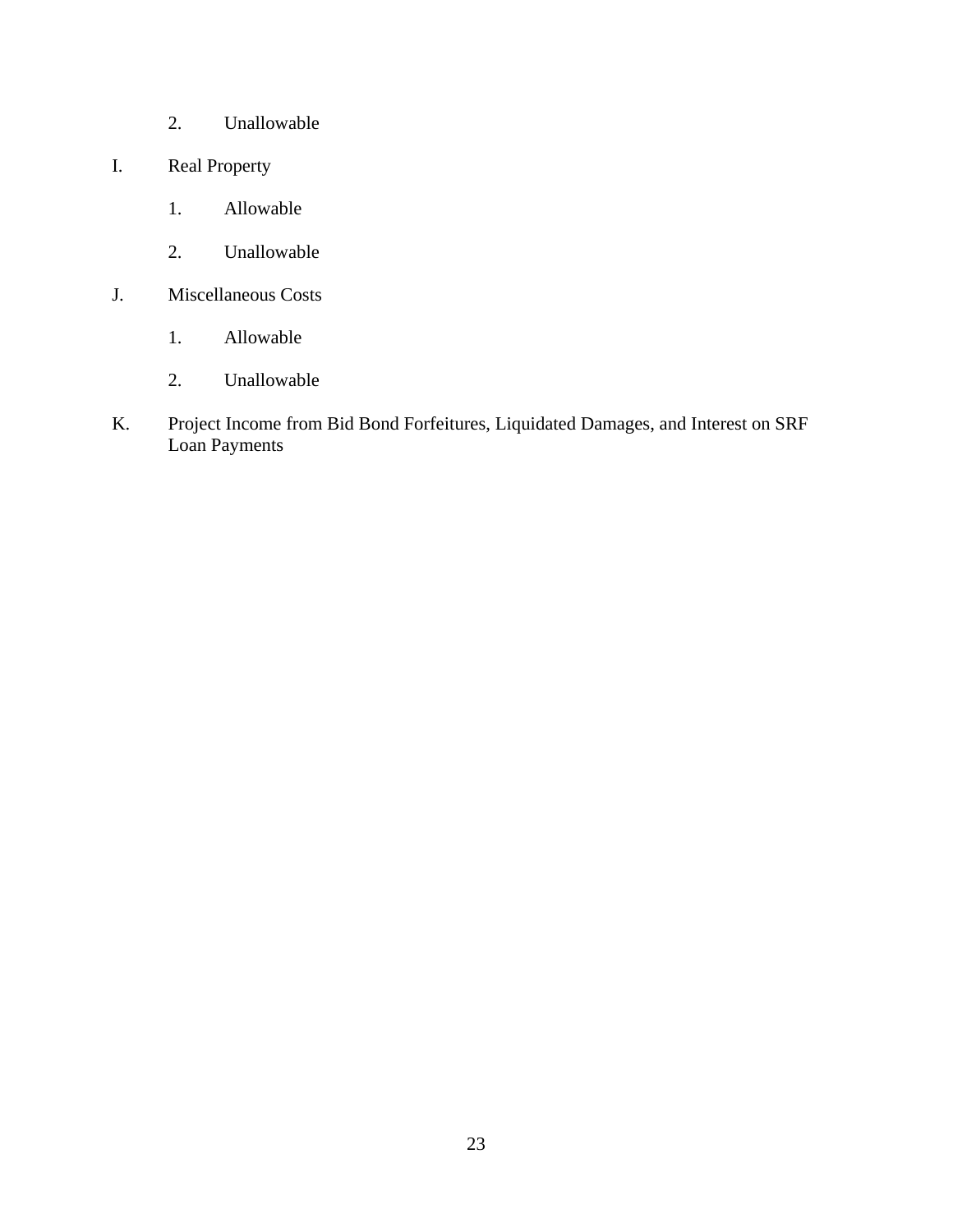## **A.** General

Eligible costs are those costs in which WPCELF loan participation is authorized pursuant to applicable statute. Allowable costs are eligible costs that meet the following general criteria in addition to any specific identification as an allowable cost within Appendix A:

- (1) Be necessary and reasonable for the proper and efficient administration and construction of the project, be allocable to the project, and not be a general expense required to carry out the overall responsibilities of the loan recipient.
- (2) Be authorized or not prohibited under state or local laws or regulations.
- (3) Conform to any limitations or exclusions set forth in state laws, or other governing limitations as to types or amounts of cost items.
- (4) Be consistent with policies, regulations, and procedures that apply uniformly to both state assisted and other activities of the loan recipient.
- (5) Be accorded consistent treatment through the application of generally accepted accounting principles appropriate to the circumstances.
- (6) Not be allocable to, or included as, a cost of any other federally or state financed program in either the current, prior, or future period.
- (7) Be determined allowable by the Department after review of necessary books, records and other documents related to the costs. Failure to cooperate with the Department regarding access to project records or refusal to provide such records when requested by the Department may result in such costs being determined unallowable for WPCELF participation.
- (8) Be within the scope of the project and budget period as described in the loan agreement.
- (9) Be determined without regard to any previous federal grant, WPCELF or WPCRLF loan funding provided for facilities to be replaced, upgraded, or rehabilitated, except as described in Rule 5.2.D.(6) of these regulations.
- (10) Be within the scope of projects that meet the definition of an emergency and are allowed under Rule 5.2.B. of these regulations.
- (11) Be procured in accordance with Appendix B.

### B. Construction

(1) Allowable costs include: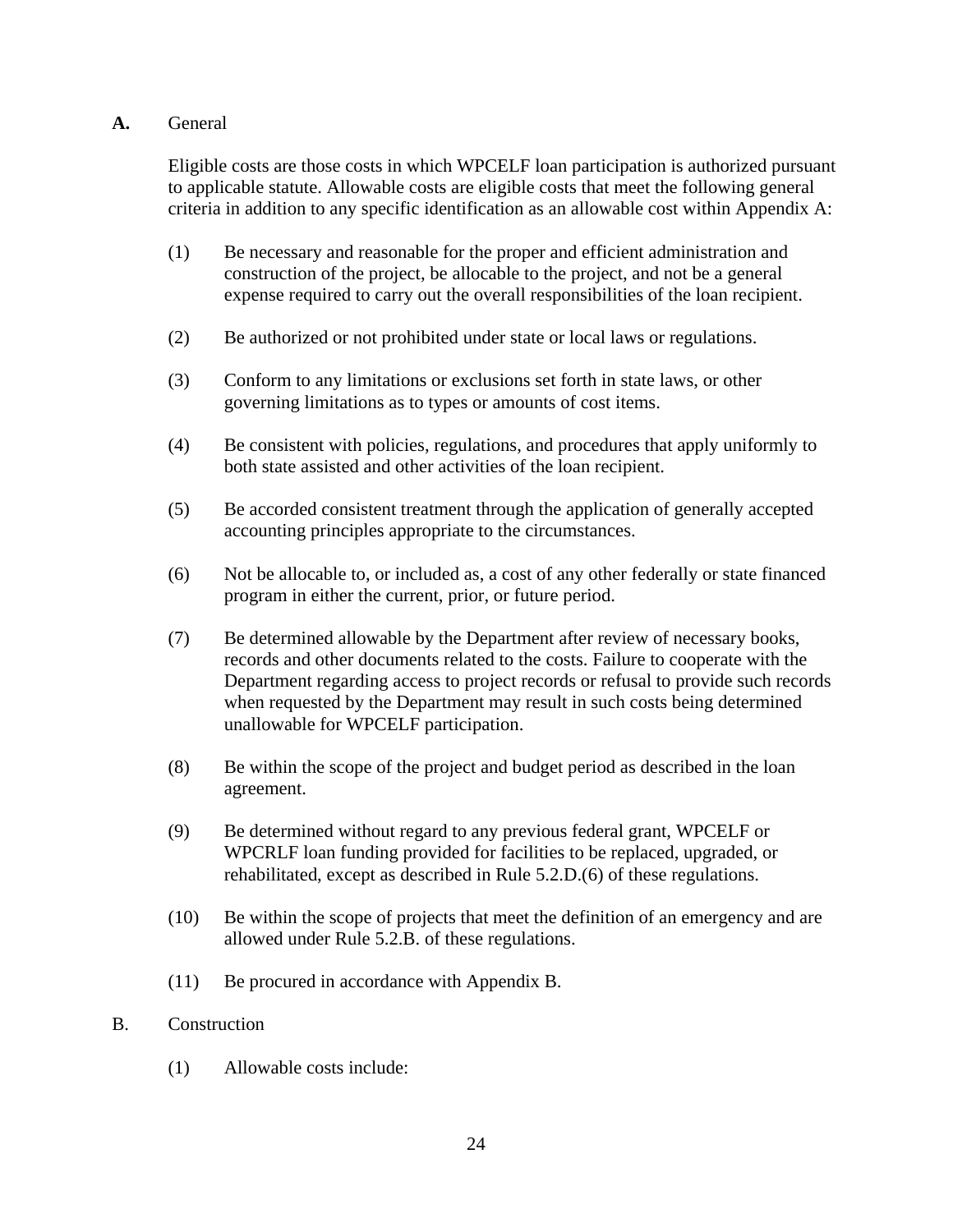(a) The costs of contracts for construction work on the project, including prime contracts, subcontracts and the direct purchase of equipment, materials and supplies by the loan recipient.

Eligible items in the project may include treatment works (which includes wastewater treatment, interceptors, collectors, and other items; see the definitions), nonpoint source management programs, and estuary conservation and management plans.

(b) Collectors, including conventional gravity, small diameter gravity, pressure, and vacuum systems.

> For wastewater collection projects which provide sewers to existing buildings, service lines between the public sewer and the point five (5) feet from the outside wall of existing residences and public buildings are allowable. Service lines between the public sewer and the property line of existing businesses are allowable.

- (c) The costs of sewer system rehabilitation (including rehabilitation of allowable service lines) necessary to eliminate or prevent bypasses or overflows, or to provide proper operation of the treatment works.
- (d) The cost of treatment works capacity adequate to transport and treat infiltration/inflow that will remain in the system.
- (e) Treatment works which serve industrial or commercial users when such works are publicly owned.
- (f) Reserve capacity within a design period of up to twenty years (forty years for interceptors, including pump stations and force mains serving as interceptors).
- (g) Construction of nonpoint source pollution control projects and estuary improvements projects.

On such projects which are also designed to provide for drainage, flood control, or any purposes other than control of pollutants or estuary improvements, only the portion of the project needed for emergency control of pollutants or estuary improvements is allowable.

(h) Construction of treatment and transportation facilities for control of pollutant discharges from a separate or combined storm sewer system. On such projects which are also designed to provide for drainage, flood control, or any purposes other than control of pollutants, only the portion of the project needed for control of pollutants is allowable.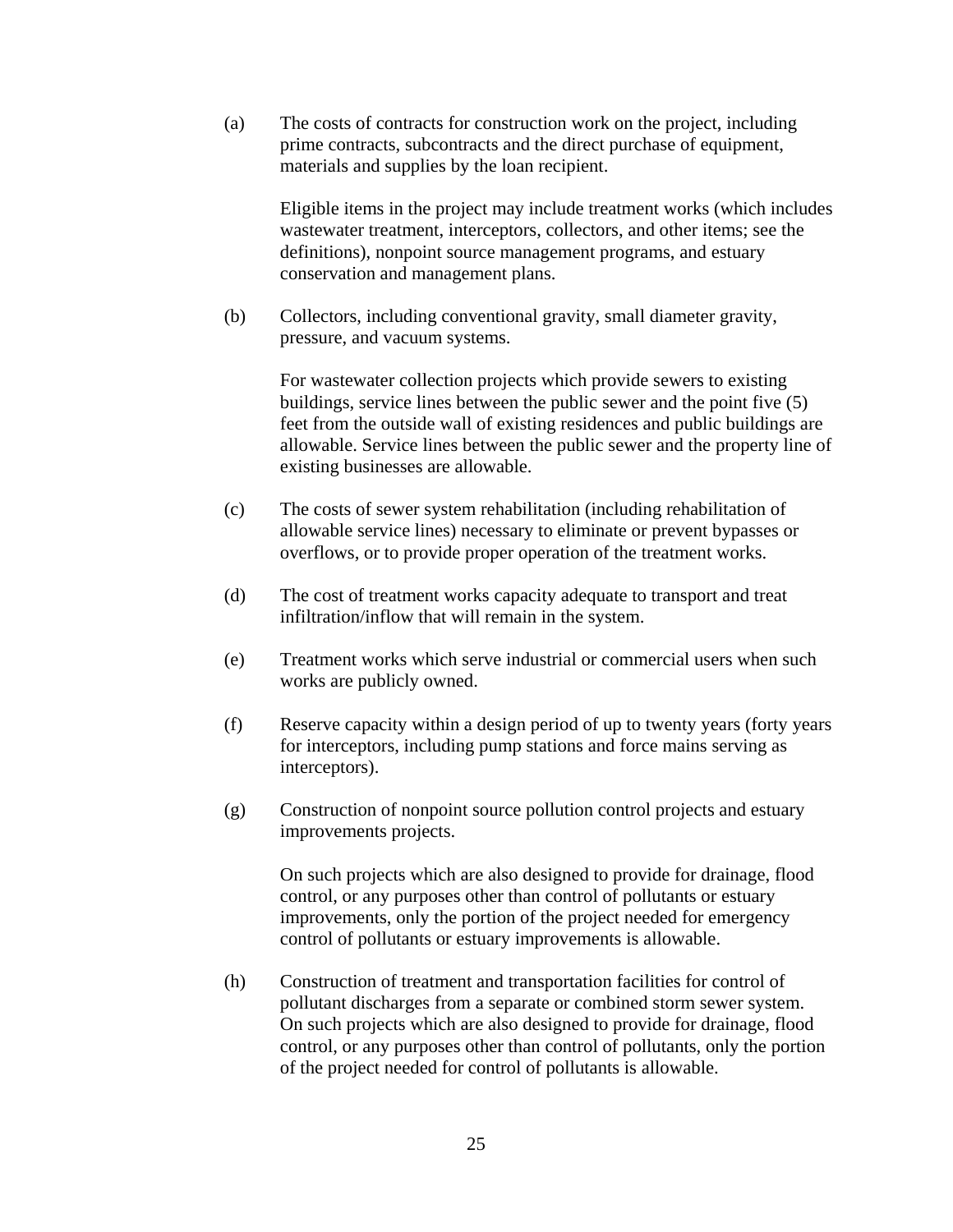- (i) The cost associated with the preparation of the project site before, during and, to the extent provided in the loan agreement, after construction. These costs include:
	- i. The cost of demolition of existing structures on the project site if construction cannot be undertaken without such demolition. Demolition of existing structures on the project site when not required for constructing the project, will be considered to be an allowable cost only if the existing structures constitute a real and present hazard to safety, public health, or water quality which can best be abated by the removal of the existing structures.
	- ii. The cost of removal, relocation or replacement of utilities, provided the loan recipient is legally obligated to pay for such by law.
	- iii. The cost of restoring streets and rights-of-way to their original condition. The need for such restoration must result directly from the construction and is generally limited to repaving the width of trench.
- (2) Unallowable costs include:
	- (a) Construction and construction related costs which are incurred after the Department-determined allowable contract completion date (including allowable time extension change orders), unless approved by the Department pursuant to Rule 5.3.C.(6)(c) of these regulations.
	- (b) Treatment works which serve federal users exclusively, or almost exclusively.
	- (c) Bonus payments for completion of construction before a contractual completion date unless required by state law.
	- (d) The cost of additional insurance (e.g., for a specific project) beyond that normally carried by the contractor.
- C. Equipment, Materials and Supplies
	- (1) Allowable costs include:
		- (a) The cost of a reasonable inventory of laboratory chemicals and supplies necessary to initiate plant operations and laboratory items necessary to conduct tests required for plant operation.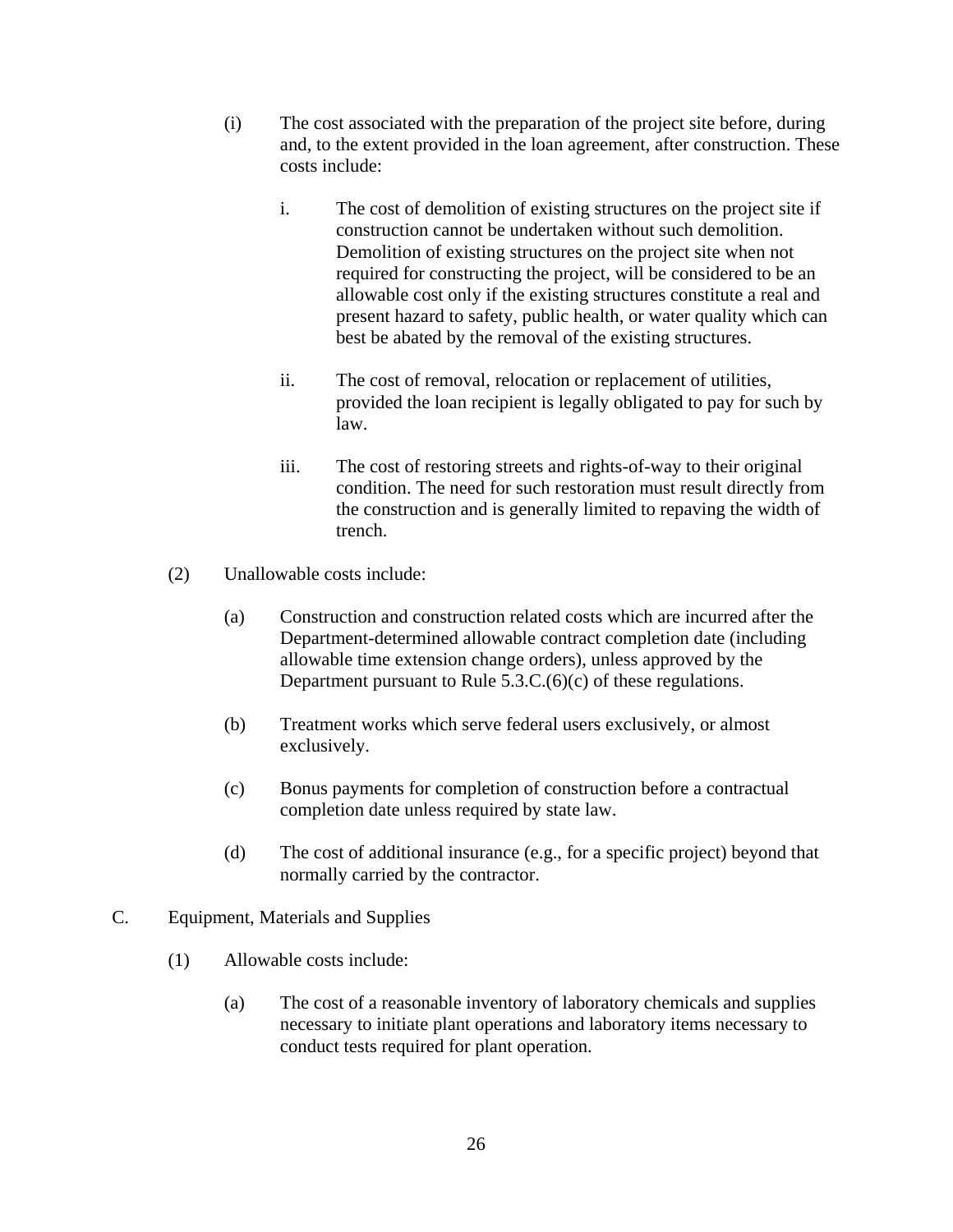- (b) The costs for purchase and/or transportation of biological seeding materials required for expeditiously initiating the treatment process operation.
- (c) The cost of shop equipment installed at the treatment works necessary to the operation of the works. The need will depend on the specific item, its frequency of expected use, and the size and complexity of the treatment facility. Undoubtedly, larger treatment facilities will have a greater need for installed shop equipment than smaller ones. Where the proposed items of equipment are inappropriate to the size and/or complexity of the treatment works, the Department may determine that the proposed equipment is unallowable.
- (d) The costs of necessary and reasonable safety equipment, provided the equipment meets applicable federal, state, local or industry safety requirements.
- (e) The costs of necessary and reasonable collection system maintenance equipment.
- (f) The cost of mobile equipment necessary for the operation of the overall wastewater treatment facility, transmission of wastewater or sludge, or for the maintenance of equipment. These items include:
	- i. Portable stand-by generators.
	- ii. Large portable emergency pumps to provide "pump-around" capability in the event of pump station failure or pipeline breaks.
	- iii. Sludge or septage tankers, trailers, and other vehicles having as their sole purpose the transportation of liquid or dewatered wastes from the collector point (including individual or onsite systems) to the treatment facility or disposal site.
	- iv. Tillage, planting and harvesting equipment that is documented as necessary and reasonable for producing the crops which are an integral part of the land treatment process, and other vehicles demonstrated necessary to the facility and approved in advance by the Department.

Mobile equipment necessary for the operation of the overall wastewater treatment facility may also include vehicles necessary for the daily removal and disposal of grit. While vehicles used for other purposes (e.g., sludge tanks or trailers) would normally serve this purpose, large facilities may have a sufficient need to justify a separate vehicle to be used solely for the transportation and disposal of grit. Additionally, for projects which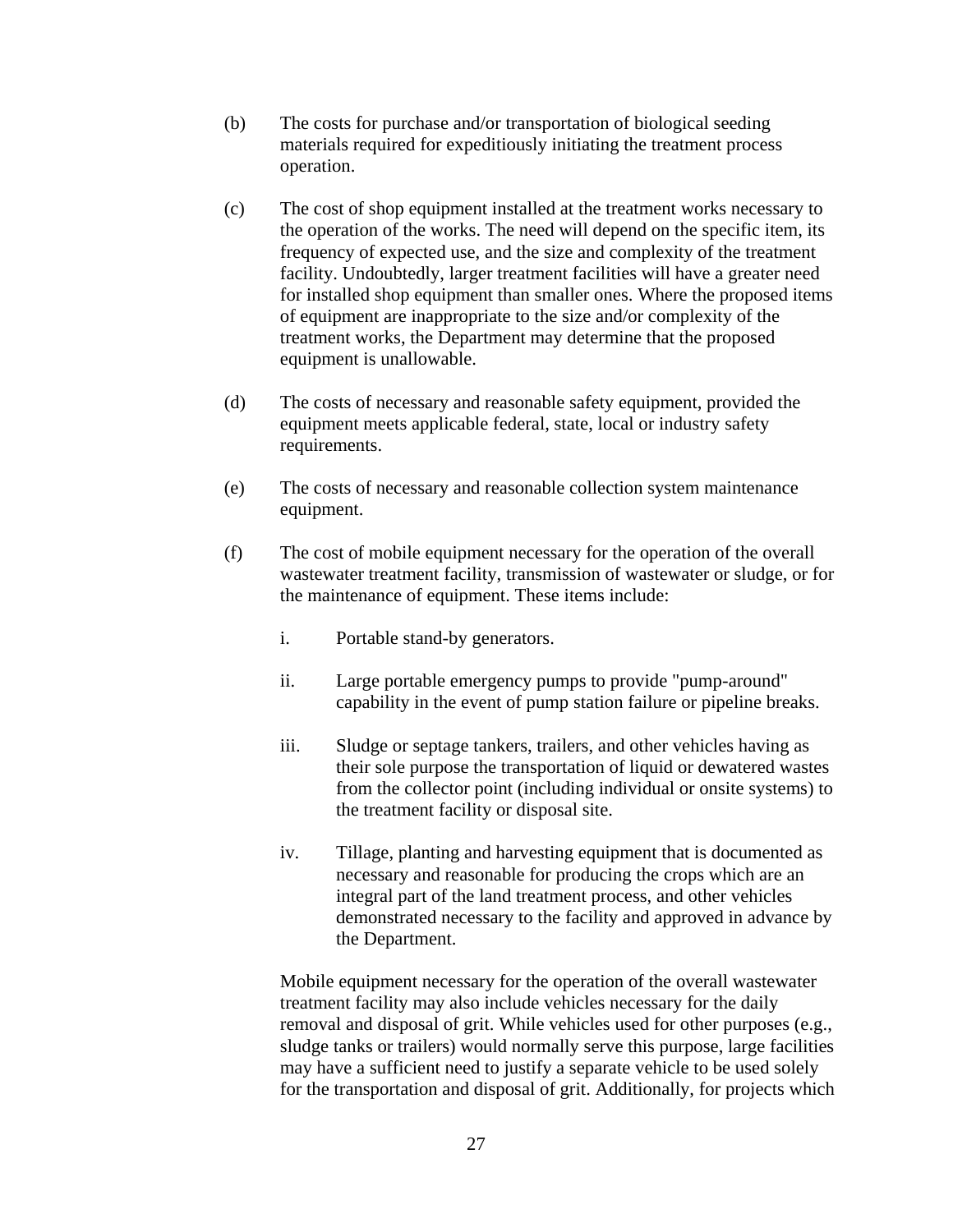involve the landspreading of sludge as the method of ultimate sludge disposal, the necessary vehicles and equipment for proper sludge application.

- (g) Replacement parts identified and approved in advance by the Department as necessary to assure uninterrupted operation of the facility, provided they are critical parts or major systems components which are:
	- i. not immediately available and/or whose procurement involves an extended "lead-time," or
	- ii. identified as critical by the equipment supplier(s), or
	- iii. critical but not included in the inventory provided by the equipment supplier(s).
- (h) Flow metering devices used for billing purposes. The costs of constructing or installing flow metering devices and appurtenances used for billing intergovernmental and major user flows are allowable costs. Meters constructed or installed for the primary purpose of billing individual residential, commercial, public or industrial users are not allowable.
- (i) The cost of furnishings, office equipment, and maintenance equipment dedicated solely to the pollution control project. Necessary and reasonable office furnishings and equipment include chairs, desks, file cabinets, typewriters, coffee tables, telephones, office supplies, calculators, copiers, book cases, shelves and lamps. Ordinary site and building maintenance equipment such as lawnmowers, rakes, shovels, brooms, picks, hedge trimmers, and other such equipment. Hand tools such as screw drivers, pliers, socket wrenches, electric drills or saws, etc.
- (j) Computers. Computers, display monitors, and computer software which are designed into the control system for the daily operation of the treatment works.

Computers are also allowable if they are to be used for the operational control and analysis of the treatment works. Examples of such allowable uses include the scheduling of equipment maintenance and replacement, the operation of the loan recipient's pretreatment program, including the scheduling of tests to verify industrial compliance with pretreatment requirements, and for accounting and billing services.

The cost of computer software specifically designed for the operation and maintenance of the treatment works is also allowable for loan participation. This includes the cost of developing unique operating programs for the specific loan funded project.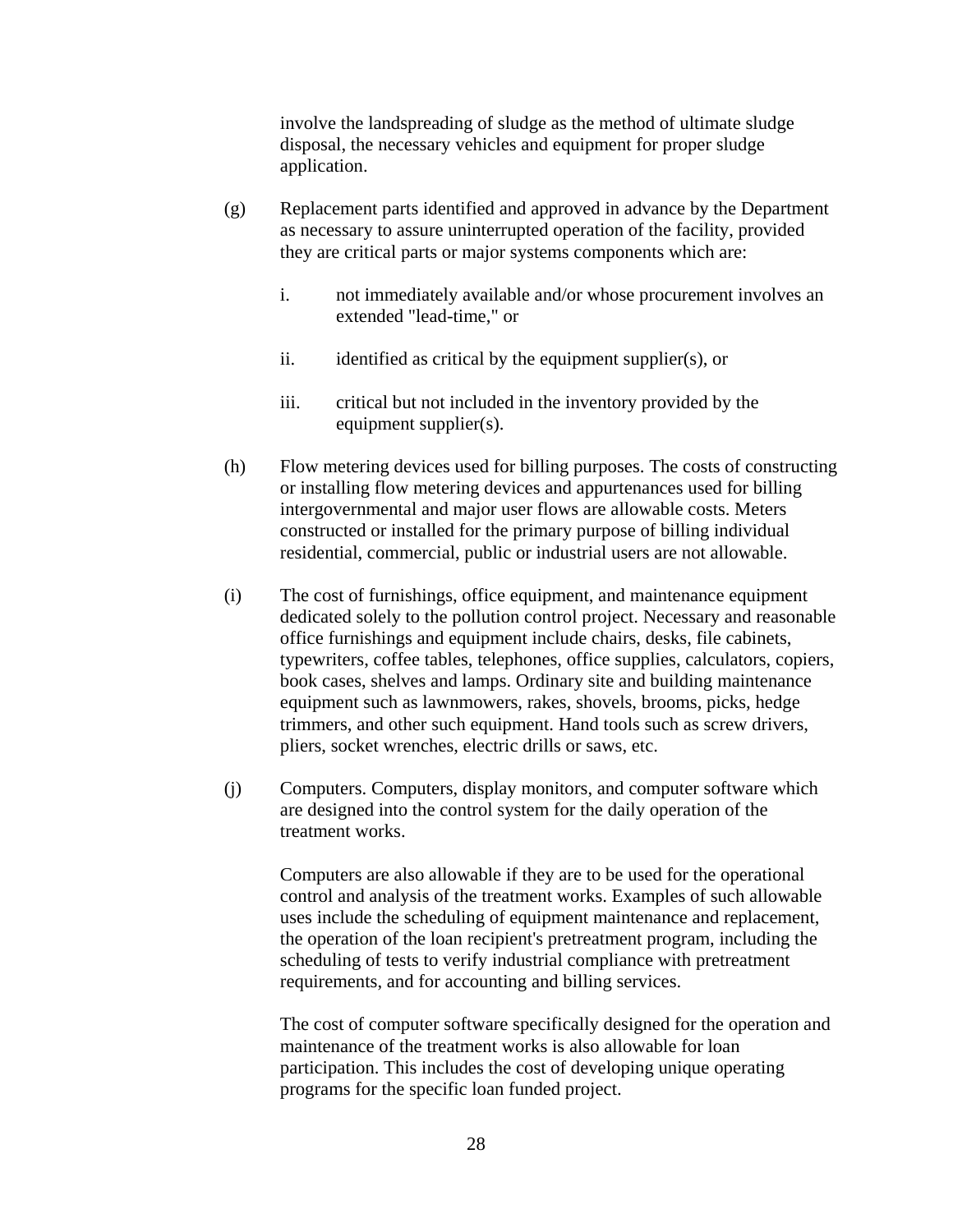- (2) Unallowable costs include:
	- (a) The costs of equipment or material procured in violation of Appendix B.
	- (b) The cost of vehicles for the transportation of the loan recipient's employees, including buses, trucks, cars, motorcycles, golf carts, bicycles, etc.
	- (c) Items of routine "programmed" maintenance such as ordinary piping, air filters, couplings, hoses, belts, etc.
	- (d) Radios, televisions, VCRs, camcorders, and other items of a similar nature.
	- (e) Large stocks of laboratory and other chemicals and supplies above a reasonable inventory necessary to initiate plant operations.

#### D. Change Orders

- (1) Change order costs are allowable provided they are:
	- (a) Necessary and reasonable.
	- (b) Within the scope of the project.
	- (c) Not caused by the loan recipient's mismanagement.
	- (d) Not caused by the loan recipient's vicarious liability for the improper actions of others.
	- (e) In conformance with the WPCELF regulations.
- (2) Provided the above requirements are met, the following are examples of allowable change orders.
	- (a) Construction costs resulting from defects in the plans, design drawings and specifications, or other contract documents only to the extent that the costs would have been incurred if the contract documents on which the bids were based had been free of the defects, and excluding the costs of any rework, delay, acceleration or disruption caused by such defects.

Additional costs to correct defects (i.e., errors and omissions in the contract documents) and other costs caused by the impact of such defects on other portions of the project, are not allowable. For example, if the construction drawings had omitted return sludge piping from the secondary clarifiers to the aeration tanks and the engineer or contractor detected this before construction was undertaken,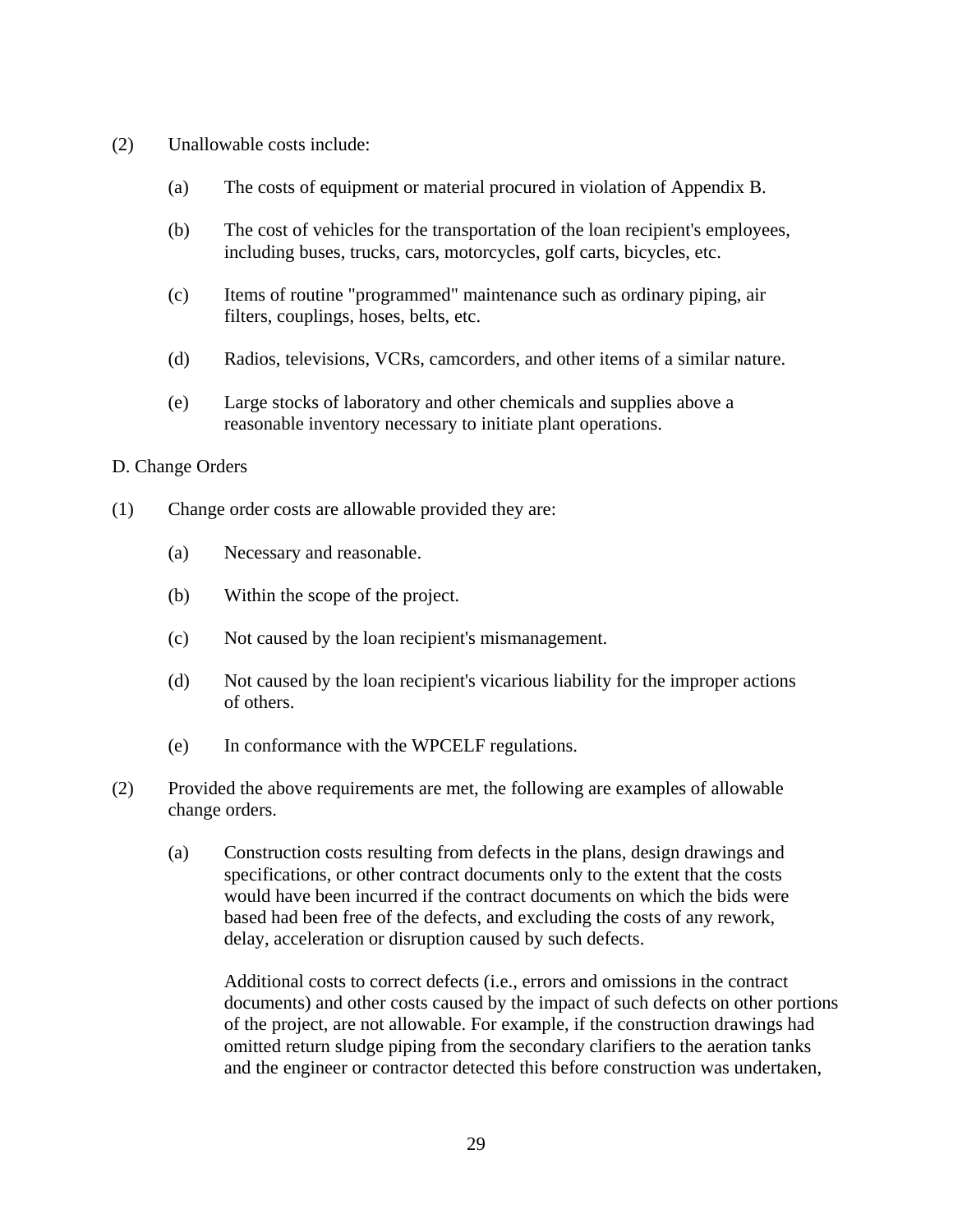the cost of a change order to include the piping would be an allowable cost, because:

- i. the piping would have been included in the original bid,
- ii. no additional construction or rework was required (beyond what would have been required if the work had originally been included), and
- iii. there was no cost impact on other portions of the project (since construction work had not begun).

If this omission had been realized after substantial construction work had been completed, and therefore required rework, delay, or additional work beyond that which would have been required by defect free drawings, the cost of the piping would still have been allowable, but the additional cost of rework or delay would have been unallowable.

The additional cost is measured as the difference between the cost which would have been included in the bid based on defect free drawings and the actual cost of the change order. For example, if a concrete tank had been constructed and was later found to be at an incorrect elevation due to an error in the design drawings and if it was necessary to demolish the tank and reconstruct it at the correct elevation, the entire change order would be unallowable, except for differences in excavation costs. If additional excavation was required to enable the tank to be constructed at the correct elevation (i.e., the incorrect elevation was too high), the cost of the additional excavation would be allowable. However, if too much excavation had been undertaken and fill was required to enable the tank to be constructed at the correct elevation (i.e., the incorrect elevation was too low), both the entire change order and the cost of the unnecessary excavation would be unallowable.

Regardless of the allowability or unallowability of construction costs to correct errors and omissions, in no case are additional engineering, legal, inspection, or other costs allowable, except for the cost of inspecting allowable construction work, to the extent that such inspection costs would have been incurred to inspect the same construction if such construction had originally been included in defectfree drawings.

- (b) Equitable adjustments for differing site conditions.
- E. Professional Services

The term professional services refers to engineering, legal, administrative, and similar services. Should any costs for such professional services be incurred prior to loan award, such costs will be allowable provided the loan recipient has requested and obtained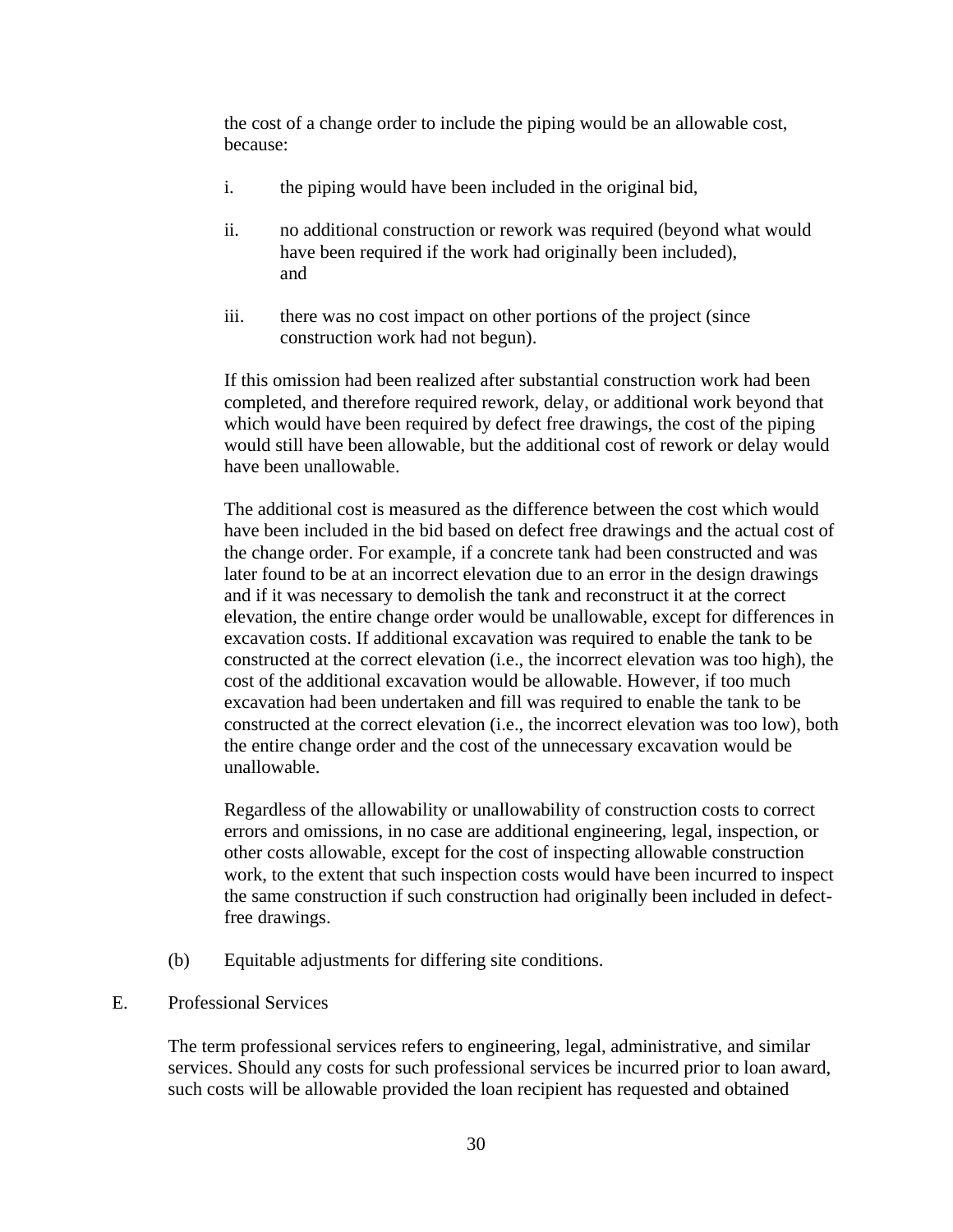Department approval of such costs and the loan agreement budget period includes the time period during which these costs are incurred.

- (1) Allowable costs include:
	- (a) Pre-award costs. These costs include all engineering and other costs that are incurred in applying for the loan, including, but not necessarily limited to:
		- i. Public notification and public hearings.
		- ii. Preparing the plans, specifications, and contract documents.
		- iii. Preparing the draft user charge ordinance and draft user charge system.
		- iv. Preparing interlocal agreements necessary for the project.
		- v. Surveys and all other work needed to obtain clearance or permits from all intergovernmental review agencies.
		- vi. Preparing the loan application, applications for permits required by federal, state or local laws, regulations or procedures.
		- vii. Compliance with the requirements of the Mississippi Real Property Acquisition Policies Law, if required.
	- (b) The costs of services incurred during the advertisement, award and construction of a project to insure that it is built in conformance with the design drawings and specifications. These services are primarily engineering and construction management services provided during the advertisement, award and construction of the project, including inspection services, materials testing (e.g., concrete strength, soil compaction, etc.) required by the specifications, inspecting and expediting the delivery of equipment and material purchased directly by the loan recipient, review of shop drawings and record drawings, preparing change orders, payment processing, etc.
	- (c) The costs of legal, engineering, and other services incurred by the loan recipient in deciding procurement protests and defending their decisions in protest appeals under Appendix H are allowable regardless of the outcome of the protest, provided there was not an attempt by the loan recipient to violate or circumvent state purchase laws.
	- (d) The cost of development of an operation and maintenance manual.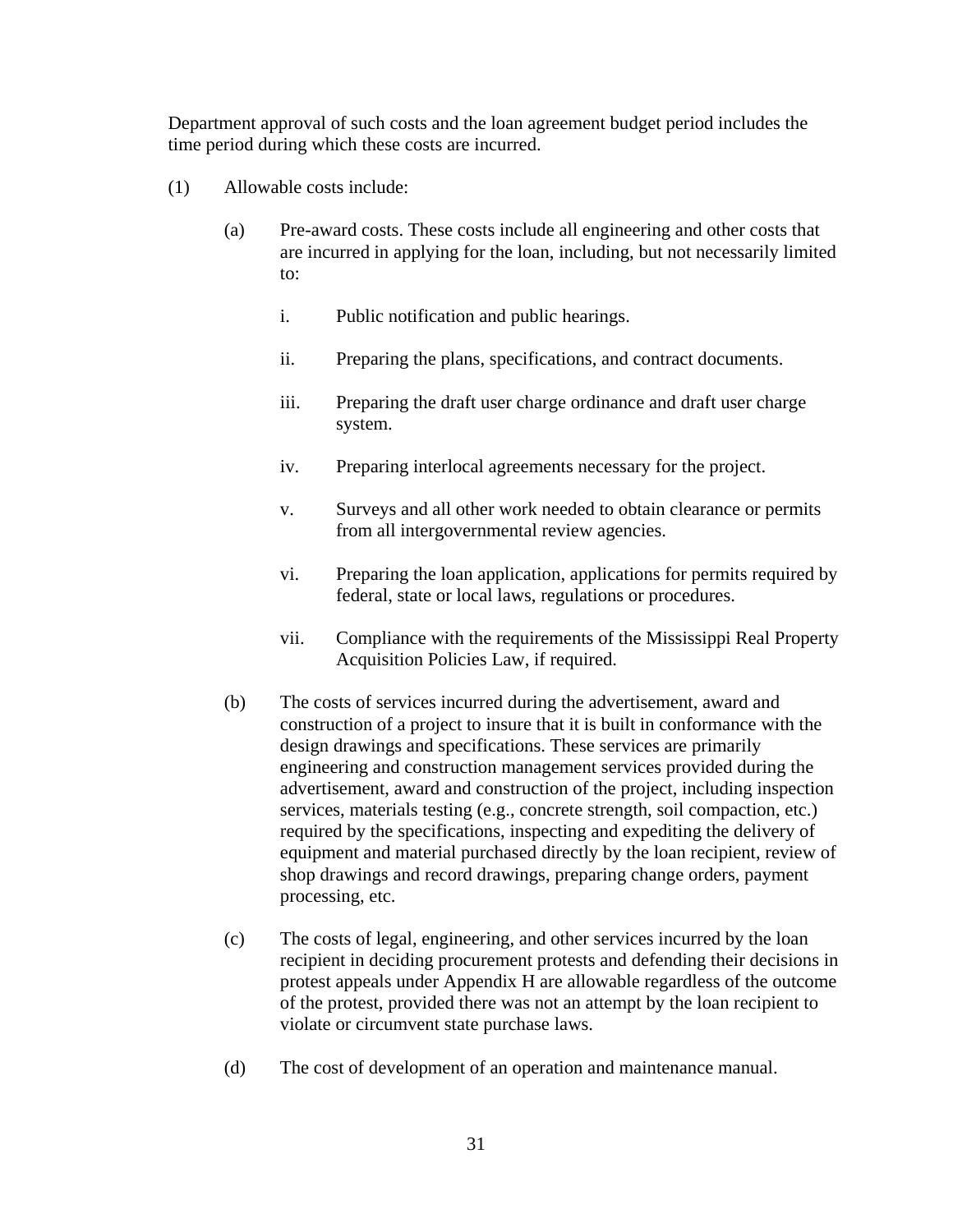- (e) Start-up services for onsite training of operating personnel in operation and control of specific treatment processes, laboratory procedures, and maintenance and records management, provided these costs are incurred prior to the end of the 30 day period established in Rule 5.3.D.(2) of these regulations.
- (f) Administrative services associated with the construction of the project and administering the WCPELF loan.
- (g) Professional liability insurance premiums for a provider of professional services are allowable only for insurance which the provider maintains in connection with the general conduct of its business. The types and extent of coverage must be in accordance with sound business practice, and the rates and premiums must be reasonable under the circumstances. The maintenance of professional liability insurance is a sound business practice, and the premiums are allowable, but only as part of an indirect cost agreement.
- (h) The cost of services, other than engineering services during construction, such as railway or highway flagmen, or utility or highway inspectors, required during the construction of the project, are allowable provided that:
	- i. The entity responsible for the affected railway, highway, or utility requires such services for all parties conducting similar types of work, regardless of the source of construction funding for the project, or the services are required by law.
	- ii. The project work requiring such services is allowable, and is included in the scope of the approved project.
	- iii. The cost of such services has not been included in the construction contractor's bid price.
	- iv. The cost of such services is incurred directly by the loan recipient.
	- v. The cost is reasonable.
- (2) Unallowable costs include:
	- (a) Except as provided in Appendix A, Section D.(2)(a), engineering services or other services necessary to correct defects in design drawings and specifications, or other subagreement documents.
	- (b) Public Liaison Services.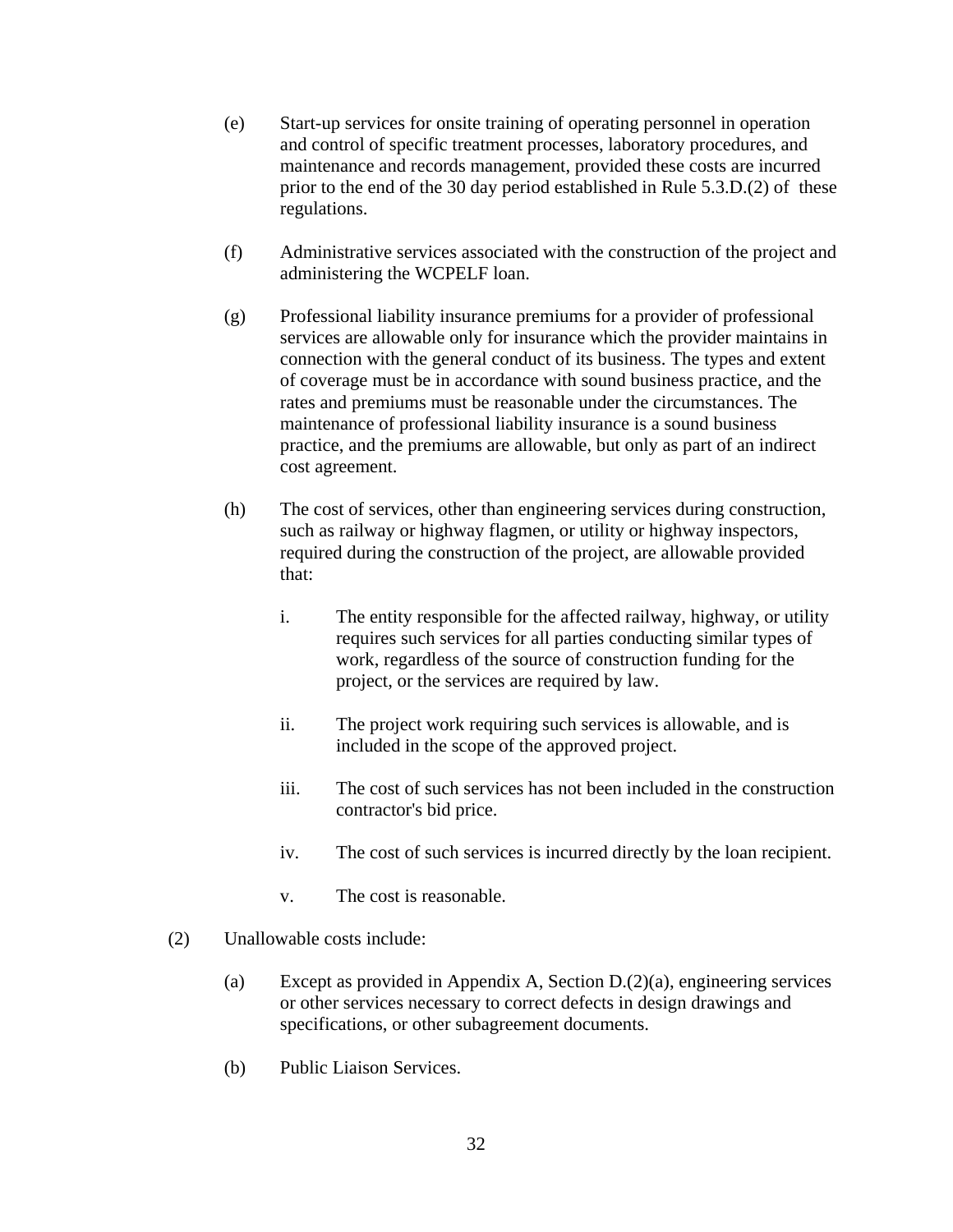- (c) The cost of local travel (i.e., commuting expenses) between living quarters and the construction site for persons working at the site.
- (d) Acquisition of unallowable real property.
- (e) The cost of insurance (e.g., for a specific project), beyond that normally carried by the professional services firm.

### F. Claims

- (1) Allowable costs, provided the costs are properly documented, incurred and requested prior to the end of the 30 day period established by Rule 5.3.D.(2) of these regulations include:
	- (a) Change orders to the construction contract as a result of settlements, arbitration awards, or court judgments, to the extent that they would have been allowable had there not been a claim.
	- (b) The costs of legal, engineering, and other services incurred by the loan recipient in deciding procurement protests and defending their decisions in protest appeals under Appendix H are allowable regardless of the outcome of the protest, provided there was not an attempt by the loan recipient to violate or circumvent state purchase laws.
	- (c) The costs of assessing the merits of, negotiating, or defending against a claim against the loan recipient are allowable, regardless of the outcome, provided that the matter under dispute is not the result of fraudulent or illegal actions, or mismanagement, on the part of the loan recipient.
	- (d) Alterations in construction, engineering, legal, etc. contracts as a result of settlements, arbitration awards, or court judgments are allowable to the same extent that they would have been allowable had there not been a claim.
- (2) Unallowable costs include:
	- (a) Claims arising from work outside the scope of the loan.
	- (b) Claims resulting from fraudulent or illegal activities.
	- (c) Claims resulting from mismanagement by the loan recipient.
	- (d) Claims resulting from the loan recipient's vicarious liability for the improper action(s) of others.
	- (e) The cost of settlements, arbitration awards or court judgments over and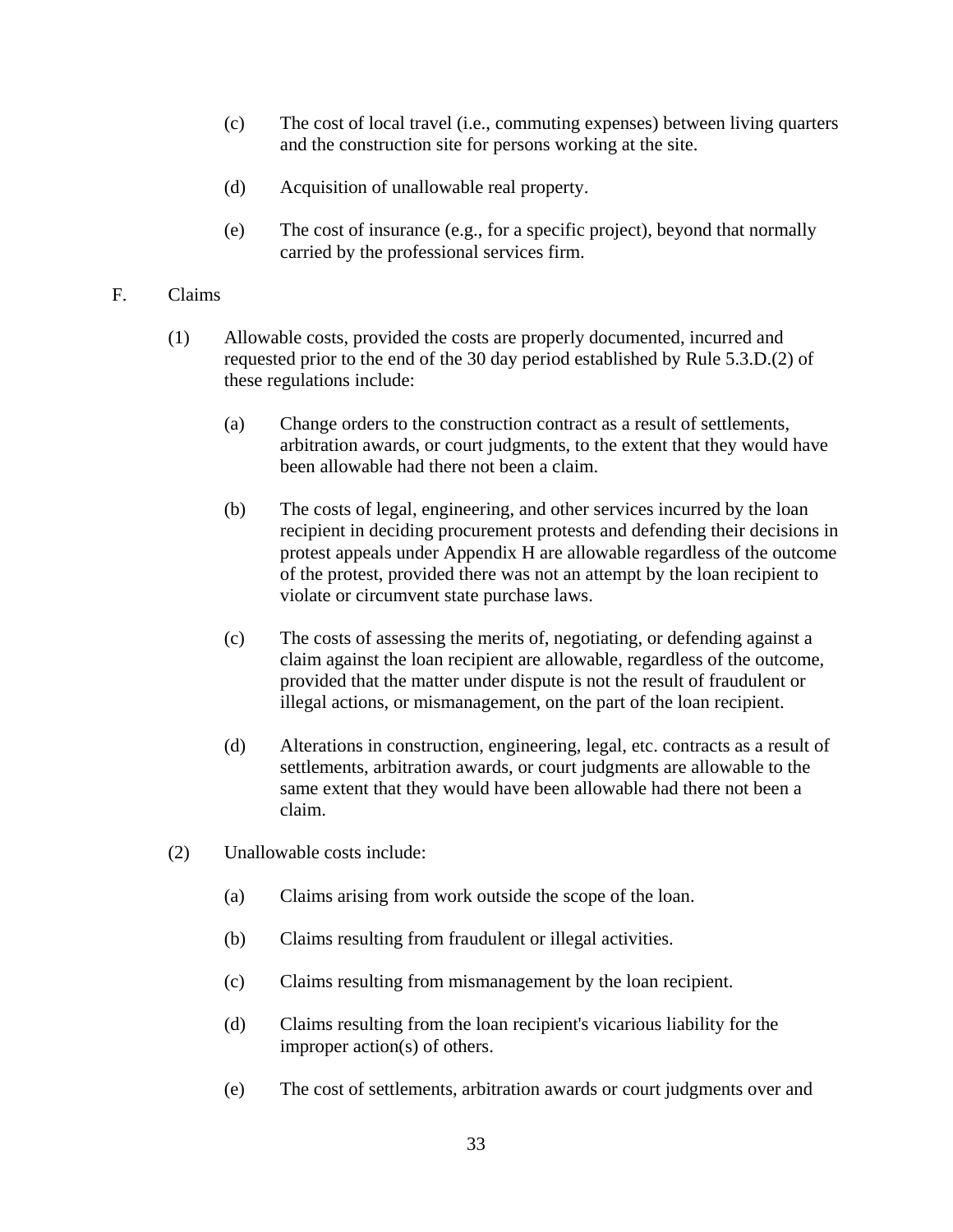beyond the allowable costs had there not been a claim, as established in these regulations.

## G. Mitigation

- (1) Allowable costs include:
	- (a) Costs necessary to mitigate only direct, adverse, physical impacts resulting from construction of the project.
	- (b) The costs of reasonable site screening necessary to comply with facilities plans, and necessary to screen adjacent properties.
	- (c) The cost of groundwater monitoring facilities necessary to determine the possibility of groundwater deterioration, depletion or modification resulting from construction of the project.

The extent of the allowable costs for groundwater monitoring facilities is decided on a case-by-case basis, and depends on the size and complexity of the project and the present and potential future use of the groundwater.

- (2) Unallowable costs include:
	- (a) The costs of solutions to aesthetic problems, including design details which require expensive construction techniques and architectural features and hardware, that are unreasonable or substantially higher in cost than approvable alternatives and that neither enhance the function or appearance of the treatment works nor reflect regional architectural tradition.
	- (b) The cost of land acquired for the mitigation of adverse environmental effects identified pursuant to an environmental review.
- H. Publicly Owned Onsite Systems
	- (1) Allowable costs include:
		- (a) The cost of major rehabilitation, upgrading, enlarging, and installation of onsite systems.

Major rehabilitation may include, as an allowable cost, the demolition and removal of an existing privately or publicly owned onsite system.

(b) Collection or service lines to an offsite treatment unit which serves a cluster of buildings.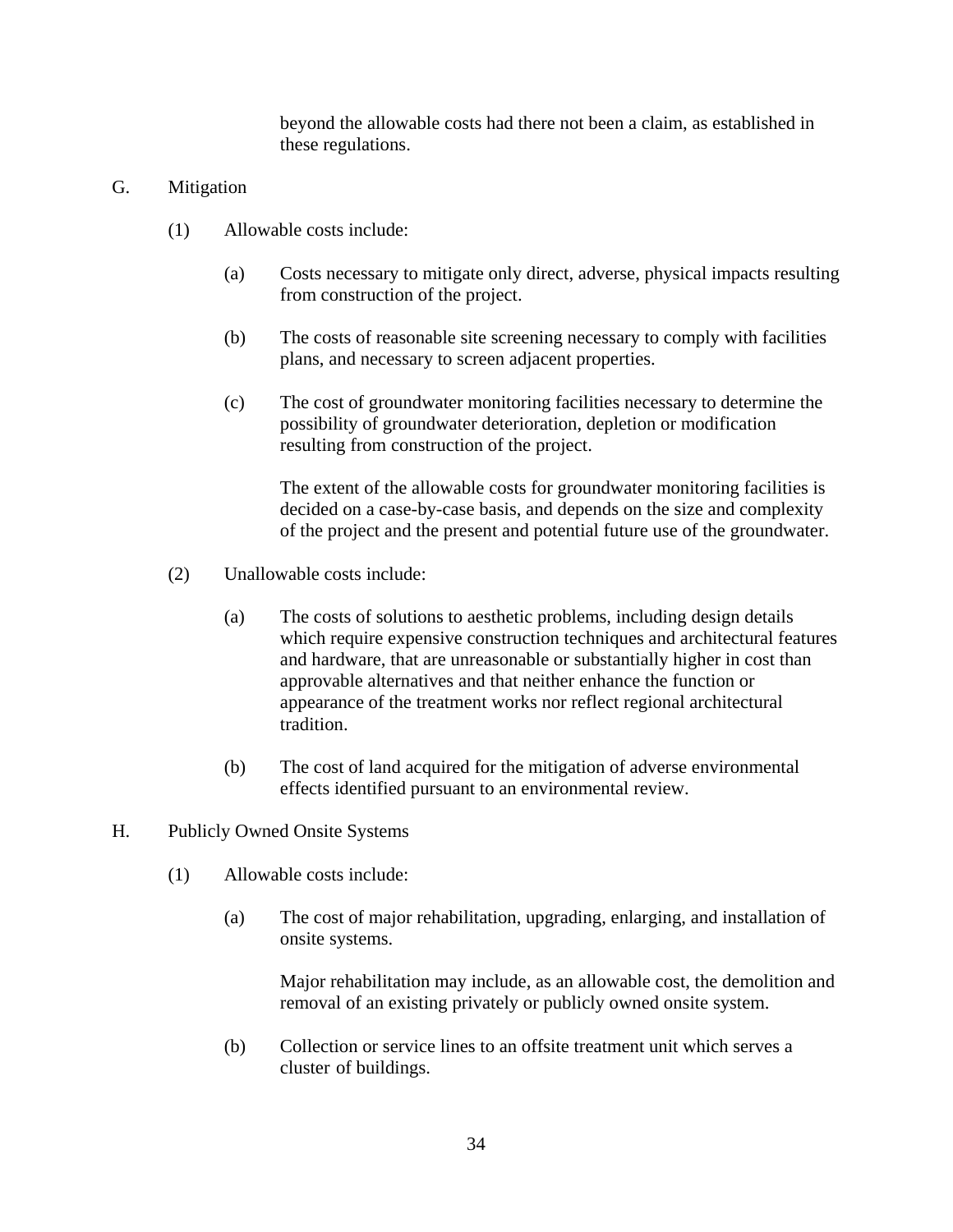- (c) The cost of restoring individual system construction sites to their original condition.
- (2) Unallowable costs include:
	- (a) Those portions of treatment works which have surface discharges from individual residences or clusters, unless each discharge has a valid NPDES permit.
	- (b) Modification to physical structure of homes, commercial buildings, or any other structures which are not a part of the public treatment works project.
	- (c) Wastewater generating fixtures such as commodes, sinks, tubs, and drains.
- I. Real Property and Existing Improvements
	- (1) Allowable costs include:
		- (a) The cost of land that will be part of the project, acquired in accordance with the Mississippi Real Property Acquisition Policies Law in fee simple title or by easement. Except as allowed under Section I.(2) below, such land must be acquired at fair market value based on an appraisal or a condemnation proceeding, unless the purchase price of a parcel is \$10,000 or less. These costs include:
			- i. The cost of a reasonable amount of land acquired for the construction of treatment works, considering the need for buffer areas, berms, and dikes. Buffer areas may be designed as part of the project to conform with Mississippi Environmental Quality Permit Board regulations, to screen sites from public view, to control public access, and to improve aesthetics.
			- ii. The cost of land acquired for composting or temporary storage of compost residues which result from wastewater treatment.
			- iii. Where properties are only partially acquired for project purposes, necessary compensation of property owners for the reduced value of their remaining land.
		- (b) The cost of acquiring all or part of an existing publicly or privately owned wastewater treatment works and necessary land for a consolidation project, provided all of the following criteria are met:
			- i. The acquisition, in and of itself, considered apart from any upgrade, expansion or rehabilitation, provides new pollution control benefits;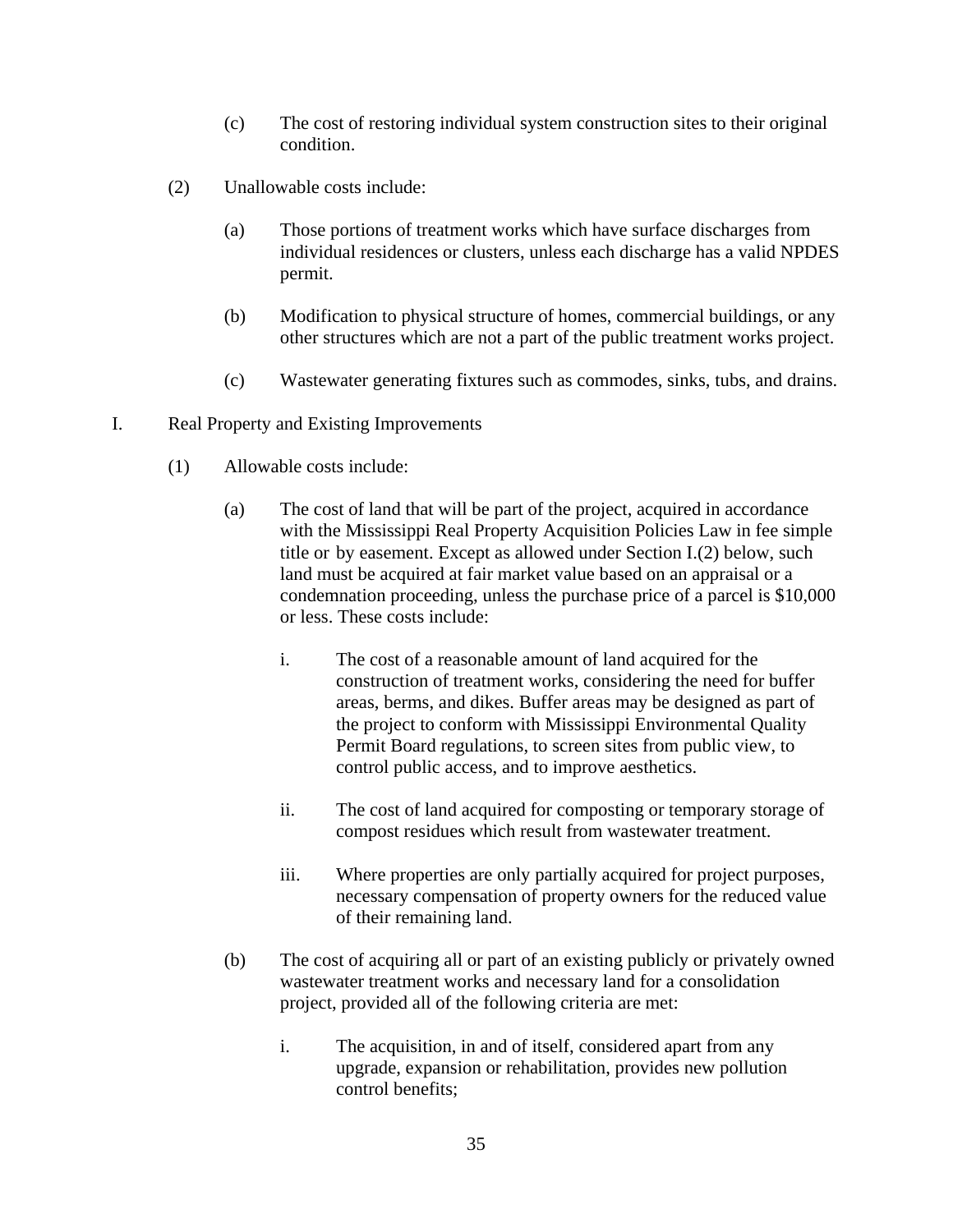- ii. The primary purpose of the acquisition is not the reduction, elimination, or redistribution of public or private debt; and
- iii. The acquisition does not circumvent federal, state or local requirements.
- (2) Unallowable costs include:

For parcels costing over \$10,000, any amount paid by the loan recipient for allowable land in excess of fair market value, based on an appraisal or any condemnation proceeding. For parcels costing over \$10,000, an amount other than the determination of fair market value may be found allowable through an administrative settlement if the loan recipient provides sufficient written documentation to the Department that it is reasonable, prudent and in the public interest, such as when negotiated purchase is unsuccessful and condemnation action may entail a long delay or excessive costs. Documentation may include evidence of purchase negotiations, real property sales data, estimated court settlement and legal costs based on previous condemnation proceedings.

- J. Miscellaneous Costs
	- (1) Allowable costs include:
		- (a) The costs the loan recipient incurs for equipment, material and supplies necessary for the construction project.
		- (b) Unless otherwise specified in these regulations, the costs of meeting specific legal requirements directly applicable to the project.
		- (c) Costs for necessary non-local travel directly related to accomplishment of project objectives, such as costs of loan recipient employees attending training workshops/seminars that are necessary to provide instruction in administrative, fiscal or contracting procedures required to complete the construction of the treatment works. Travel not directly related to a specific project, such as travel to professional meetings, symposia, technology transfer seminars, lectures, etc., may be recovered only under an indirect cost agreement.
		- (d) Cost of royalties for the use of, or rights in, a patented process or product. Reasonable royalties associated with the procurement of the right to use, or the rights in, a patented product, apparatus, or process are allowable costs, provided that they are:
			- i. necessary,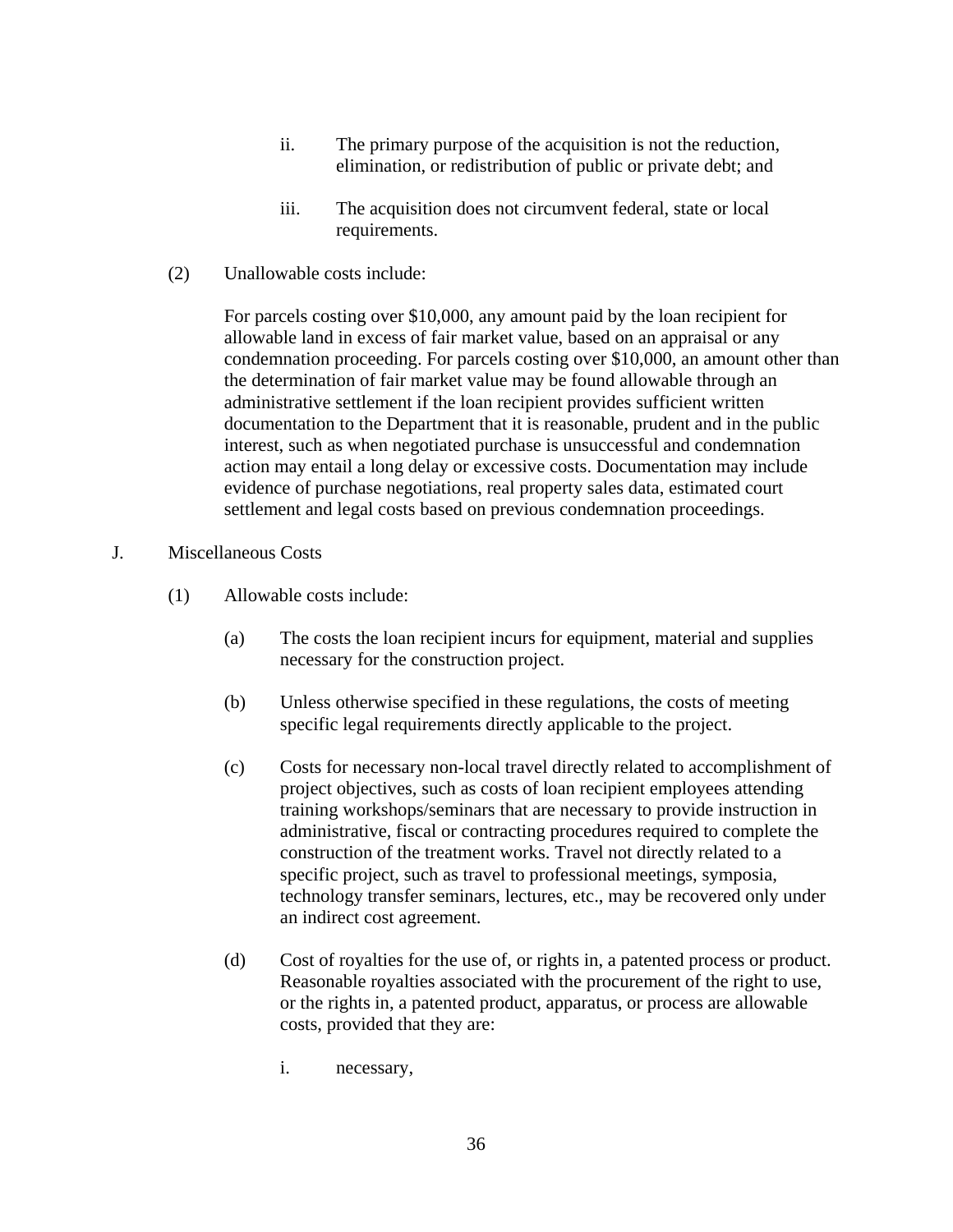ii. based on a published fee schedule or on reasonable fees charged to other users under similar conditions.

Periodic payment of royalties for the right to operate under a patent are considered operating costs, and are unallowable for loan participation.

(e) Buildings

Allowable costs for buildings include those portions of the building which are directly related to the project, including buildings housing equipment and unit processes, laboratories, employee locker rooms, workshop areas, storage facilities for operational supplies, spare parts and equipment, necessary lavatory facilities, operator office space, etc. Those portions of an administration building which are not necessary for the daily operation and maintenance of the project are unallowable costs, including portions of the building used for public works functions (other than wastewater treatment), general accounting functions, conference rooms with associated audio-visual equipment, or other general uses not necessary for the operation of the project. Where larger facilities include conference rooms to be used exclusively for training of employees, such space is allowable if reasonable, and if approved by the Department as part of the loan award.

Where unallowable building space is included in an otherwise allowable administration building, the allowable cost is determined by using the ratio of allowable floor space divided by the total floor space in the building. The costs of buildings and portions of buildings which are unallowable are to be deducted from the allowable project construction costs for loan computation purposes. Costs associated with unallowable buildings and portions of buildings (e.g., landscaping, driveways, parking spaces, electrical service, and other utility costs) are also unallowable, and must be deducted proportionately from the allowable construction costs.

(f) Facilities For Income Generation from Processed Sludges and Crops Facilities which have the potential for generating project income to offset O&M costs are allowable if they are necessary to provide stabilized and processed sludges which are to be managed for income generation, or crops which are grown for sale as an integral part of the wastewater land treatment or sludge utilization process.

Facilities and equipment built for processing crops grown on land to which sludge or wastewater has been applied may be an allowable cost if the recipient has all financial interest in the crop and if those facilities are necessary and reasonable to prepare the crop for prompt delivery to its market. Crop processing facilities could involve grain drying or fermenting.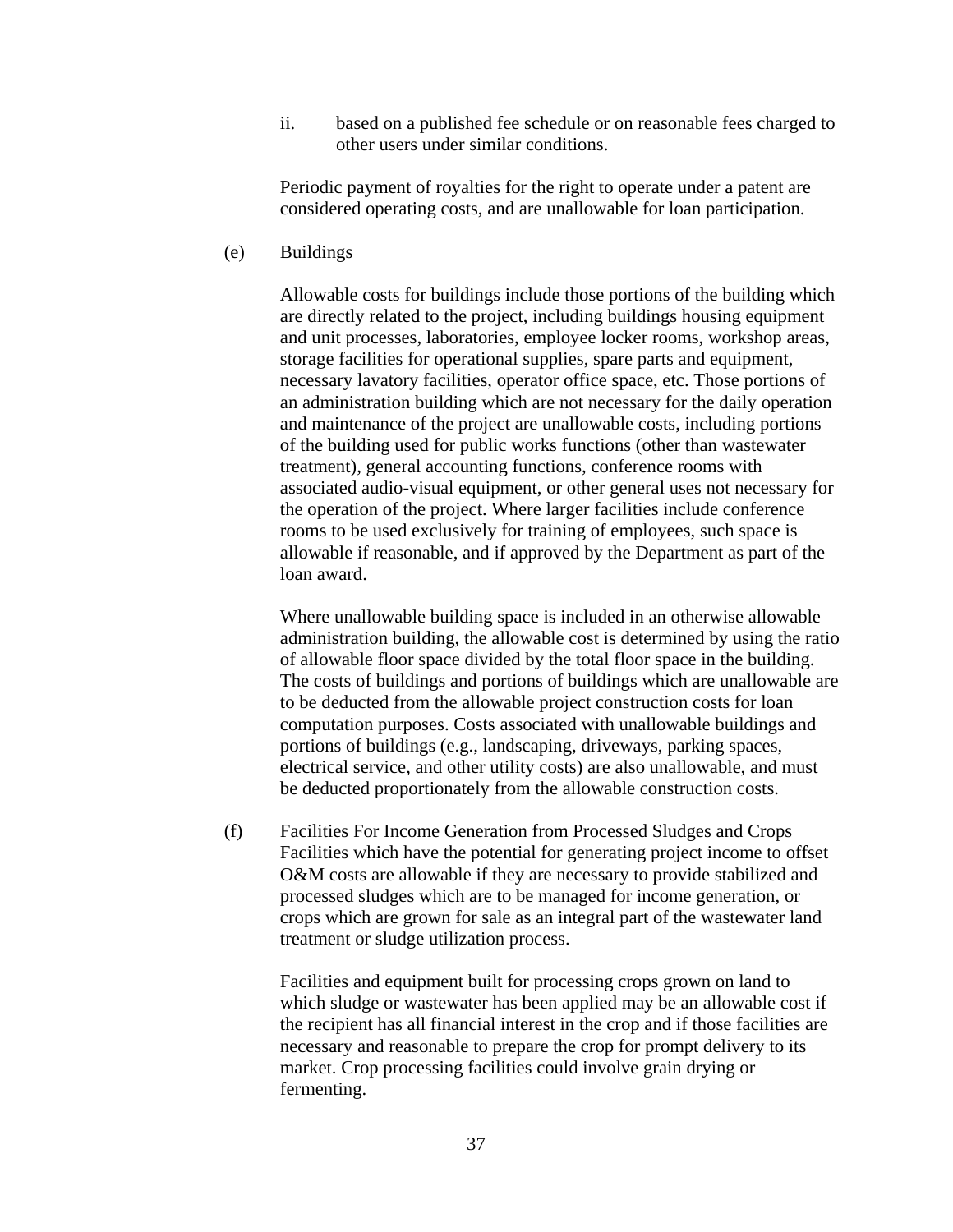Facilities built for processing crops or sludge into marketable products such as compost or heat-dried pellets may be allowable if those facilities are necessary and reasonable to cost-effectively prepare the product for prompt delivery to its market. Processing facilities could include the drying and pelletizing operation when this approach has been selected to stabilize the product. Facilities to store the marketable products to get more favorable prices, to transport the product for sale to a market, or to optimize marketing of the product, such as bagging operations, are also allowable.

- (g) Any administration fee charged to the loan recipient.
- (2) Unallowable costs include:
	- (a) Ordinary operating expenses of the loan recipient including salaries and expenses of the loan recipient's employees and elected and appointed officials and preparation of routine financial reports and studies.
	- (b) Administrative, engineering and legal activities associated with the establishment of special departments, agencies, commissions, regions, districts or other units of government.
	- (c) Approval, preparation, issuance and sale of bonds or other forms of indebtedness required to finance the project and the interest on them.
	- (d) Personal injury compensation or damages arising out of the project.
	- (e) Fines and penalties due to violations of, or failure to comply with, federal, state or local laws, regulations or procedures, and related legal expenses.
	- (f) Costs outside the scope or budget period of the approved project.
	- (g) Costs for which payment has been or will be received from another state or federal source.
	- (h) Operation and maintenance costs of the treatment works.
	- (i) Lease payments.
- K. Project Income From Bid Bond Forfeitures, Liquidated Damages, and Interest on WPCELF Loan Payments:
	- (1) Bid bond forfeitures shall have no effect on the determination of allowable and unallowable costs. The loan recipient shall make the determination of whether or not a bid bond will be forfeited.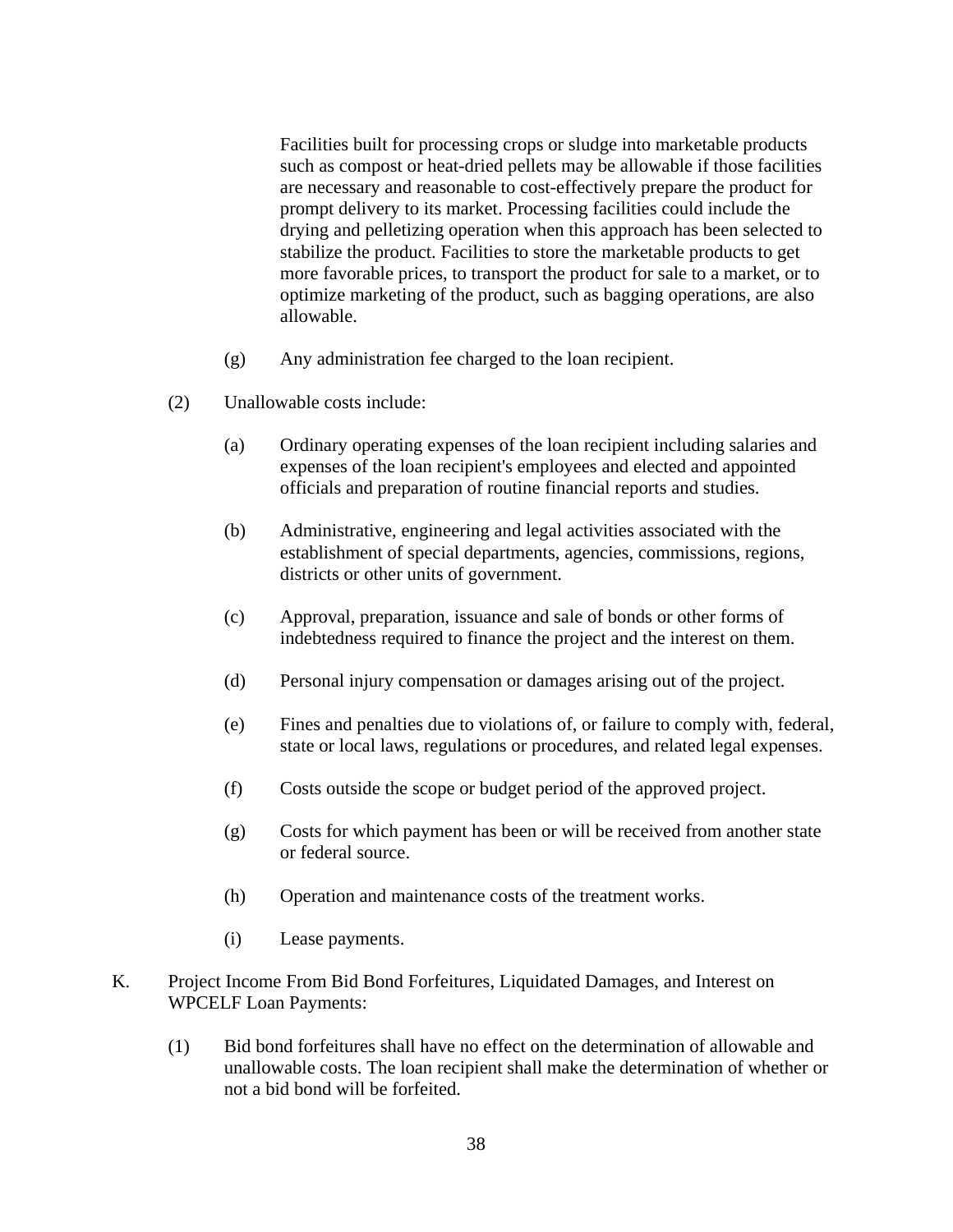- (2) Liquidated damages shall have no effect on the determination of allowable and unallowable costs, except as required by Rule  $5.3.C.(6)(c)$  of these regulations.
- (3) Interest income on WPCELF payments to loan recipients shall have no effect on the determination of allowable and unallowable costs.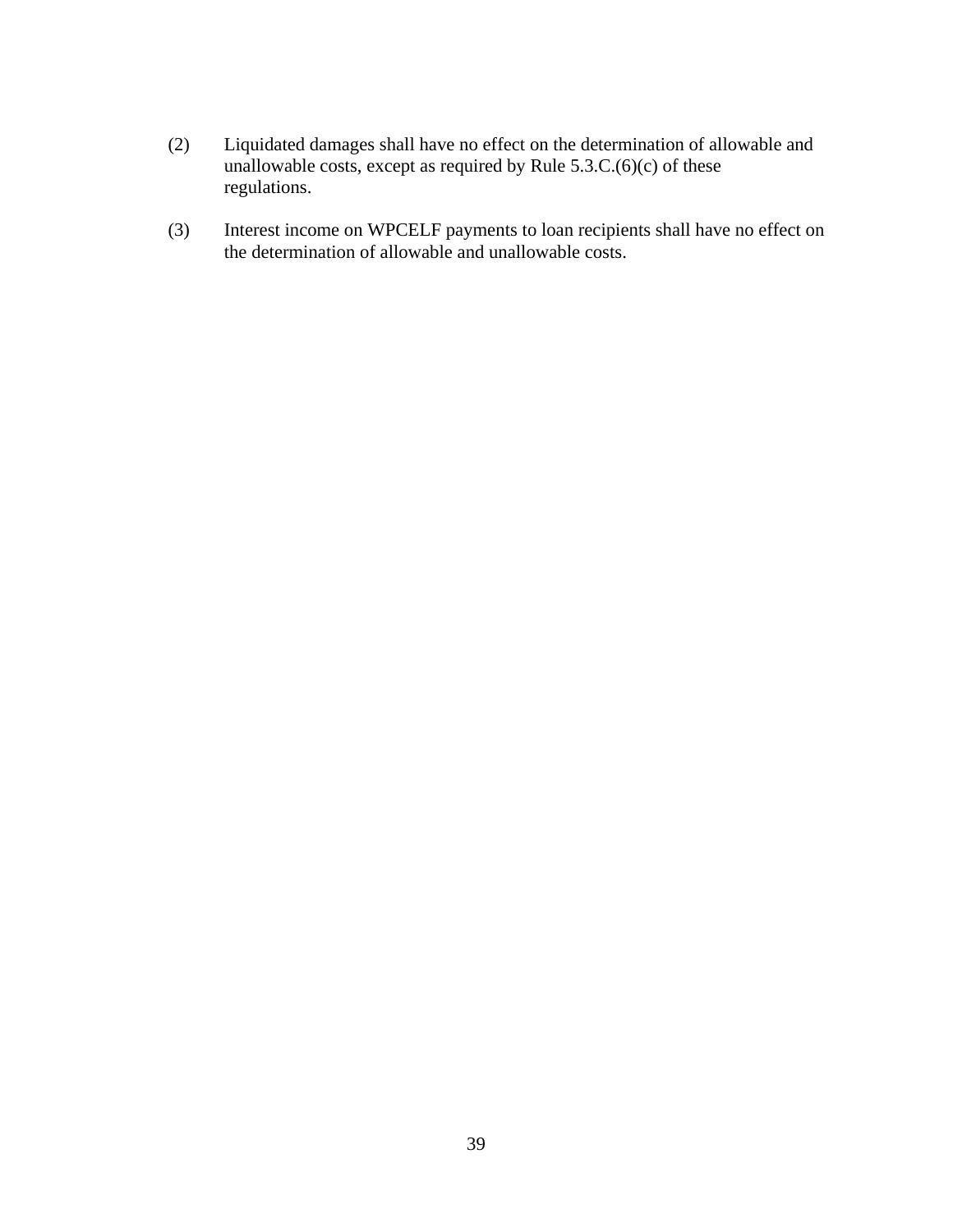## **APPENDIX B**

### Procurement Requirements for WPCELF Loan Recipients

In the procurement of all repairs, construction, equipment, materials, supplies, professional services and non-professional services and all other costs related to the WPCELF project, all loan recipients must comply with state purchasing laws. All allowable contracts must conform to the definition of a contract in these regulations.

The procurement and conduct of all professional engineering and land surveying services must also be in accordance with the Code of Conduct and other guidance and interpretations established by the Mississippi State Board of Registration for Professional Engineers and Land Surveyors.

The procurement of all construction contracts must also be in accordance with the rules and regulations of the State Board of Contractors and other guidance and interpretations established by the Mississippi State Board of Contractors.

All loan recipients must submit a procurement certification, as required by the Department, indicating that all of the above referenced requirements have been met. Should it be determined that any of the above procurement requirements are violated, the Department may determine that the related costs are unallowable and may require repayment of all WPCELF Loan funds paid for such costs, in accordance with Rule 5.3.E.(6) of these regulations.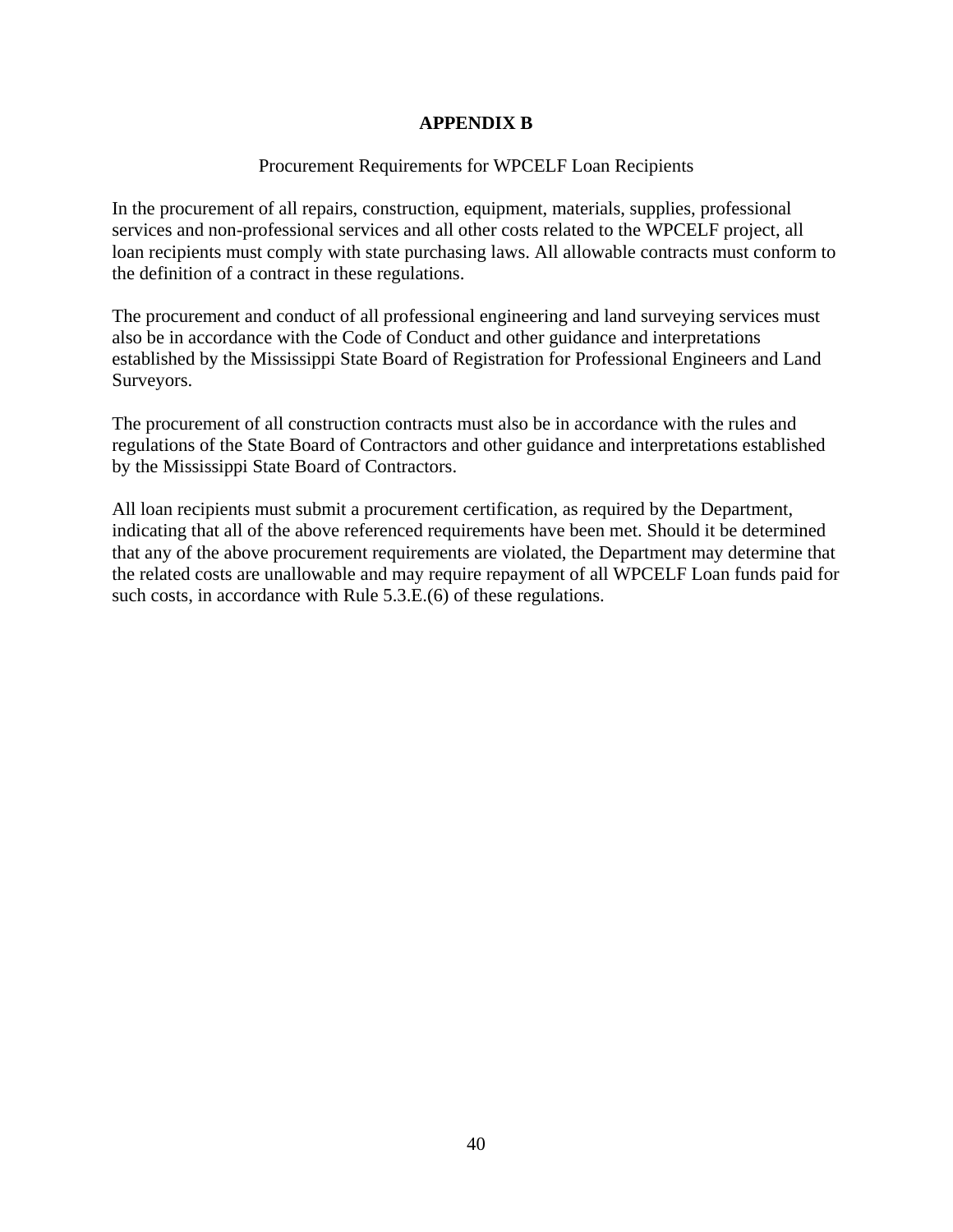## **APPENDIX C**

#### Debarment and Suspension

Loan recipients are prohibited from entering into contractual agreements with individuals, businesses, organizations, or any other entities that have been debarred or suspended by the U.S. Environmental Protection Agency, any other federal agency, state agency or by the Department. Entities debarred or suspended by the federal agencies are identified in the General Services Administration (GSA) publication entitled "List of Parties Excluded from Federal Procurement or Nonprocurement Program."

Loan recipients are responsible for ensuring that prime contractors utilized on the project are not on the federal or state debarment lists. Likewise, prime contractors are responsible for ensuring that subcontractors utilized on the project are not on the federal or state debarment lists.

Anyone may contact the Department concerning the existence of a cause for debarment or suspension. The Department may refer the matter to the state Attorney General or other appropriate office for further investigation. If, after review or investigation, the Department reasonably believes that a cause for debarment exists, the Department may propose debarment or suspension and may initiate procedures similar to, but not necessarily identical to, federal regulation 40 CFR Part 32: Debarment and Suspension Under EPA Assistance Programs.

Such above described debarment or suspension actions will not affect existing executed contractual agreements, unless such agreements have been terminated or suspended under the terms of the agreement by the loan recipient.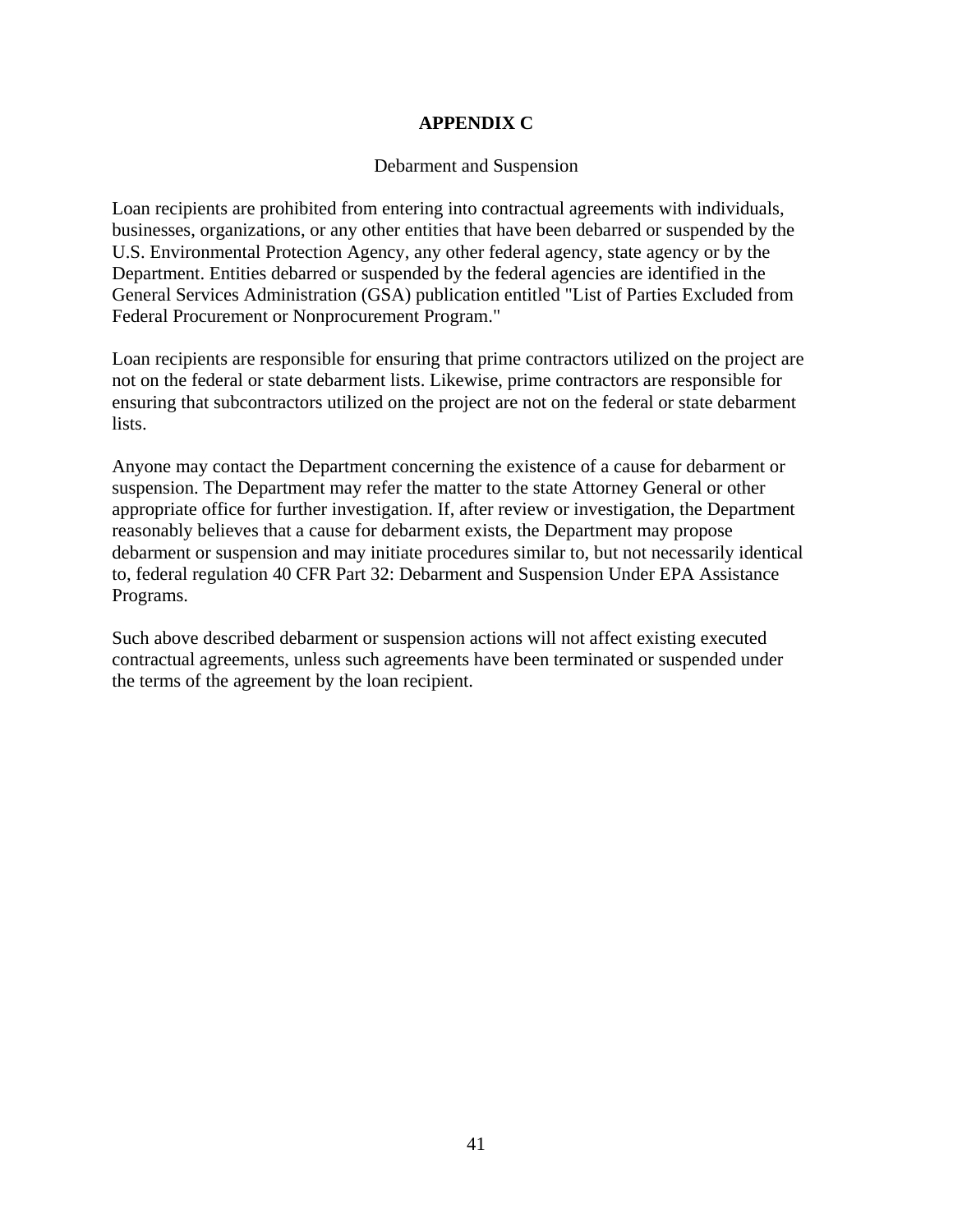## **APPENDIX D**

#### WPCELF Disputes Procedures

Only WPCELF loan recipients may submit a notice of dispute (disagreement) with a decision made by the Department. The following procedures will be used to resolve disputes between the loan recipient and the Department.

- (1) The loan recipient must submit a written notice of dispute with a Department decision, including a summary of the dispute and reasons for why the loan recipient believes the Department decision should be reversed.
- (2) The Department staff will then render a written decision on the dispute and will include reasons for the decision.
- (3) Should the loan recipient desire to appeal the Department staff decision, a request for an informal hearing must be received by the Department within 30 days after the date of the Department staff decision. Upon receipt of such a request, an informal hearing will be held with staff members, as designated by the Head of the Office of Pollution Control, and the affected parties. The Office Head, or his designee, will render a decision on the appeal as a result of the informal hearing.
- (4) Should the loan recipient desire to appeal the above informal hearing decision, a request for a formal hearing before the Commission on Environmental Quality must be received by the Department within 30 days after the date of such decision. Upon receipt of such a request, the Commission will hold a formal hearing to consider the matter and will render a decision.
- (5) Appeals of the above formal hearing decision may be made to the Chancery Court in accordance with state law.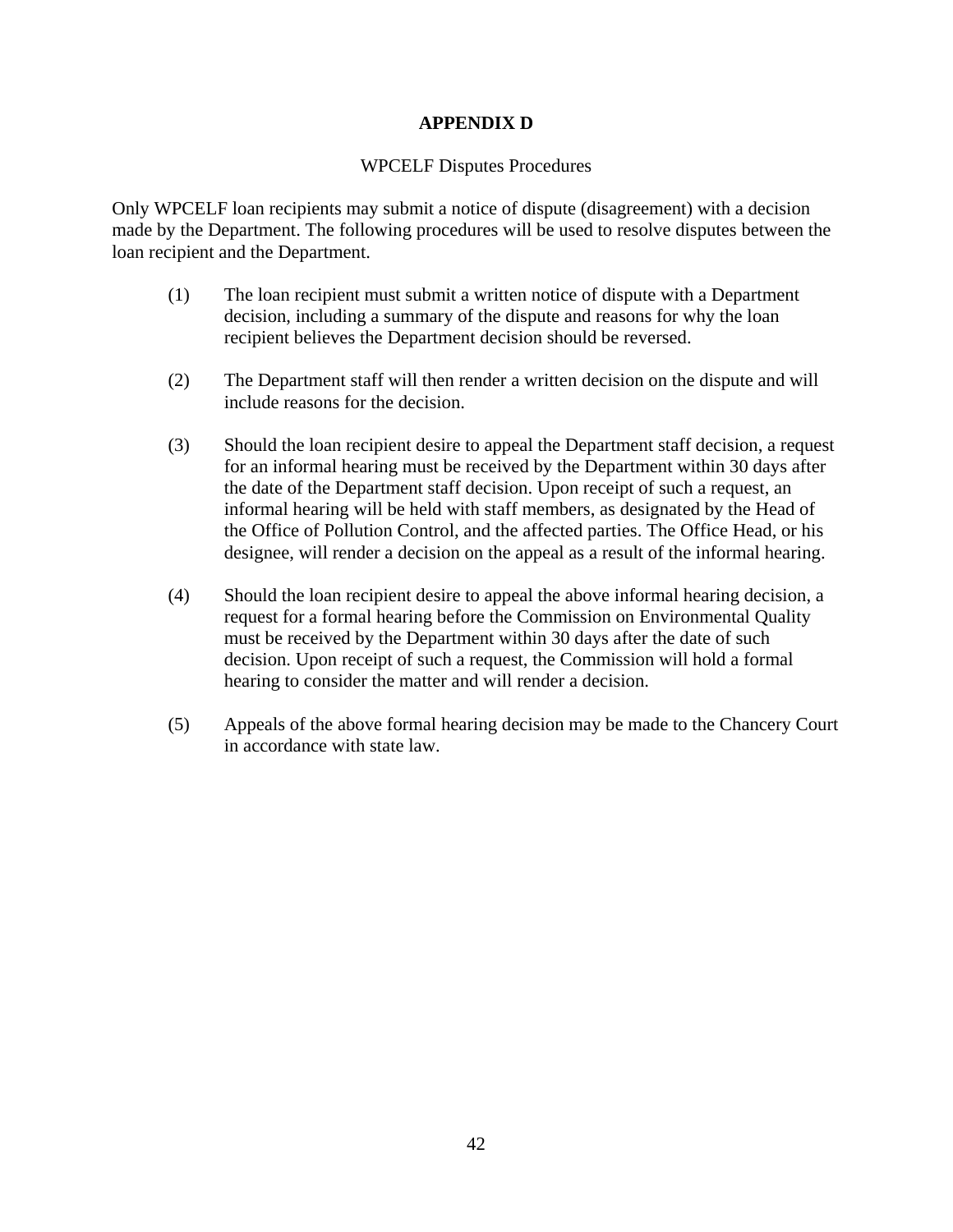## **APPENDIX E**

## Waste, Fraud and Abuse

It is the loan recipient's responsibility for preventing, detecting, and prosecuting waste, fraud, abuse, and all other corrupt practices which may occur in relation to the WPCELF loan project.

If the loan recipient becomes aware of allegations, evidence, or the appearance of corrupt practices, the loan recipient must:

- (1) Immediately inform the Department in writing.
- (2) Promptly pursue available state and local legal, administrative, and contractual remedies.

The Department may disallow costs under the WPCELF loan agreement where it is determined that such costs are related to waste, fraud, abuse, or other corrupt practices. The Department may also require repayment of WPCELF loan funds paid for such costs in accordance with Rule 5.3.E.(6) of these regulations.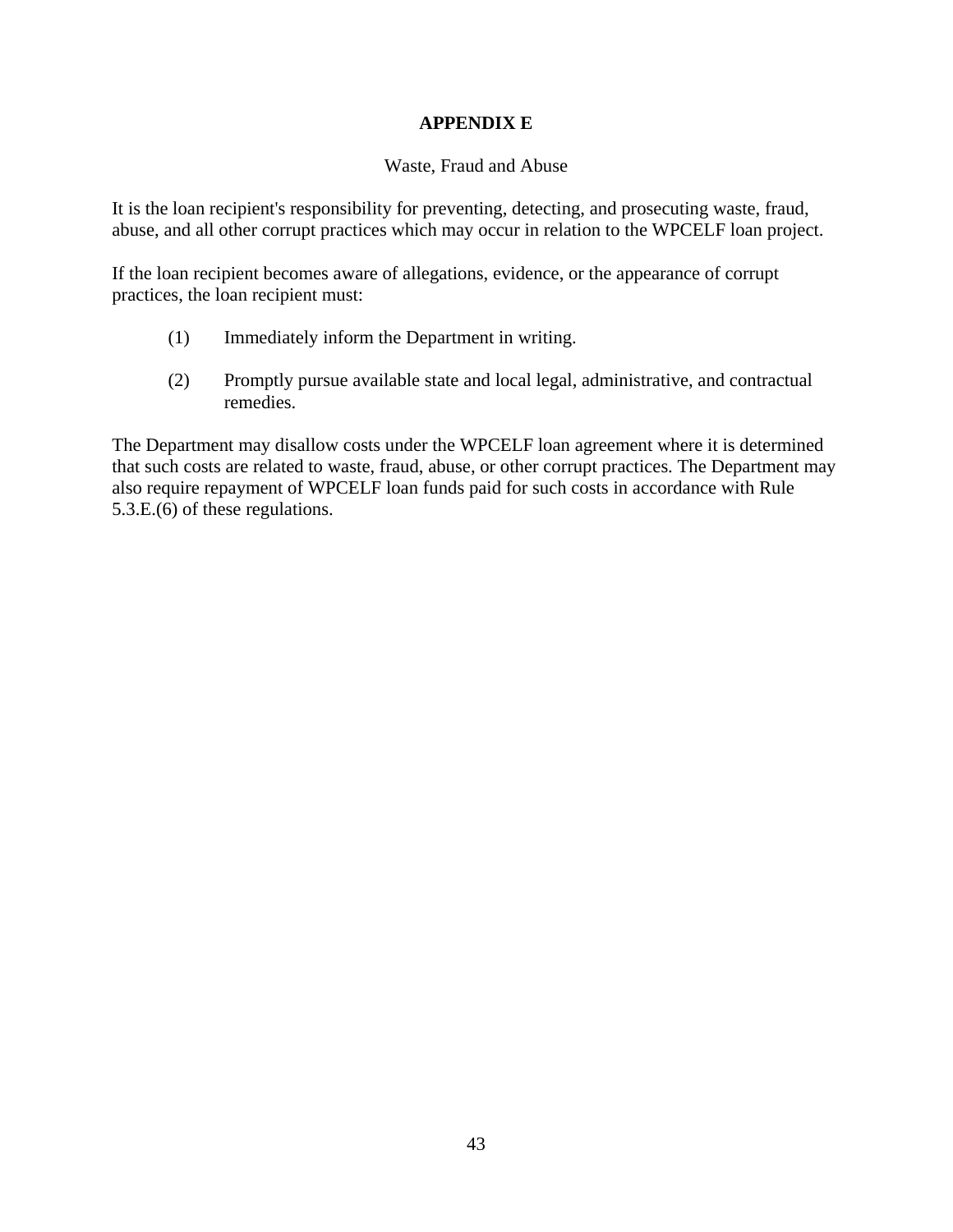## **APPENDIX F**

## WPCELF Loan Recipient Accounting and Auditing Requirements

All WPCELF loan recipients must maintain project accounts in accordance with generally accepted government accounting standards, as defined by the Guidelines of the Municipal Accounting and Audit Manual, as prescribed by the State Auditor's Office. Charges to the project account must be properly supported, related to allowable construction costs, and documented by appropriate records. These project accounts must be maintained as separate accounts.

The Department and its representatives shall have access to and the right to audit, inspect, copy and examine all books, financial records and other documents relating directly to the receipt and disbursement of WPCELF funds. Failure to cooperate with the Department regarding access to project records or refusal to provide such records when requested by the Department may be considered justification for debarment of the Loan Recipient and/or its Contractor, Engineer, attorney, or other person or company providing any services in conjunction with the project.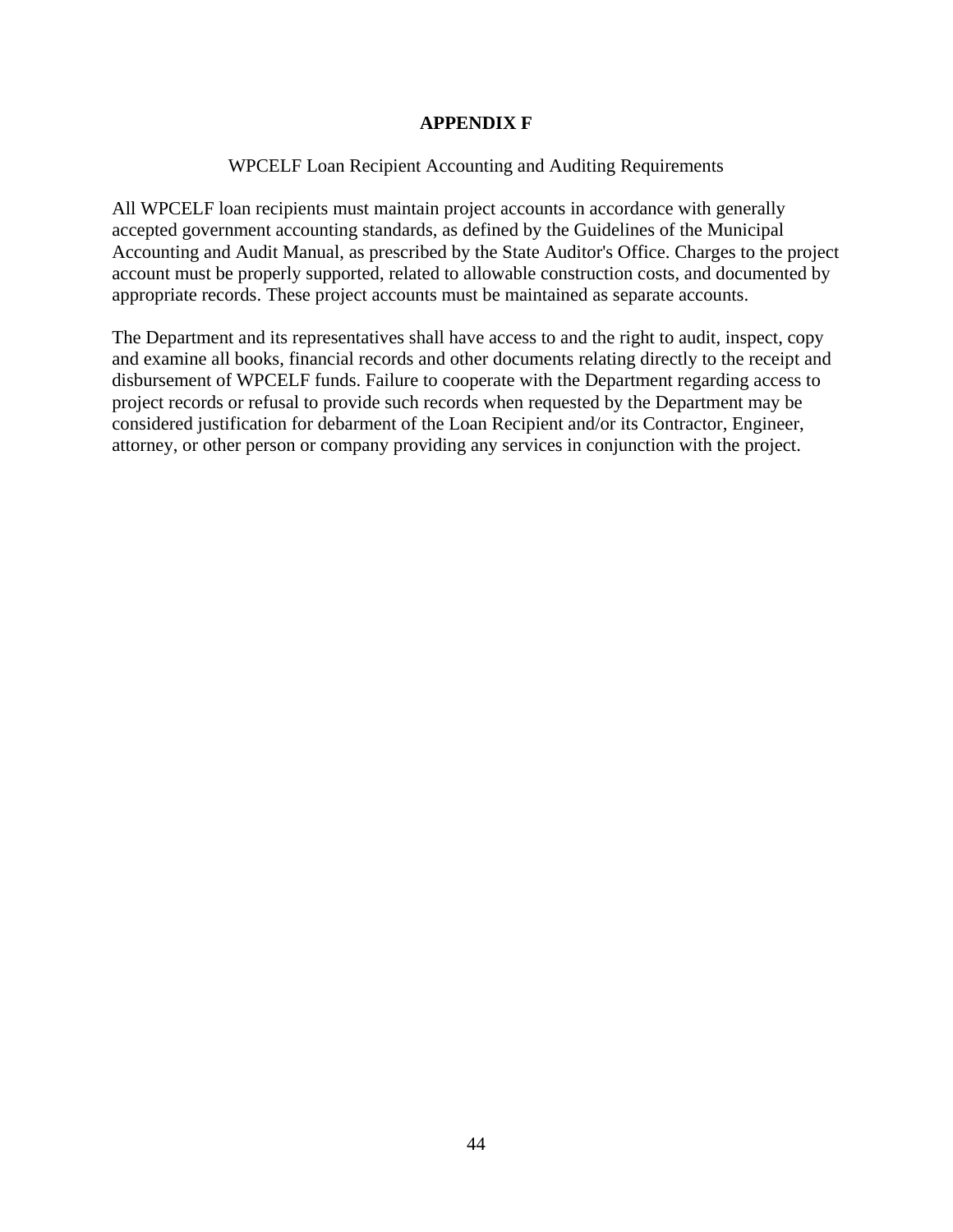## **APPENDIX G**

#### Intergovernmental Review Process

The Intergovernmental Review (IGR) Agencies are as follows:

- (1) Mississippi Department of Archives and History (For archaeological/cultural resources review under the state Antiquities Law);
- (2) Mississippi Department of Wildlife, Fisheries and Parks, Natural Heritage Program (For vegetative/wildlife review under the Nongame and Endangered Species Conservation Act);
- (3) U.S. Army Corps of Engineers, Regulatory Functions Branch (For wetlands, floodplain impact and Section 10 - navigable waterway review);
- (4) Mississippi Department of Marine Resources (Jackson, Harrison, and Hancock County projects only; for shellfish and Mississippi Coastal Program review)
- (5) U.S. Forest Service (projects located in a federally designated Wild and Scenic River basin only, for federal Wild and Scenic Rivers Act compliance)

It is the loan applicant's/recipient's responsibility to take all actions necessary to satisfy the IGR agencies and obtain their concurrence in the project prior to awarding contracts for construction of the project. An intergovernmental review certification must be submitted as part of the WPCELF loan application package.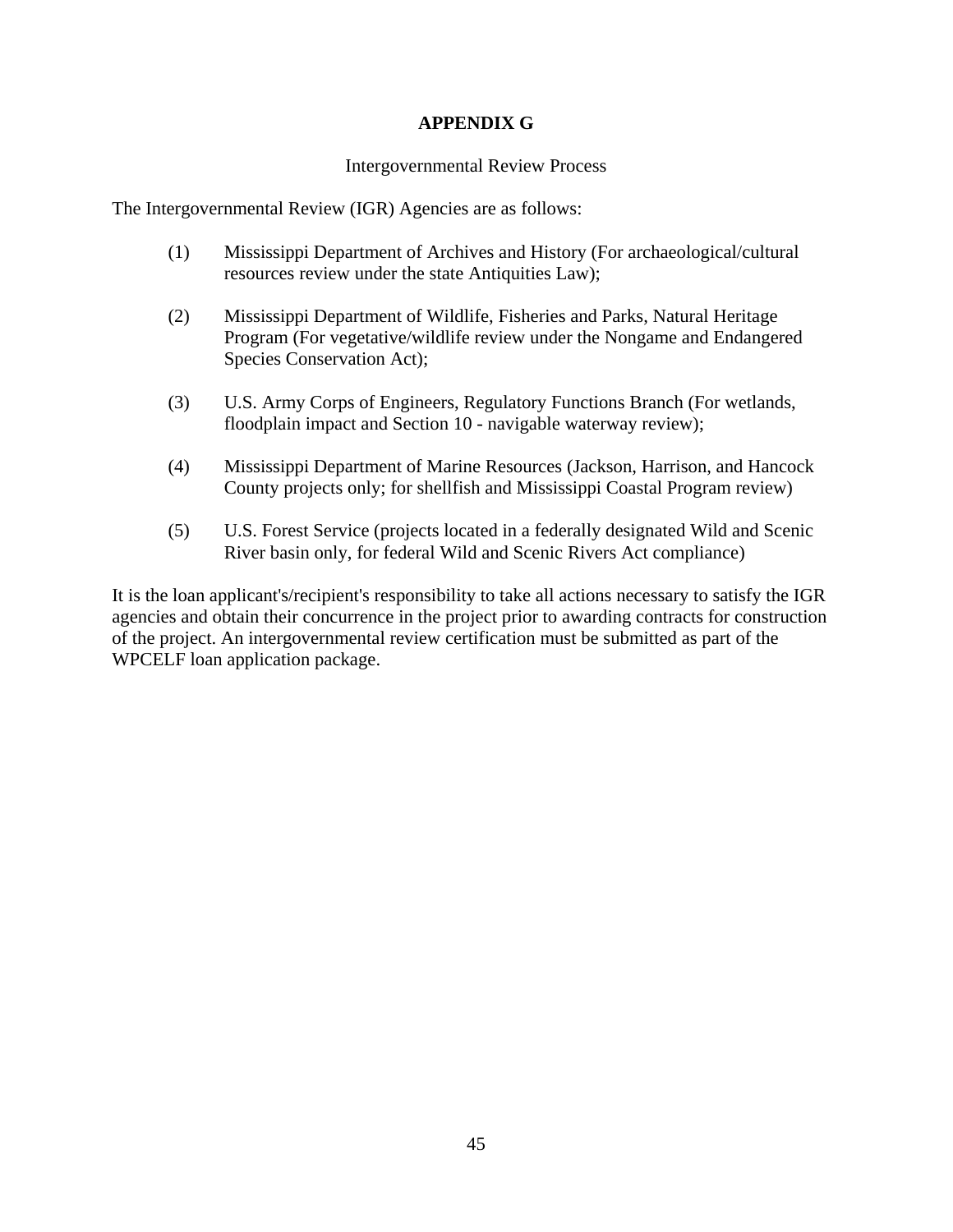## **APPENDIX H**

## WPCELF Procurement Protest Procedures

This Appendix sets forth the process for the resolution of procurement protests filed with the loan recipient by an adversely affected party. The Loan Recipient's protest procedures must include the requirements of this Appendix.

- (1) Prior to advertisement for bids or proposals, the loan recipient must establish its own procedures for prompt consideration of initial protests concerning solicitations or contract awards. A "protest" is a written complaint concerning the loan recipient's solicitation or award of a contract. The protest must be filed with the loan recipient by a party with a direct financial interest adversely affected by a loan recipient's procurement action, and must be filed in accordance with and within the time frame established by the loan recipient's protest procedures.
- (2) Any party which transmits any document concerning the protest during the course of a protest and protest resolution must simultaneously furnish all other affected parties and the Department with a copy of all documents in the transmittal.
- (3) Upon receipt of a protest, the loan recipient must make a determination on the protest in accordance with the loan recipient's protest procedures within thirty (30) calendar days after such protest, or sooner if so required by the loan recipient's procurement protest procedures.
- (4) The party with a direct financial interest adversely affected by a loan recipient's determination of the protest may appeal such a determination only through the appropriate court of competent jurisdiction, provided such appeal is initiated within seven (7) calendar days after receipt of the determination.
- (5) Any delay due to a protest or protest resolution will not relieve the loan recipient of the requirement to meet the project schedule established in the loan agreement, nor will such delays prevent the Department from pursuing the remedies for default established in the loan agreement.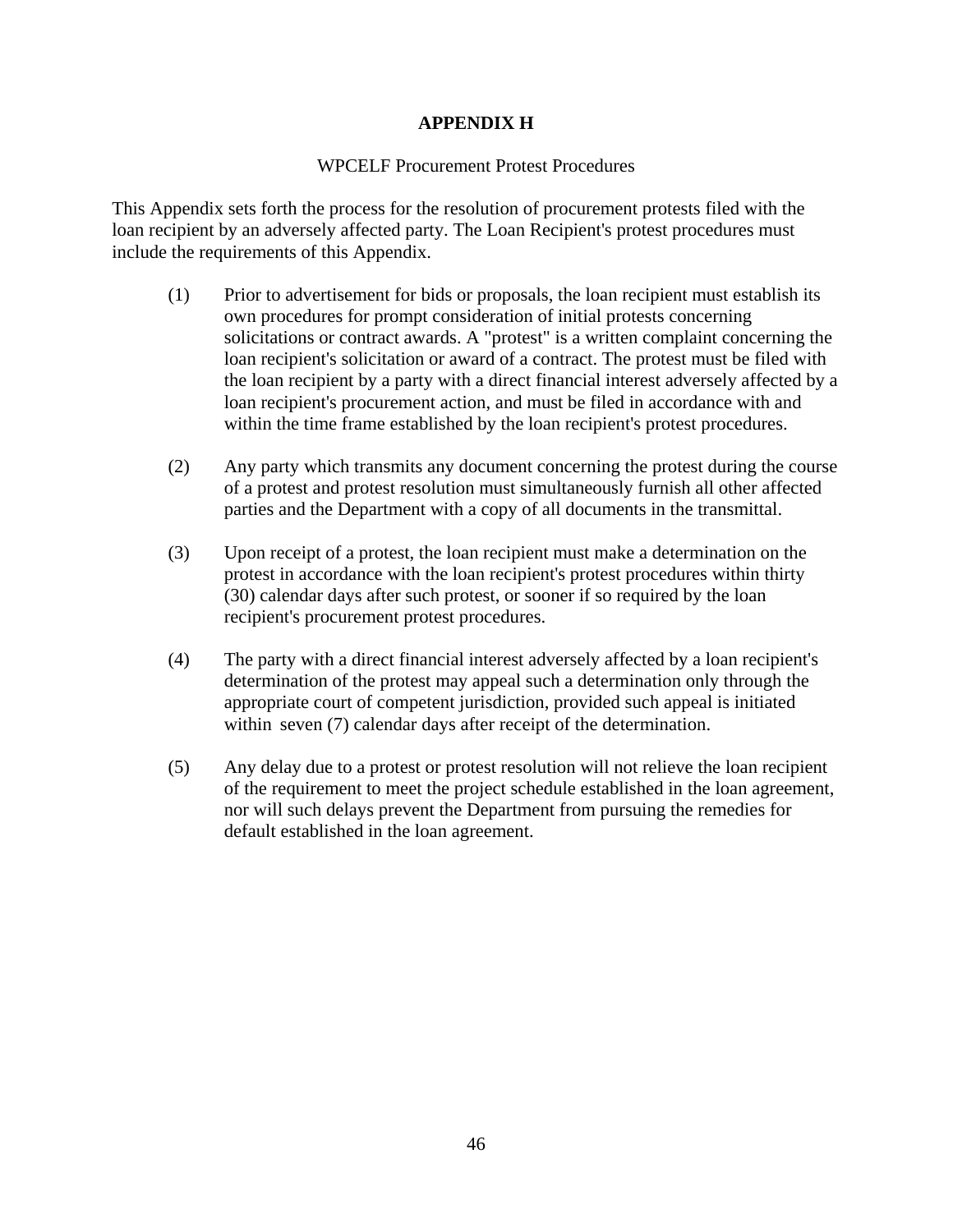# **APPENDIX I**

### Related Laws and Regulations

During the planning, design, construction, and operation of the project, the loan recipient shall comply with all applicable laws and regulations and shall acquire all applicable permits as described in the Departmental publication "Environmental Permit Directory", or its successor. The applicable related laws and regulations are listed below. The WPCELF regulations are not complete without these laws and regulations.

- A. Guidelines for Review of Siting Criteria in Applications for Air and Water Pollution Control Permits. The loan recipient shall also comply with the following related requirements:
	- (1) All design plans submitted to the Department for review shall clearly display that a 150-foot buffer zone between the treatment facility and the adjoining property l lines (unless exempted by zoning) is provided. This shall be shown on a plan view of the treatment facility site. If it is not possible to provide a 150-foot buffer zone, a written waiver from the adjoining property owners shall also accompany the design plans. When a waiver is necessary, it is strongly suggested that this be obtained prior to substantial work on the treatment facility design.
	- (2) An NPDES or State Operating Permit application shall accompany all design plans for wastewater treatment facilities, if a permit or permit modification is required.
	- (3) All appraisals, negotiations, purchase agreements, and site certificates shall include the required buffer zones, unless a waiver was previously submitted along with the design plans.
	- (4) In cases where a needed waiver cannot be obtained, the loan recipient may pursue a variance from the 150-foot buffer zone requirement as provided in section 3.(c) of the Permit Board's "Guidelines for Review of Siting Criteria in Applications for Air and Water Pollution Control Permits."
- B. State of Mississippi Water Quality Criteria for Intrastate, Interstate and Coastal Waters
- C. Mississippi Nonhazardous Waste Management Regulations
- D. Mississippi Coastal Wetlands Protection Law, Section 49-27-1 through 49-27-69, Mississippi Code Annotated, (Supp. 1989), et seq.
- E. Mississippi Air Emission Regulations for the Prevention, Abatement, and Control of Air Contaminants
- F. Wastewater Permit Regulations for National Pollutant Discharge Elimination System